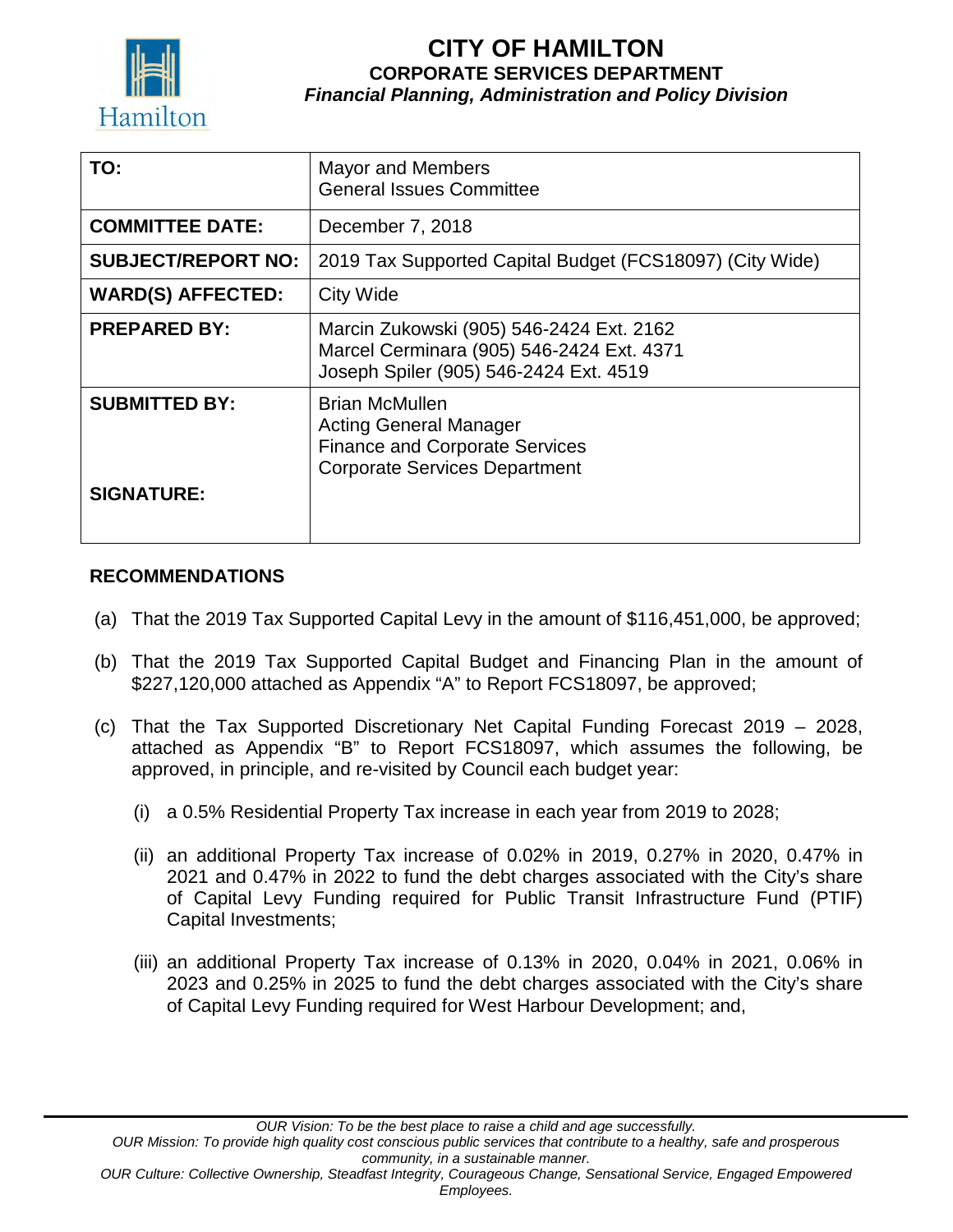- (d) That the reserve funding included in the 2019 Tax Supported Capital Budget in the amount of \$41,283,000, attached as Appendix "C" to Report FCS18097, be approved;
- (e) That funding from previously approved projects (Work-in-Progress (WIP's)) included in the 2019 Tax Capital Budget in the amount of \$16,231,000 as attached in Appendix "D" to Report FCS18097, be approved and any relevant projects be referred to the Capital Project Work-in-Progress Sub-Committee for closure;
- (f) That the operating budget impacts related to Digital Office: Smart City and Digital Transformation Project #3381959501, including two temporary FTE's and associated costs for a period of up to 24 months in the amount of \$200,000 annually be funded from Tax Stabilization Reserve be approved;
- (g) That the requested term extension for temporary complement, including one temporary FTE related to AMANDA Applications Analyst, Project #8121457600 in the amount of \$160,000 annually for a period of up to 24 months, with no impact on the levy, as outlined in Appendix "E" to Report FCS18097, be approved;
- (h) That the requested term extension for temporary complement, including one temporary FTE related to Senior Consultant, West Harbour Disposition Project #4411606002, in the amount of \$144,000 annually, for a period of up to 36 months, with no impact on the levy, as outlined in Appendix "E" to Report FCS18097, be approved;
- (i) That the Acting General Manager, Finance and Corporate Services, be authorized to negotiate the terms and placement of a debenture issue(s), and / or private placement debenture issue(s), in either a public or private market and / or bank loan agreement and debenture issue(s) and / or variable interest rate bank loan agreement and debenture issue(s), in an amount not to exceed \$16,124,000 Canadian currency, as attached in Appendix "A" to Report FCS18097, which includes \$3,833,000 in Tax Supported municipal debt and \$12,291,000 in Development Charges Tax Supported municipal debt,
- (j) That the Acting General Manager, Finance and Corporate Services, be authorized to engage the services of all required professionals to secure the terms and issuance of the debenture issue(s) described in subsection (i) including, but not limited to, external legal counsel, fiscal agents and Infrastructure Ontario's Loan Program;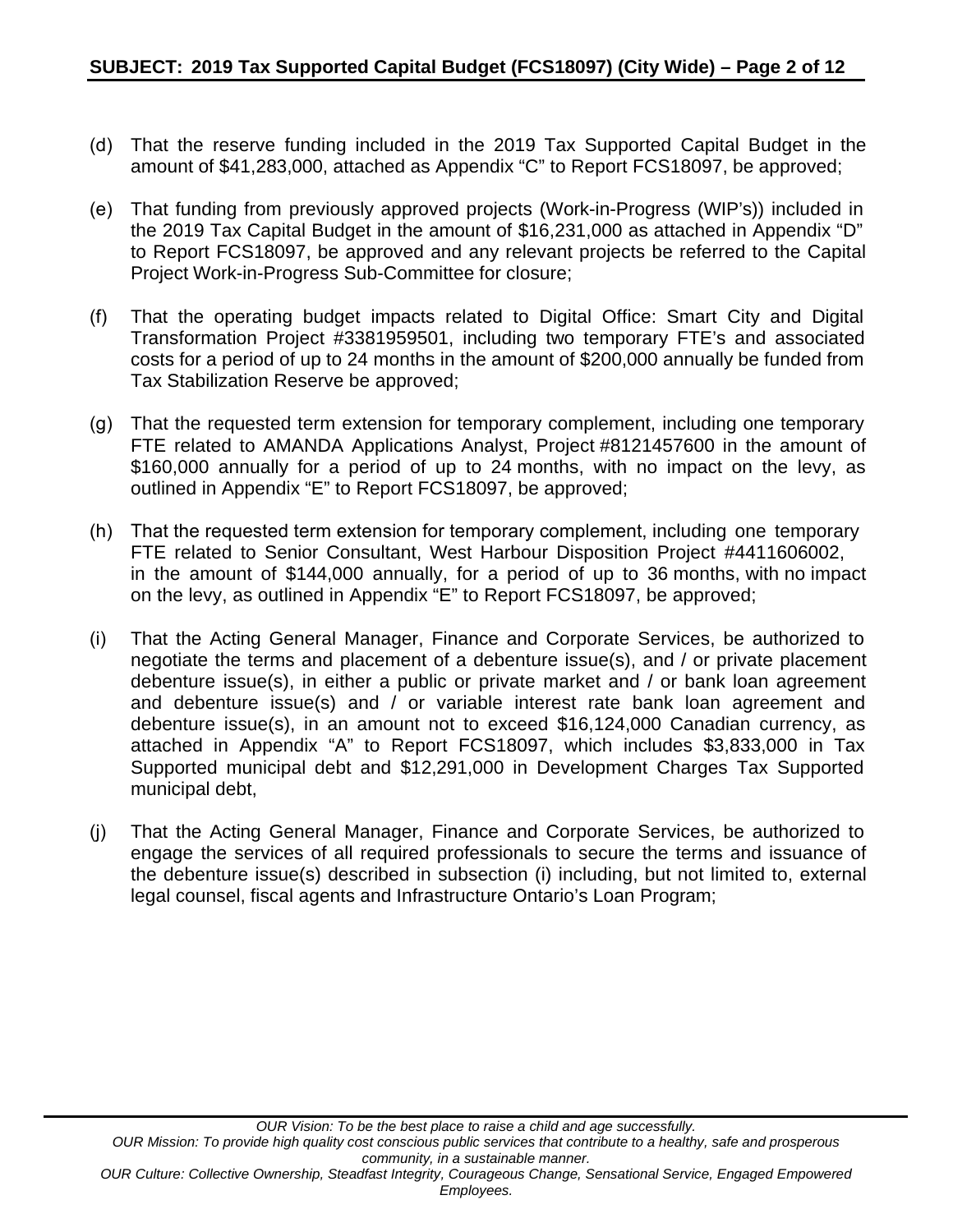- k) That the Acting General Manager, Finance and Corporate Services, Mayor and City Clerk are each authorized and directed to enter into and / or execute, on behalf of the City of Hamilton, all agreements and necessary ancillary documents requiring their respective signatures, to secure the terms and issuance of the debenture issue(s) described in subsections (i), and (j), in a form satisfactory to the City Solicitor;
- l) That the Mayor and City Clerk are authorized and directed to enter into and / or execute, on behalf of the City of Hamilton, all agreements and necessary ancillary documents not requiring any specific signing authority, to secure the terms and issuance of the debenture issue(s) described in subsections (i) and (j), in a form satisfactory to the City Solicitor and with content acceptable to the Acting General Manager, Finance and Corporate Services;
- (m) That all necessary By-Law(s) be passed to authorize the debenture issue(s) negotiated placed and secured in accordance with subsections (i) and (j).

#### **EXECUTIVE SUMMARY**

Report FCS18097 provides the multi-year budget recommendations required to approve the 2019 Tax Supported Capital Budget. The complete details of the capital budget are provided in the "2019 Tax Supported Capital Budget" Books 1 and 2 which are distributed under separate cover.

The 2019 Tax Supported Capital Budget supports the City's Strategic Plan and Council's Strategic Directions of Economic Prosperity and Growth, Built Environment and Infrastructure and Our People and Performance.

The Tax Supported Operating Budget funds a portion of the projects in the Tax Supported Capital Budget. The recommendations in Report FCS18097 and Table 1 reflect a capital levy tax increase in the Tax Supported Operating Budget of \$4,357,000 that translates into an average residential property tax increase of 0.52% or \$18 for an average assessed house. The proposed tax increase consists of 0.5% (\$4,200,000) for the standard annual tax supported capital levy and additional 0.02% (\$157,000) tax supported capital levy related to Public Transit Infrastructure Fund Phase (PTIF) projects.

Historically, the capital levy tax increase has been 0.5% with exceptions in some years. In 2018, there were two additional tax increases of:

- 0.4% or \$3,400,000 required to fund the debt charges related to Public Transit Infrastructure Fund (PTIF) projects, as detailed in Report FCS16083; and
- 0.2% or \$1,640,000 required to fund \$19M Road Infrastructure projects as approved by Council at its meeting on March 8, 2018 in Report 18-003.

*Employees.*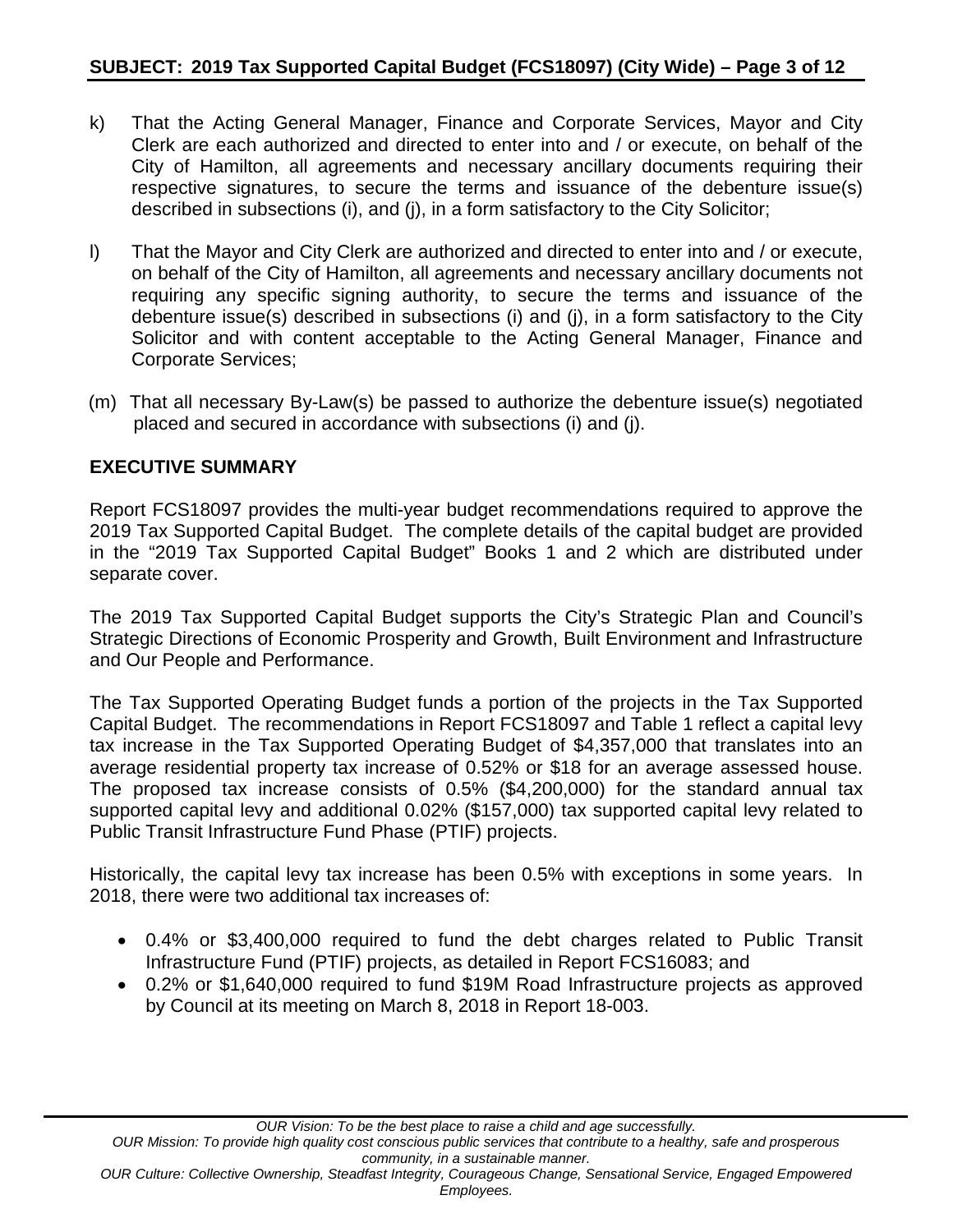The recommended 2019 Tax Supported Capital Levy of \$116,451,000 and the split between debt charges and transfer from operating to capital is reflected in Table 1.

**Table 1**

| <b>CAPITAL BUDGET IMPACT ON OPERATING BUDGET</b> |                 |                                                         |               |      |
|--------------------------------------------------|-----------------|---------------------------------------------------------|---------------|------|
| (\$000's)                                        | 2018            | 2019                                                    | <b>CHANGE</b> |      |
|                                                  | <b>Restated</b> | <b>PROPOSED</b>                                         | \$            | $\%$ |
| <b>Debt Charges</b>                              | 44,060          | 45,506                                                  | 1,446         | 3.3  |
| <b>Transfer from Operating</b>                   | 68,034          | 70,945                                                  | 2,911         | 4.3  |
| <b>Total Impact</b>                              | 112,094         | 116,451                                                 | 4,357         | 3.9  |
|                                                  |                 | Impact on Average Residential Property Tax 0.52% (\$18) |               |      |

Table 2 of Report FCS18097 provides a summary of the proposed 2019 Tax Supported Capital Budget by program area with a comparison to the Restated 2018 Tax Supported Capital Budget.

The 2019 Tax Supported Capital Budget provides \$227,120,000 in funding compared to \$257,924,000 of restated 2018 Tax Supported Capital Budget. The 2018 Tax Supported Capital Budget had a greater gross budget primarily due to projects for West Harbour, Corporate Facilities, Entertainment Facilities, Roads and Hamilton Public Library.

*Employees.*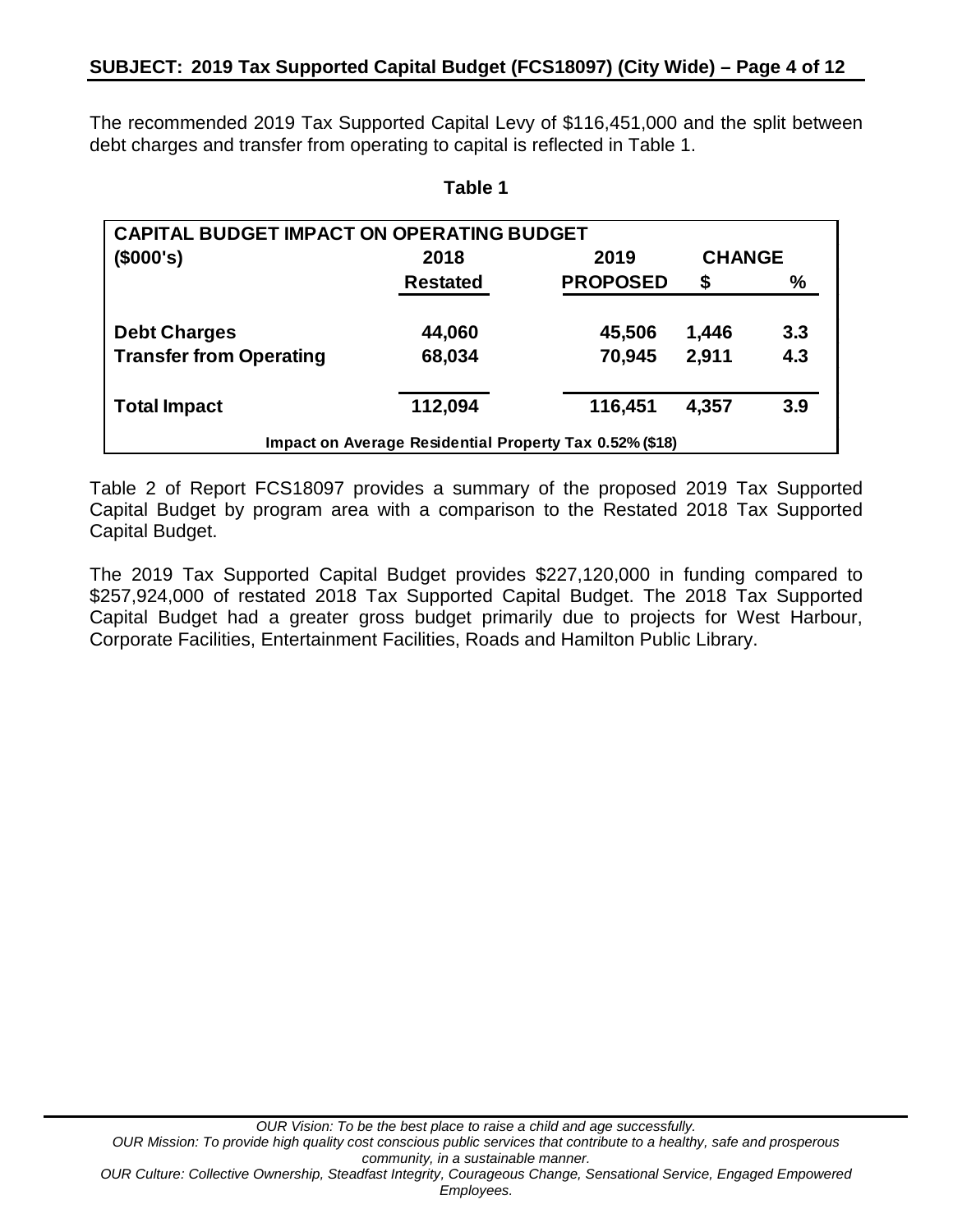| 2019 PROPOSED TAX SUPPORTED CAPITAL BUDGET (\$000's)   |                      |            |               |            |
|--------------------------------------------------------|----------------------|------------|---------------|------------|
|                                                        | <b>2018 RESTATED</b> |            | 2019 PROPOSED |            |
|                                                        | <b>GROSS</b>         | <b>NET</b> | <b>GROSS</b>  | <u>NET</u> |
| <b>Proposed Program Funding</b>                        | \$                   | \$         | \$            | \$         |
| <b>Recreation Facilities</b>                           | 10,169               | 4,624      | 10,293        | 4,616      |
| Corporate Facilities / Energy Initiatives              | 18,217               | 6,507      | 5,902         | 4,860      |
| <b>Entertainment Facilities</b>                        | 7,000                | 1,300      | 2,839         | 800        |
| Forestry & Horticulture (Includes Tree Planting)       | 1,742                | 1,345      | 1,895         | 1,345      |
| Open Space Development                                 | 7,868                | 3,241      | 8,333         | 3,398      |
| Waste Management                                       | 4,556                | 4,556      | 3,712         | 3,468      |
| <b>Transit Services</b>                                | 19,408               | 4,820      | 24,250        | 5,111      |
| <b>Corporate Fleet Services</b>                        | 7,739                |            | 10,125        |            |
| Parks & Cemeteries                                     | 1,590                | 1,138      | 2,625         | 1,658      |
| Roads / Bridges / Sidewalk / Street Lighting / Traffic | 102,075              | 55,202     | 96,692        | 56,215     |
| West Harbour & Waterfront Initiatives                  | 25,790               | 24,280     | 8,210         | 8,210      |
| Healthy and Safe Communities-                          | 320                  |            | 553           | 318        |
| <b>Housing Services</b>                                | 11,000               | 11,000     | 7,500         | 7,500      |
| Long-Term Care Facilities                              | 1,606                | 500        | 1,435         | 500        |
| <b>Emergency Services</b>                              | 8,482                | 580        | 10,689        | 982        |
| Corporate Services / City Manager                      | 7,455                | 5,983      | 10,597        | 9,976      |
| Area Rating (Ward 1-8)                                 | 870                  |            |               |            |
| Planning & Development                                 | 4,664                | 130        | 6,711         | 1,398      |
| Tourism & Culture                                      | 1,702                | 1,702      | 2,294         | 1,702      |
| Downtowns & Commercial Districts                       | 2,260                | 2,210      | 2,210         | 2,210      |
| <b>Total Program Funding</b>                           | 244,513              | 129,118    | 216,865       | 114,267    |
| <b>Other Major Projects</b>                            |                      |            |               |            |
| <b>Parkland Acquisition</b>                            |                      |            | 1,500         | 1,500      |
| <b>Randle Reef</b>                                     | 375                  | 375        | 375           | 375        |
| Emerald Ash Borer Program                              | 2,600                | 2,600      | 2,600         | 2,600      |
| <b>Total Other Major Projects</b>                      | 2,975                | 2,975      | 4,475         | 4,475      |
|                                                        |                      |            |               |            |
| <b>Total Before Special Levies and Boards</b>          | 247,488              | 132,093    | 221,340       | 118,742    |
| <b>Special Levies &amp; Boards</b>                     |                      |            |               |            |
| CityHousing                                            | 500                  | 500        | 500           | 500        |
| <b>Police Services</b>                                 | 1,550                |            | 1,485         | 400        |
| Hamilton Public Library                                | 6,344                | 2,260      | 1,725         | 720        |
| <b>Beach Rescue</b>                                    | 42                   |            | 70            |            |
| H.C.A\Confederation Park\Westfield                     | 2,000                | 2,000      | 2,000         | 2,000      |
| <b>Total Special Levies &amp; Boards</b>               | 10,436               | 4,760      | 5,780         | 3,620      |
|                                                        |                      |            |               |            |
| <b>Total Funded Projects</b>                           | 257,924              | 136,853    | 227,120       | 122,362    |

### **Table 2**

*OUR Vision: To be the best place to raise a child and age successfully. OUR Mission: To provide high quality cost conscious public services that contribute to a healthy, safe and prosperous community, in a sustainable manner.*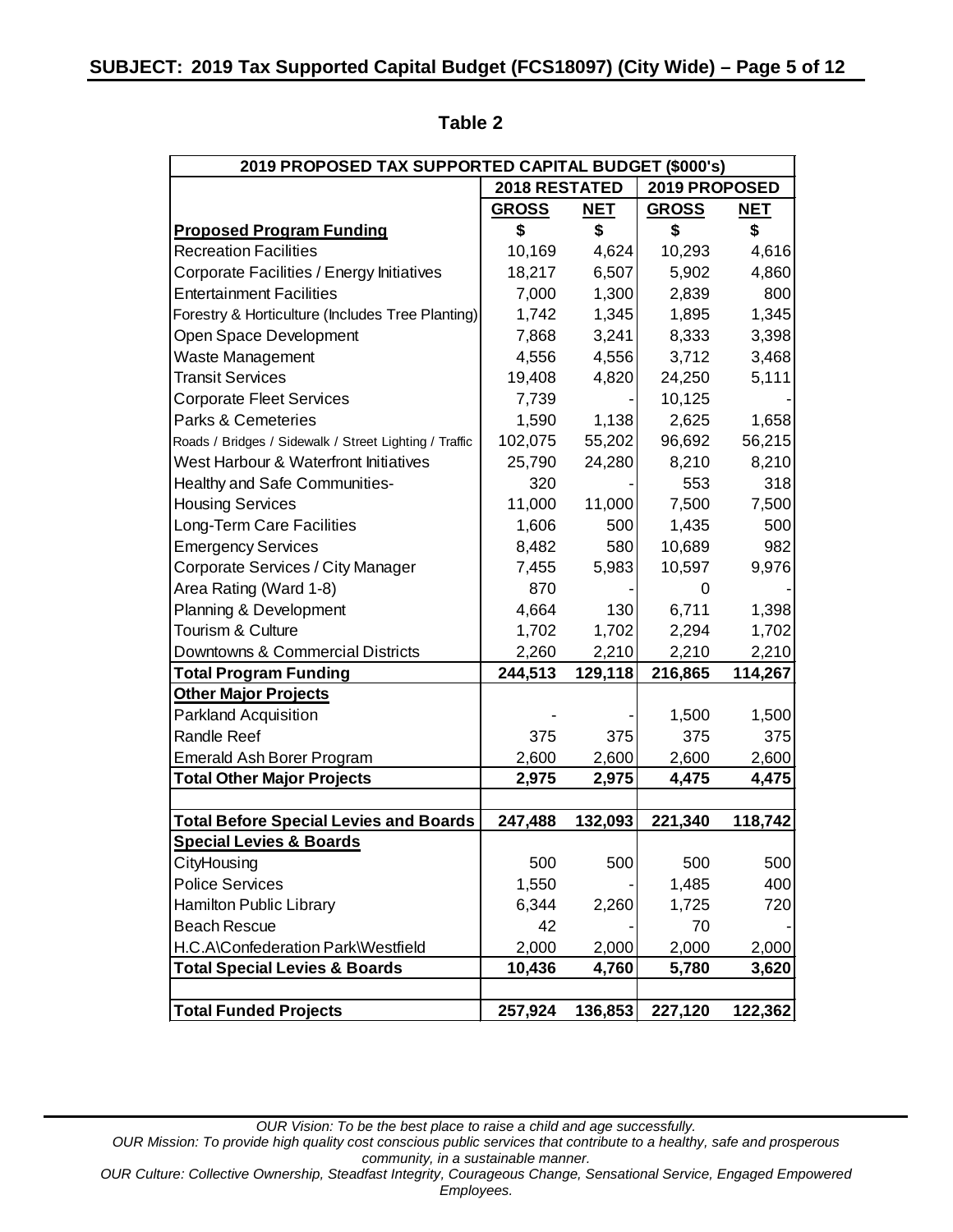#### *Alternatives for Consideration – See Page 11*

#### **FINANCIAL – STAFFING – LEGAL IMPLICATIONS**

**Financial**: The 2019 Tax Supported Capital Budget & Financing Plan in the amount of \$227,120,000 attached as Appendix "A" to Report FCS18097, includes the gross costs and sources of financing. The 2019 Capital Levy of \$116,451,000 will be incorporated into the 2019 Tax Operating Budget, representing a \$4,357,000 increase from 2018 and a 0.52% tax impact on an average residential property.

> Some capital projects, especially those that provide new or expanded services, have an impact on operating costs on an ongoing basis once the projects have been completed. The estimated operating budget impacts of the recommended 2019 capital projects is \$2,742,490. The \$2,742,490 in operating impact is recommended to be incorporated into the 2019, or future, Tax Supported Operating Budgets for Council's consideration.

> The Discretionary Tax Supported Net Capital Funding Forecast 2019 – 2028, attached as Appendix "B" to Report FCS18097, provides a forecast of discretionary capital funding for years 2019-2028 in the total amount of \$1,657,769,000. The 2019-2028 forecast assumes a 0.50% standard tax levy increase and additional 0.02% in 2019, 0.4% in 2020, 0.51% in 2021, 0.47% in 2022, 0.06% in 2023 and 0.25% in 2025. The 0.52% tax increase equates to \$4,357,000 levy increase for capital in 2019.

> In order to accommodate growing capital spending requirements, a total of \$16,124,000 has been allocated to debt financing in the 2019 Tax Capital Budget. This, amount includes \$3,833,000 in Tax Supported debt and \$12,291,000 in Development Charges Tax Supported debt.

> In light of changes to the ward boundaries and the new council taking office on December 1, 2018, the 2019 Tax Supported Tax Budget does not include funding for Special Capital Reinvestment Area Rating projects. Special Capital Reinvestment Discretionary Fund projects have not been funded for the traditional \$100,000 per ward for a total of \$800,000 in total due to changes in the ward boundaries.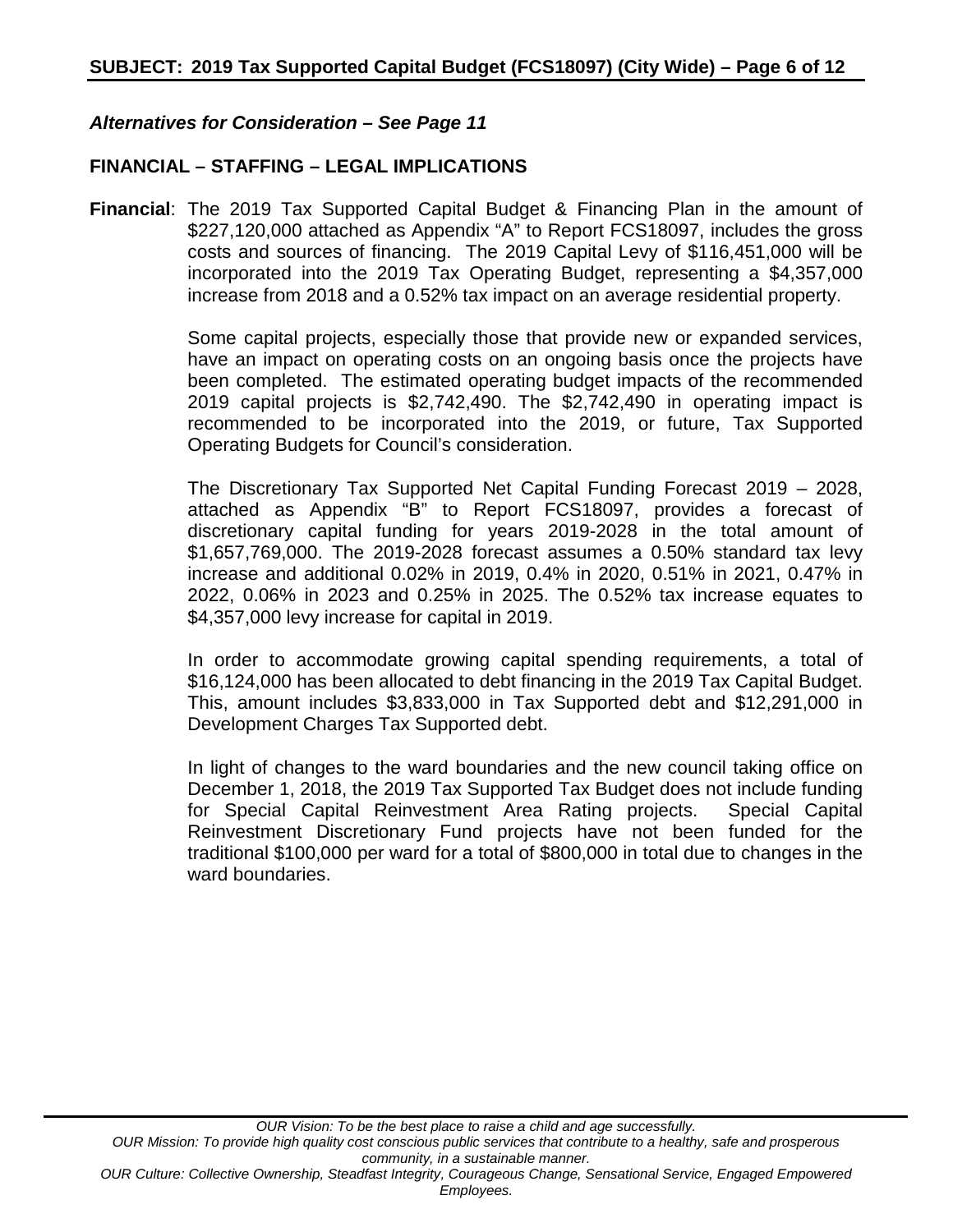Contract extension for two temporary FTE positions AMANDA Applications Analyst, project #8121457600, and Senior Consultant, West Harbour Disposition, project #4411606002, have been requested as outlined in Appendix "G" to Report FCS18097.

#### **Major Capital Initiatives**

Public Transit Infrastructure Fund:

The Tax Supported Capital 2019-2028 forecast, includes \$250M gross capital cost related to the Transit Maintenance and Storage Facility (MSF). Phase 1 (design, due-diligence, demolition and site preparation) was approved in 2017 as part of Public Transit Infrastructure Fund (PTIF) funding. Phase 2 of the project is forecasted for 2020 or beyond, pending further PTIF funding from other levels of government. The capital budget submission of \$250,000,000 for Phase 2 is anticipated to be put forward for Council's consideration as part of the 2020 Budget Submission with the City's contribution to be determined. Associated operating costs of \$5,063,000 and 19 FTEs will also be incorporated into the 2020 Tax Supported Capital Budget submission related to the Transit MSF.

The 2019 Tax Supported Capital Budget assumes funding from senior levels of government of 73% of the eligible costs for PTIF2 projects with the net cost primarily funded from debt of \$81,300,000 from 2019 to 2022. There may be a risk of the assumed subsidy of 73% to be lower. Any reduction in the subsidy rate would increase the amount the City would have to fund from debt. For the Transit MSF facility, every \$10,000,000 in reduced subsidy would require an annual increase of \$1,300,000 for 10 years in City debt charges or approximately a 0.15% Capital levy increase.

West-Harbour Waterfront Strategic Initiatives:

Since the initial West Harbour cost estimates were based on high-level conceptual designs and did not include cost indexing, the 2019 Capital Budget and budget forecast for future years includes costing adjustments based on detailed design specifications, projects that were not identified in the original plan and current year pricing estimates with respective financial indexing. The effect of which is a substantial increase in the overall cost projections.

Table 3 to Report FCS18097 provides a summary of the proposed tax levy increases for 2019-2025 related to additional new debt required to accommodate increased capital requirements for Public Transit Infrastructure Fund (PTIF) Capital Investments and West Harbour Waterfront Strategic Initiatives.

*OUR Vision: To be the best place to raise a child and age successfully. OUR Mission: To provide high quality cost conscious public services that contribute to a healthy, safe and prosperous community, in a sustainable manner.*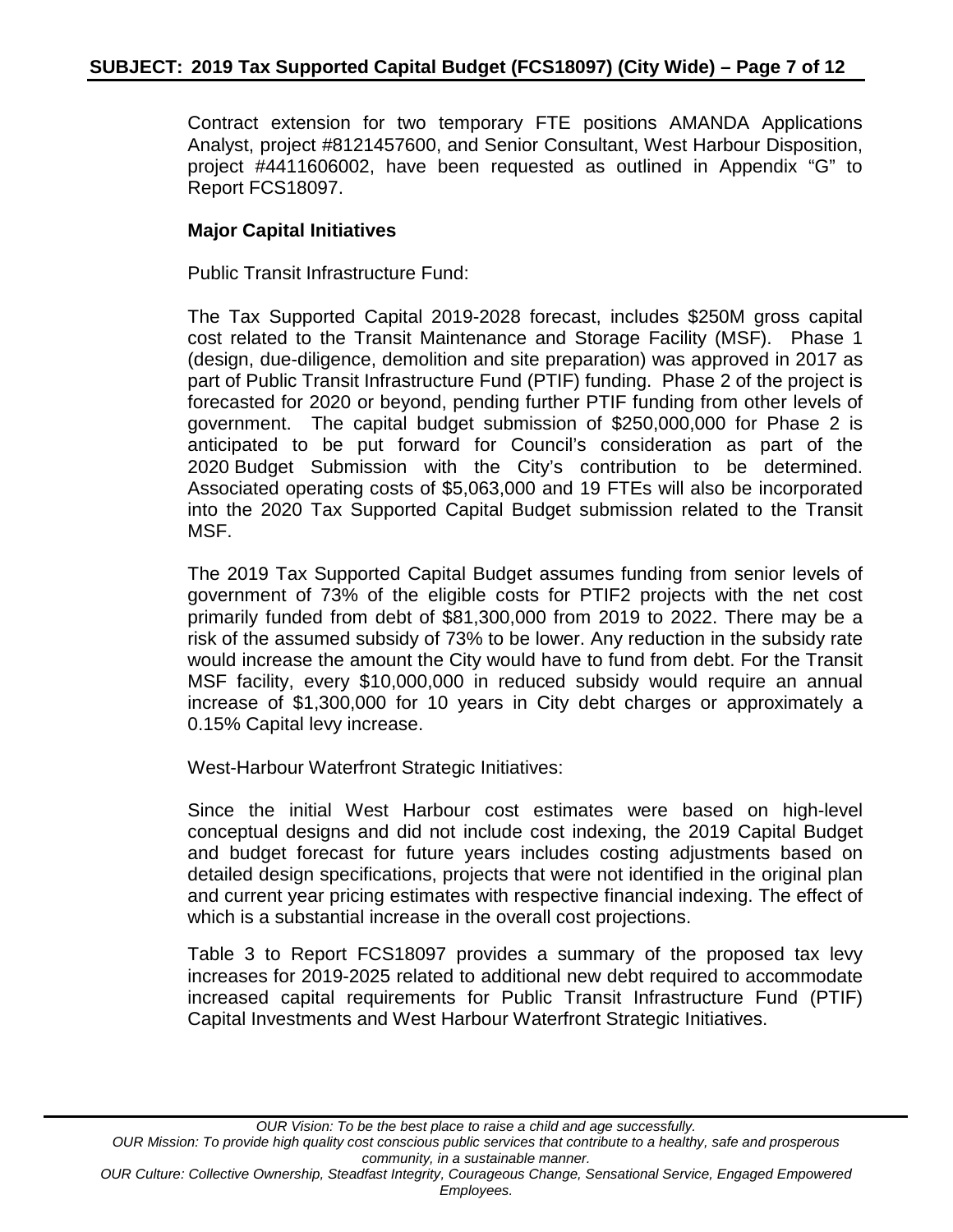**Table 3** Major Capital Initiatives Potential Residential Tax Impacts to Capital Levy %

|                                                                | 2019 |      |      | 2020 2021 2022 2023 2024 2025 |      |      |      |
|----------------------------------------------------------------|------|------|------|-------------------------------|------|------|------|
| <b>West-Harbour Waterfront</b><br><b>Strategic Initiatives</b> | 0.00 | 0.13 | 0.04 | 0.00                          | 0.06 |      | 0.25 |
| <b>Public Transit</b>                                          |      |      |      |                               |      |      |      |
| Infrastructure Fund (PTIF)                                     | 0.02 | 0.27 | 0.47 | 0.47                          |      |      |      |
| Total Additional Levy Impact 0.02 0.40 0.51 0.47               |      |      |      |                               | 0.06 | 0.00 | 0.25 |
| <b>Annual Capital Levy</b>                                     | 0.50 | 0.50 | 0.50 | 0.50                          | 0.50 | 0.50 | 0.50 |
| <b>Grand Total</b>                                             | 0.52 | 0.90 | 1.01 | 0.97                          | 0.56 | 0.50 | 0.75 |

Details of other major capital investments including growth related projects will be provided in 2019 Tax Capital Budget Books 1 and 2 and during presentations to the General Issues Committee.

- **Staffing**: The operating budget and FTE impacts related to the proposed 2019 Tax Supported Capital Budget totals \$2,742,490 and 24.24 FTE.
- **Legal**: N/A

#### **HISTORICAL BACKGROUND**

The City of Hamilton employs a hybrid Capital Block Funding Prioritization methodology to allocate sources of revenue to capital projects which over the years has evolved, aligning with the City's Corporate Strategic Plan. This has been accomplished by senior staff in all program areas endorsing a corporate Capital funding program focused on prudent financial management. As part of newly approved Ontario Regulation 588/17 of the *Infrastructure for Jobs and Prosperity Act* (Bill 6), the City's Asset Management Team has identified a number of assets across the City that require funding in order to preserve the average grade. Upon reviewing the financial position of current funding sources staff concludes that existing funding is unsustainable to facilitate the proposed capital upgrades. The process for the 2019 Tax Supported Capital Budget was as follows:

Staff determined the discretionary funding available from the most current information available. Discretionary funds are those funds that could be directed to any Capital program area. This would not include specific use reserve funds (i.e. Development Charges, Fleet, Transit, etc.) or any other specific use funding. Quantitative Block Funding strategies were based on historical funding averages, masterplan requirements and subsidy eligibility. Capital projects receiving significant subsidy and / or approved by Council prior to Capital Budget deadlines receive priority in the Block Funding process.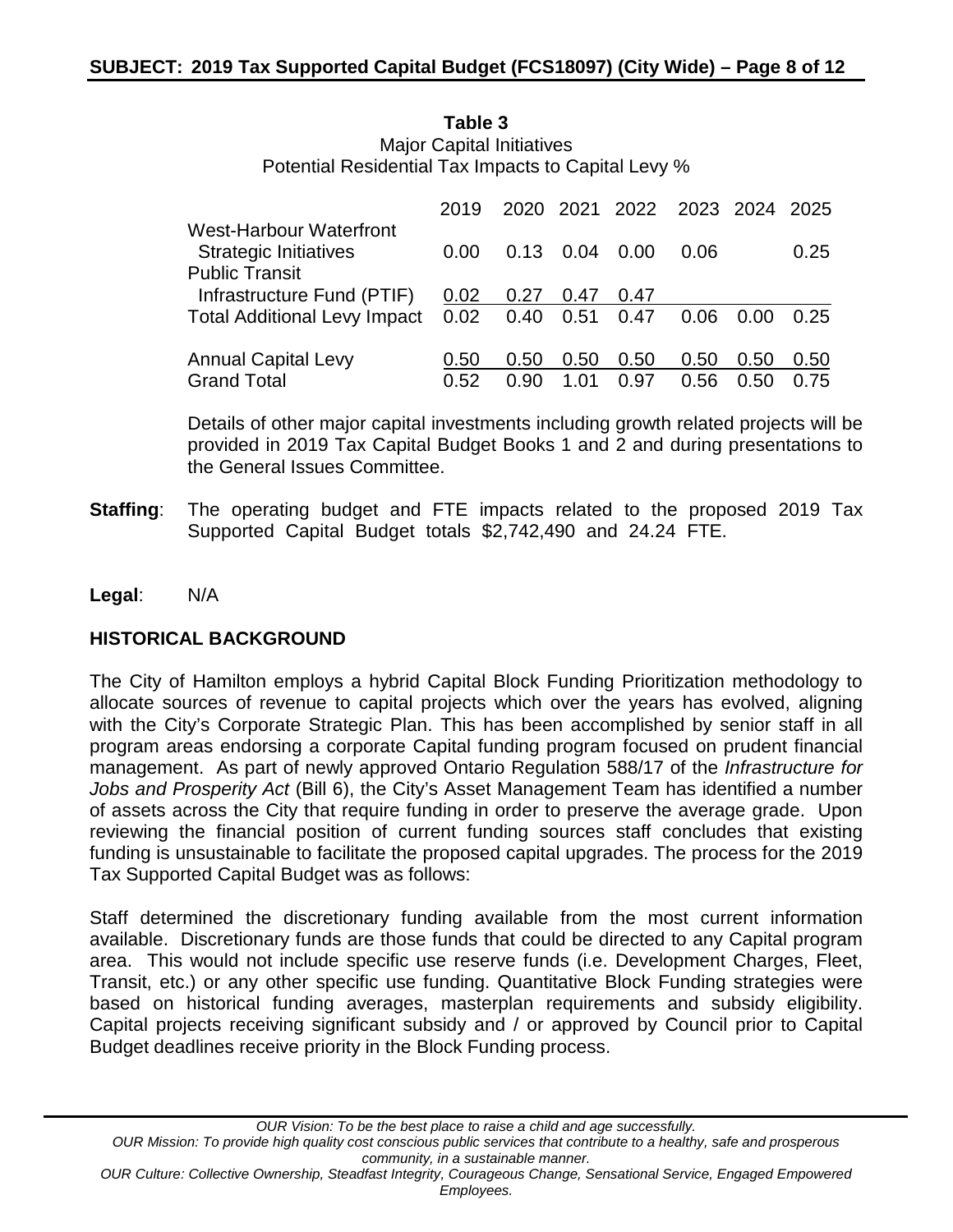Under direction from the Council, the City`s staff is in a process of implementing a multi-year capital budget. This approach to business planning enables the City to respond to political, economic, social and environmental conditions. The capital budget process maintains a 10-year outlook with the focus on the first four years, 2019-2022.

#### **POLICY IMPLICATIONS AND LEGISLATED REQUIREMENTS**

Report FCS18097 meets the requirements of the City of Hamilton's Debt Policy, whereby Council authority is required to issue debt.

Asset management regulation O. Reg. 588/17 under the *Infrastructure for Jobs and Prosperity Act, 2015* (Bill 6) came into effect on January 1, 2018. The regulation requires development and adoption of a strategic asset management policy by July 1, 2019. The Tax Capital Budget forecasts in Report FCS18097 are based on the best available information as the impact of these asset management regulations is not fully known.

#### **RELEVANT CONSULTATION**

The 2019 Tax Supported Capital Budget is prepared from submissions from departments and consultation with all departments / program areas.

#### **ANALYSIS AND RATIONALE FOR RECOMMENDATIONS**

The 2019 Tax Supported Capital Budget & Financing Plan in the amount of \$226,035,000, attached as Appendix "A" to Report FCS18097, includes the gross costs and sources of financing.

Staff are recommending a 2019 Capital Levy of \$116,451,000 representing an increase of \$4,357,000 over the 2018 Capital Levy of \$112,094,000 in the Tax Supported Operating Budget. The increase of \$4,357,000 represents a 0.52% increase to the tax impact of the City's Preliminary 2019 Tax Supported Operating Budget which equates to an increase of \$18 on an average residential property.

Funding from Reserves of \$41,283,000 is provided in Appendix "C" to Report FCS18097. The remaining sources of financing the 2019 Gross Tax Supported Capital Budget are summarized in Appendix "A" to Report FCS18097.

Staff have submitted a number of projects that are not included in the 2019 Tax Supported Capital Budget and Financing Plan. A list of these projects is included in 2019 Tax Supported Capital Budget Book 1 which will be available prior to the General Issues Committee meeting on December 7, 2018.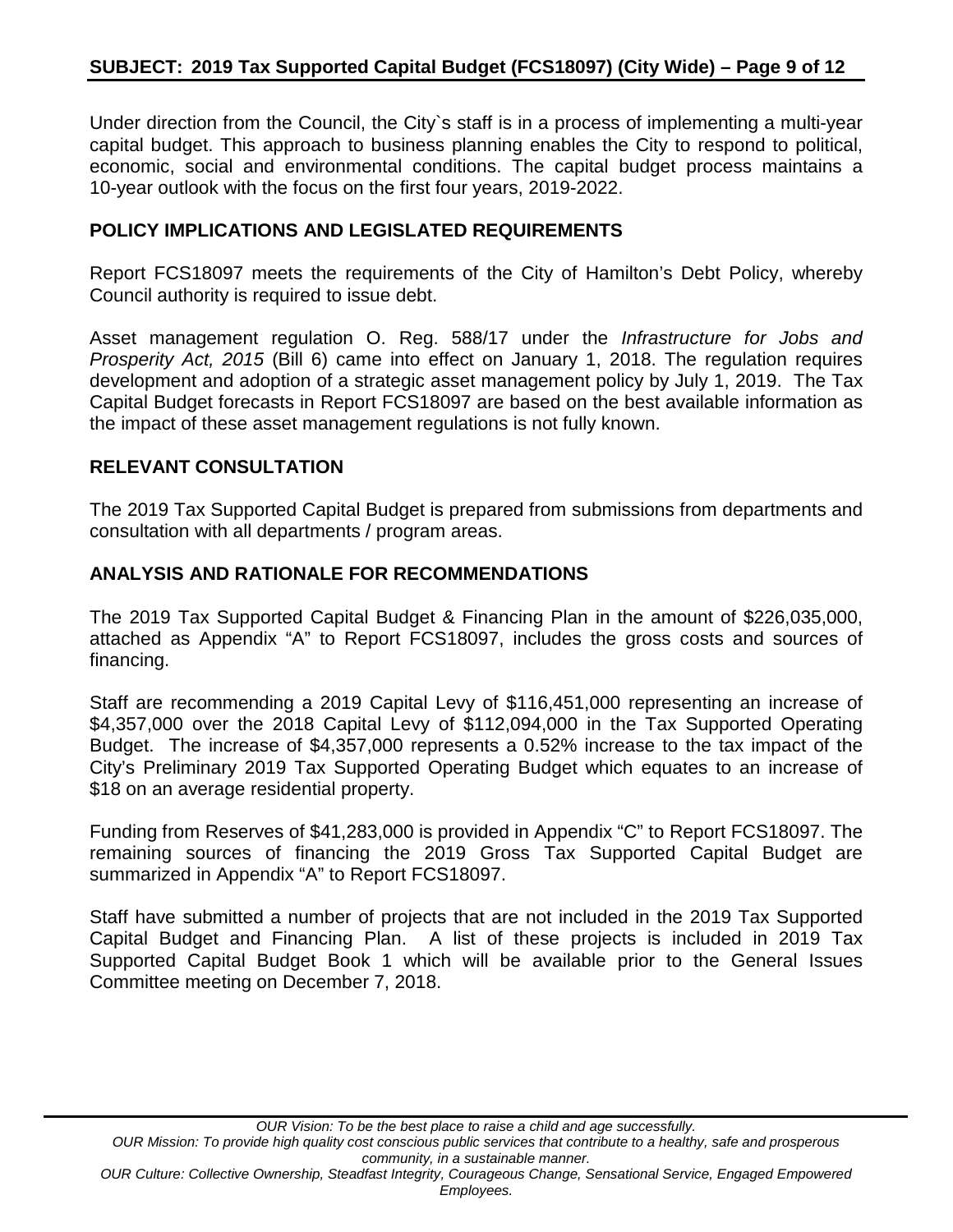Debt Management

Council approved a Debt Management Policy and Lease Financing Policy (Report FCS13074) in October 2013, which contains the City-internal goals on debt levels, statutory limits on debt and financial ratios related to debt. These ratios are provided in Appendix "F" to Report FCS18087. Staff will ensure these ratios will remain well within the affordability range and acceptable levels of prudent financial management.

The debt related financial indicators include the following items:

- I. City-internal Goals on Debt Levels:
	- 1. Total tax and rate-supported debt as a percentage of City Own-Source revenues, not to exceed 60%, unless approved by Council.

The City's debt ratios for 23.2% in 2017, forecasted 29% in 2018 and forecasted 24.1% for 2019 are well within the limit of 60%.

2. Total Development Charge (DC) supported debt as a percentage of the total DC Eligible Costs for the forecast period of the latest DC Background Study, not to exceed 25%, unless approved by Council.

The City considers the limit of 25% to be an appropriate balance between two competing uses of revenues generated by development charges: (i) to sustain and ensure adequate infrastructure (capital), services and resources to support the City's growth plans and (ii) to repay the debt issued for development.

The City's debt ratios of 2.0% in 2017 and forecasted 1.4% in 2018 and forecasted 2.0% for 2019 are well within the limit of 25%.

- II. Statutory Limits:
	- 1. The annual debt and financial obligation limit for the City is calculated in accordance with Section 3 of Ontario Regulation 403/02 as amended.

The City's debt service charges as a percentage of City Own Source Revenue of 5.1% in 2017 and forecasted 4.7% in 2018 and forecasted 5.5% for 2019 are well within the limit, of 25%.

2. Outstanding variable interest rate bank loan agreements and variable interest rate debentures, in total, cannot exceed 15% of the total outstanding debt of the City as set out in Ont. Reg. 276/02 s(2). The City's debt ratios are below the limit at 6.1% for 2017 and forecasted 4.8% for 2018 are well within the limit, of 15%.

*Employees.*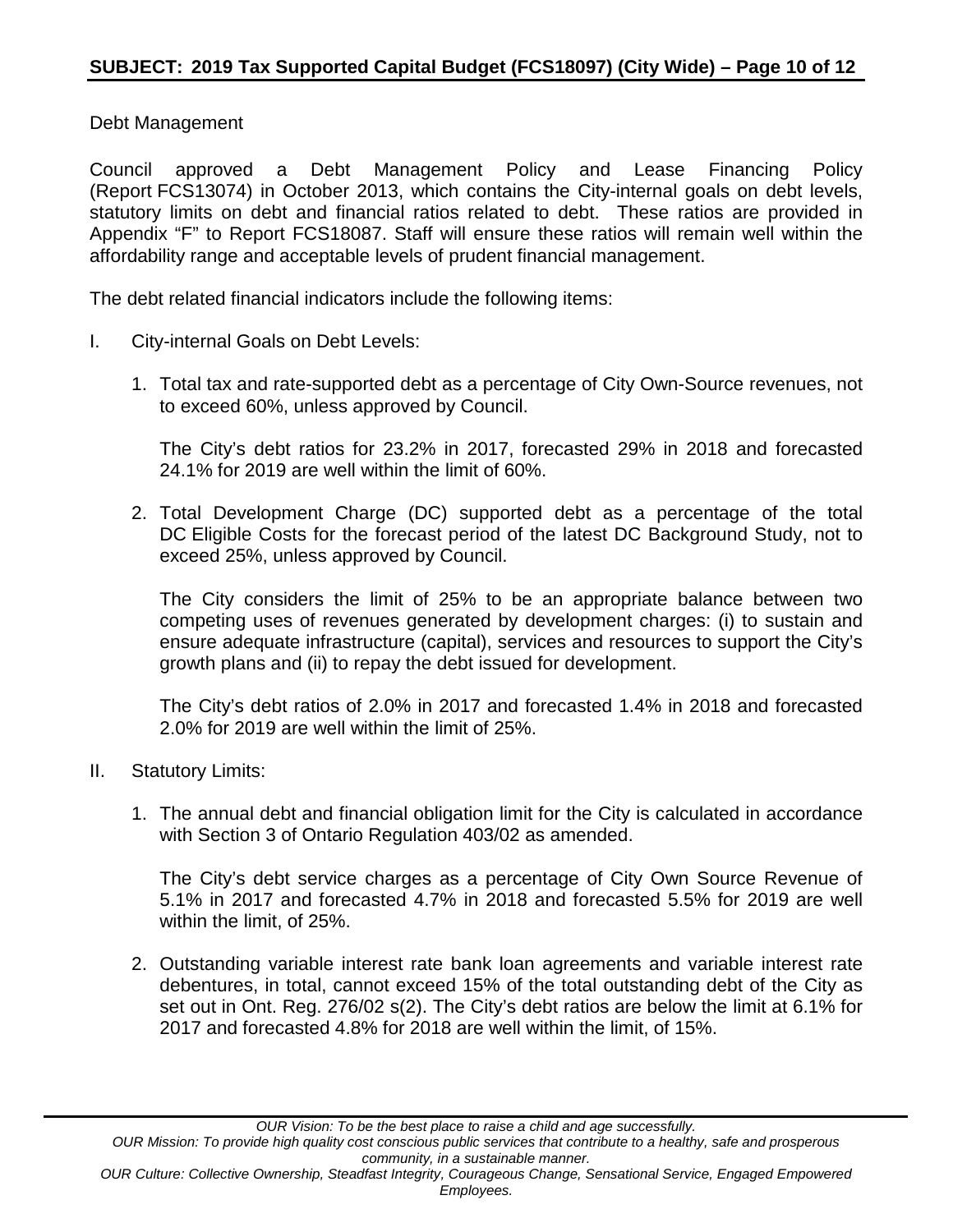III. Financial Ratios:

The debt related financial ratios will remain well within the affordability range and acceptable levels of prudent financial management. Appendix "F" to Report FCS18097 provides the results of the following ratios:

- Debt and debt service charges per capita;
- Debt service charges as a percentage of City Own Source Revenue;
- Debt service charges as a percentage of the municipal levy;
- Debt to operating revenues;
- Debt to reserves and reserve funds; and
- Cash and liquid assets to debt service; cash and liquid assets minus debt.

According to Ontario Regulation 403/02, Council shall, before giving authorization for capital work that would require a long-term debt or financial obligation, have the City Treasurer calculate an updated Annual Repayment Limit (ARL) using the most recent Annual Repayment Limit determined by the Ministry. The most recent ARL, determined and sent in writing by the Ministry to the City Treasurer, is the 2018 ARL in the amount of \$267,321,748 and is based on 2016 Financial Information Returns.

Using this 2018 ARL, the City Treasurer has calculated an updated ARL of \$204,747,217, shown on page two of Appendix "F" to FCS18087.The 2018 ARL was adjusted for possible debt service charges of \$50,965,070 corresponding to approximately \$529,000,000 of debt which has been approved by Council in 2018 and prior years but not yet issued. The 2018 ARL was then further adjusted for debt service charges assumed or discharged on debt since December 31, 2016 to the end of this fiscal year 2018. According to this calculation, the updated ARL of \$204,747,217 represents a maximum amount which the City has available to commit to payments related to debt and financial obligations before the statutory limit is breached and corresponds to approximately \$2,100,000,000 of additional borrowing which the City could undertake (assuming a 15-year term and 5% interest rate).

#### **ALTERNATIVES FOR CONSIDERATION**

Beyond the recommended rate increase, staff can direct changes to this budget submission albeit any changes, in all likelihood, would require a review of the 2019 Capital Budget submissions.

## **ALIGNMENT TO THE 2016 – 2025 STRATEGIC PLAN**

#### **Community Engagement and Participation**

*Hamilton has* an open, transparent and accessible approach to City government that engages with and empowers all citizens to be involved in their community.

*Employees.*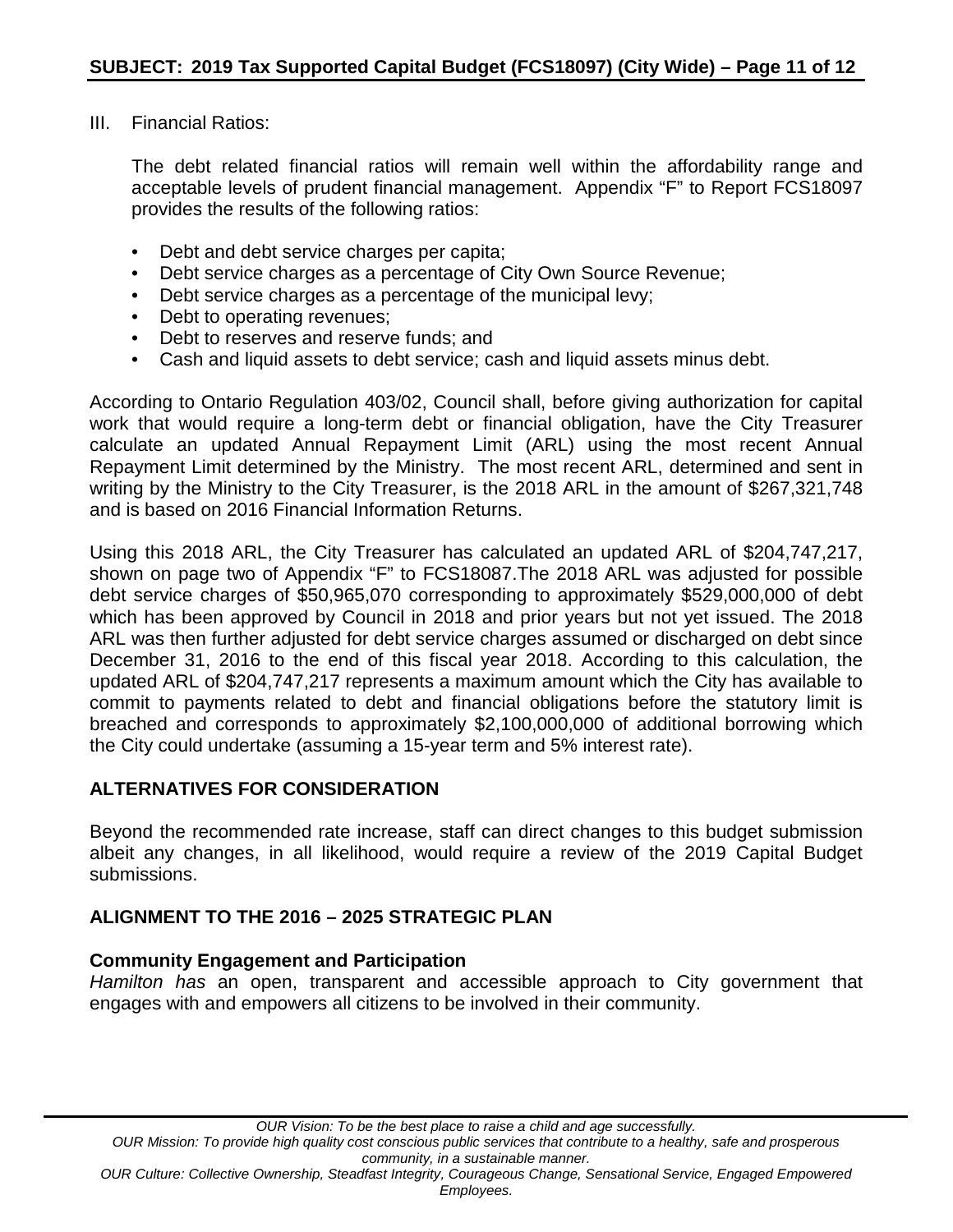#### **Economic Prosperity and Growth**

*Hamilton has* a prosperous and diverse local economy where people have opportunities to grow and develop.

#### **Healthy and Safe Communities**

*Hamilton is* a safe and supportive city where people are active, healthy, and have a high quality of life.

#### **Clean and Green**

*Hamilton is* environmentally sustainable with a healthy balance of natural and urban spaces.

#### **Built Environment and Infrastructure**

*Hamilton is* supported by state of the art infrastructure, transportation options, buildings and public spaces that create a dynamic City.

#### **Our People and Performance**

*Hamiltonians have* a high level of trust and confidence in their City government.

## **APPENDICES AND SCHEDULES ATTACHED**

Appendix "A – 2019 Tax Capital Budget Project List

Appendix "B" – Discretionary Tax Supported Net Capital Funding 2019 – 2028 Forecast

Appendix "C" – 2019 Tax Capital Budget Reserve Funding by Reserve and Project

Appendix "D" – 2019 Tax Capital Budget WIP Funding

Appendix "E" – City of Hamilton Debt Policy Ratios

Appendix "F" – Complement Transfer

MZ/MC/JS/dt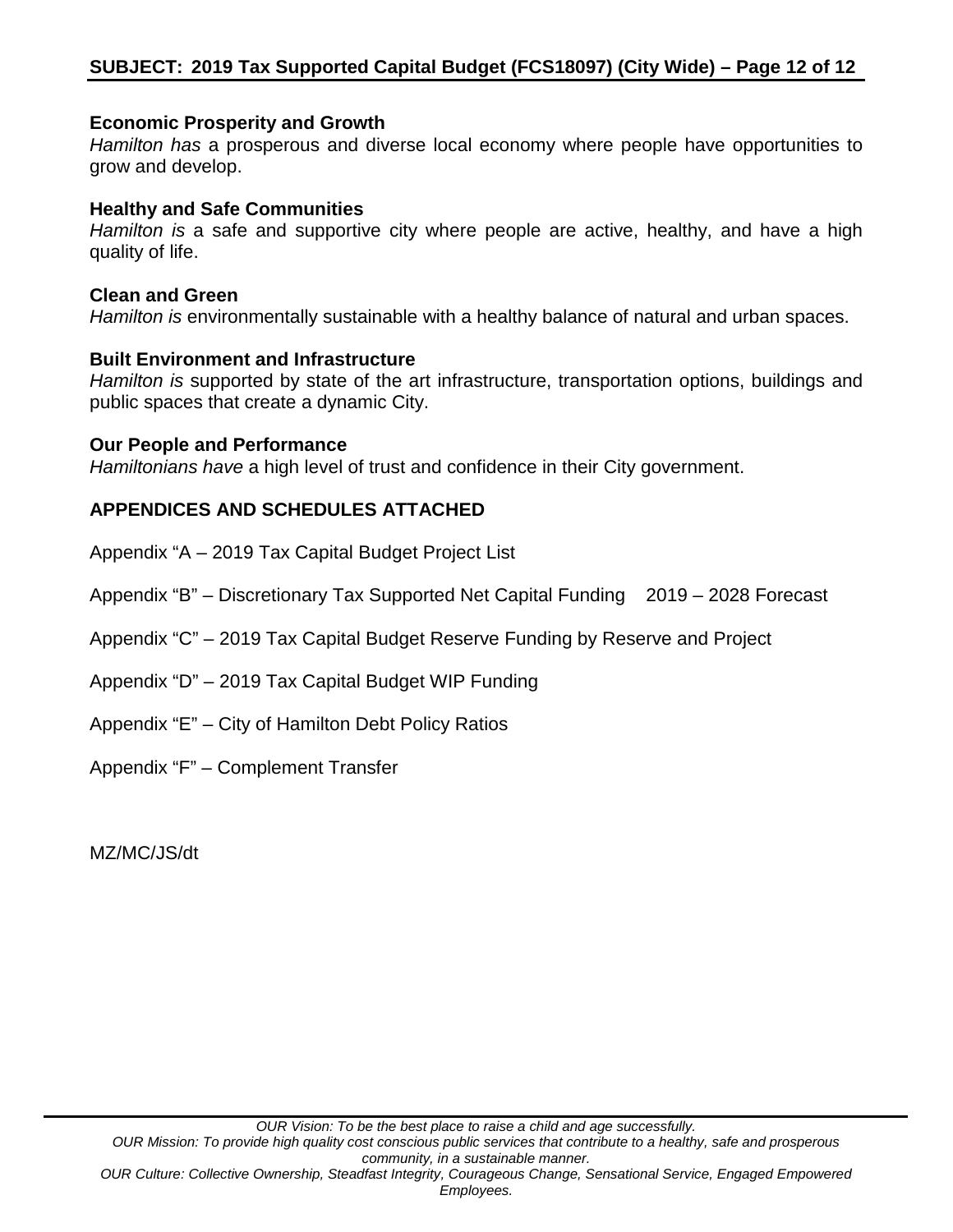|                                           |                      |                                                                  |             |       |                          |          |                          |                 |                          |                                                      |                          |       |                  |                          | <b>Financing Sources</b> |                        |
|-------------------------------------------|----------------------|------------------------------------------------------------------|-------------|-------|--------------------------|----------|--------------------------|-----------------|--------------------------|------------------------------------------------------|--------------------------|-------|------------------|--------------------------|--------------------------|------------------------|
| <b>City Ward</b>                          | Project              | <b>Project Description</b>                                       | DC          | Gross | Grants                   | Other    | Dev                      | <b>Reserves</b> | <b>WIP</b>               | WIP Other /                                          | <b>WIP</b>               | Net   | From             | <b>Debt</b>              | Federal                  | <b>Other: Reserves</b> |
|                                           | <b>Number</b>        |                                                                  | <b>Debt</b> | Costs | And                      | External | <b>Charges</b>           |                 | <b>Reserves</b>          | Other                                                | Debt                     | Cost  | <b>Operating</b> |                          | <b>Gas Tax</b>           | <b>Future Fund</b>     |
|                                           |                      |                                                                  |             |       | <b>Subsidies</b>         | Revenue  | (Inc Debt)               |                 |                          | Internal                                             |                          |       |                  |                          |                          | <b>Dividends</b>       |
| <u>City Manager</u>                       |                      |                                                                  |             |       |                          |          |                          |                 |                          |                                                      |                          |       |                  |                          |                          |                        |
| <b>City Manager</b>                       |                      |                                                                  |             |       |                          |          |                          |                 |                          |                                                      |                          |       |                  |                          |                          |                        |
| City Wide                                 | 3381959501           | Digital Office: Smart City and Digital Transformation Program    |             | 1,000 |                          |          |                          |                 |                          |                                                      |                          | 1,000 | 1,000            |                          |                          |                        |
| City Wide                                 | 3381959502           | City Hall Digital Sign Replacement                               |             | 125   |                          |          |                          |                 |                          |                                                      |                          | 125   | 125              |                          |                          |                        |
| <b>City Manager Total:</b>                |                      |                                                                  |             | 1,125 |                          |          |                          |                 |                          |                                                      |                          | 1,125 | 1,125            |                          |                          |                        |
| <b>Human Resources</b>                    |                      |                                                                  |             |       |                          |          |                          |                 |                          |                                                      |                          |       |                  |                          |                          |                        |
|                                           | 2051959703           | Performance and Learning Management System                       |             | 250   |                          |          |                          |                 |                          |                                                      |                          | 250   | 250              |                          |                          |                        |
| <b>Human Resources Total:</b>             |                      |                                                                  |             | 250   | $\sim$                   | $\sim$   | $\sim$                   | $\sim$          |                          | $\sim$<br>$\sim$                                     | $\blacksquare$           | 250   | 250              | $\sim$                   | $\sim$                   |                        |
| <b>City Manager Total:</b>                |                      |                                                                  |             | 1,375 |                          |          |                          |                 |                          |                                                      |                          | 1,375 | 1,375            |                          |                          |                        |
| <b>Corporate Services</b>                 |                      |                                                                  |             |       |                          |          |                          |                 |                          |                                                      |                          |       |                  |                          |                          |                        |
| <b>Customer Service &amp; POA</b>         |                      |                                                                  |             |       |                          |          |                          |                 |                          |                                                      |                          |       |                  |                          |                          |                        |
|                                           | City Wide 2051957901 | Corporate Wide Customer Experience Feedback Program              |             | 286   | $\overline{\phantom{a}}$ |          |                          |                 |                          | $\overline{\phantom{a}}$<br>$\overline{\phantom{a}}$ | $\sim$                   | 286   | 286              |                          |                          |                        |
| <b>Customer Service &amp; POA Total:</b>  |                      |                                                                  |             | 286   |                          |          |                          |                 |                          |                                                      |                          | 286   | 286              |                          |                          |                        |
| Finance                                   |                      |                                                                  |             |       |                          |          |                          |                 |                          |                                                      |                          |       |                  |                          |                          |                        |
| City Wide                                 | 2051580510           | DC Exemptions Recovery                                           |             | 6,500 |                          |          |                          |                 | $\overline{\phantom{a}}$ |                                                      | $\overline{\phantom{a}}$ | 6,500 | 6,500            |                          |                          |                        |
| <b>Finance Total:</b>                     |                      |                                                                  |             | 6,500 |                          |          |                          |                 |                          |                                                      |                          | 6,500 | 6,500            |                          | $\overline{\phantom{a}}$ |                        |
| <b>Information Technology (IT)</b>        |                      |                                                                  |             |       |                          |          |                          |                 |                          |                                                      |                          |       |                  |                          |                          |                        |
|                                           | City Wide 3501757702 | Network Infrastructure Sustainability and Continuous Improvement |             | 194   |                          |          |                          |                 |                          |                                                      |                          | 194   | 194              |                          |                          |                        |
|                                           |                      |                                                                  |             |       |                          |          |                          |                 |                          |                                                      |                          |       |                  |                          |                          |                        |
| City Wide                                 | 3501857801           | IT Strategy and Enterprise Architecture                          |             | 390   |                          |          |                          |                 |                          |                                                      |                          | 390   | 390              |                          |                          |                        |
| City Wide                                 | 3501957909           | IT Strategy - Strategic Theme Integrated & Connected             |             | 50    |                          |          |                          |                 |                          |                                                      |                          | 50    | 50               |                          |                          |                        |
| City Wide                                 | 3501857806           | Data Centre HVAC                                                 |             | 200   |                          |          |                          |                 |                          |                                                      |                          | 200   | 200              |                          |                          |                        |
| City Wide                                 | 3501657602           | <b>IT Security</b>                                               |             | 156   |                          |          |                          |                 |                          |                                                      |                          | 156   | 156              |                          |                          |                        |
| City Wide                                 | 3501957903           | IT Strategy - Strategic Theme Mobility                           |             | 50    |                          |          |                          | 25              |                          |                                                      |                          | 25    | 25               |                          |                          |                        |
| City Wide                                 | 3501957905           | IT Strategy - Strategic Theme Enabling Our People                |             | 600   |                          |          |                          |                 |                          |                                                      |                          | 600   | 600              |                          |                          |                        |
| City Wide                                 | 3501957906           | IT Strategy - Strategic Theme IT Optimization                    |             | 100   |                          |          |                          |                 |                          |                                                      |                          | 100   | 100              |                          |                          |                        |
| City Wide                                 | 3501957907           | Business Systems and Services Continuity Plan                    |             | 100   |                          |          |                          |                 |                          |                                                      |                          | 100   | 100              |                          |                          |                        |
|                                           | City Wide 3501957910 | Messaging (Email) Platform Migration                             |             | 596   |                          |          |                          | 596             |                          |                                                      |                          |       |                  |                          |                          |                        |
| <b>Information Technology (IT) Total:</b> |                      |                                                                  |             | 2,436 | $\sim$                   | $\sim$   | $\sim$                   | 621             |                          | $\sim$<br>$\sim$                                     | $\blacksquare$           | 1,815 | 1,815            | $\sim$                   | $\sim$                   |                        |
| Corporate Services Total:                 |                      |                                                                  |             | 9,222 |                          |          |                          | 621             |                          |                                                      |                          | 8,601 | 8,601            |                          |                          |                        |
| <b>Council Initiatives</b>                |                      |                                                                  |             |       |                          |          |                          |                 |                          |                                                      |                          |       |                  |                          |                          |                        |
| <b>Council Strategic Projects</b>         |                      |                                                                  |             |       |                          |          |                          |                 |                          |                                                      |                          |       |                  |                          |                          |                        |
|                                           | City Wide 2110953900 | Randle Reef Rehabilitation Project                               |             | 375   |                          |          |                          |                 |                          |                                                      |                          | 375   | 375              |                          |                          |                        |
|                                           | City Wide 2111956401 | Parkland Acquisition                                             |             | 1,500 |                          |          |                          |                 |                          | $\overline{\phantom{a}}$<br>$\overline{\phantom{a}}$ | $\overline{\phantom{a}}$ | 1,500 | 1,500            |                          |                          |                        |
| <b>Council Strategic Projects Total:</b>  |                      |                                                                  |             | 1,875 | $\sim$                   |          | . .                      |                 | $\sim$                   | $\sim$                                               |                          | 1,875 | 1,875            | $\overline{\phantom{a}}$ | $\sim$                   |                        |
| <b>Council Initiatives Total:</b>         |                      |                                                                  |             | 7,875 |                          |          | $\overline{\phantom{a}}$ |                 |                          | $\overline{\phantom{a}}$                             |                          | 1,875 | 7,875            |                          |                          |                        |
|                                           |                      |                                                                  |             |       |                          |          |                          |                 |                          |                                                      |                          |       |                  |                          |                          |                        |

*Healthy and Safe Communities*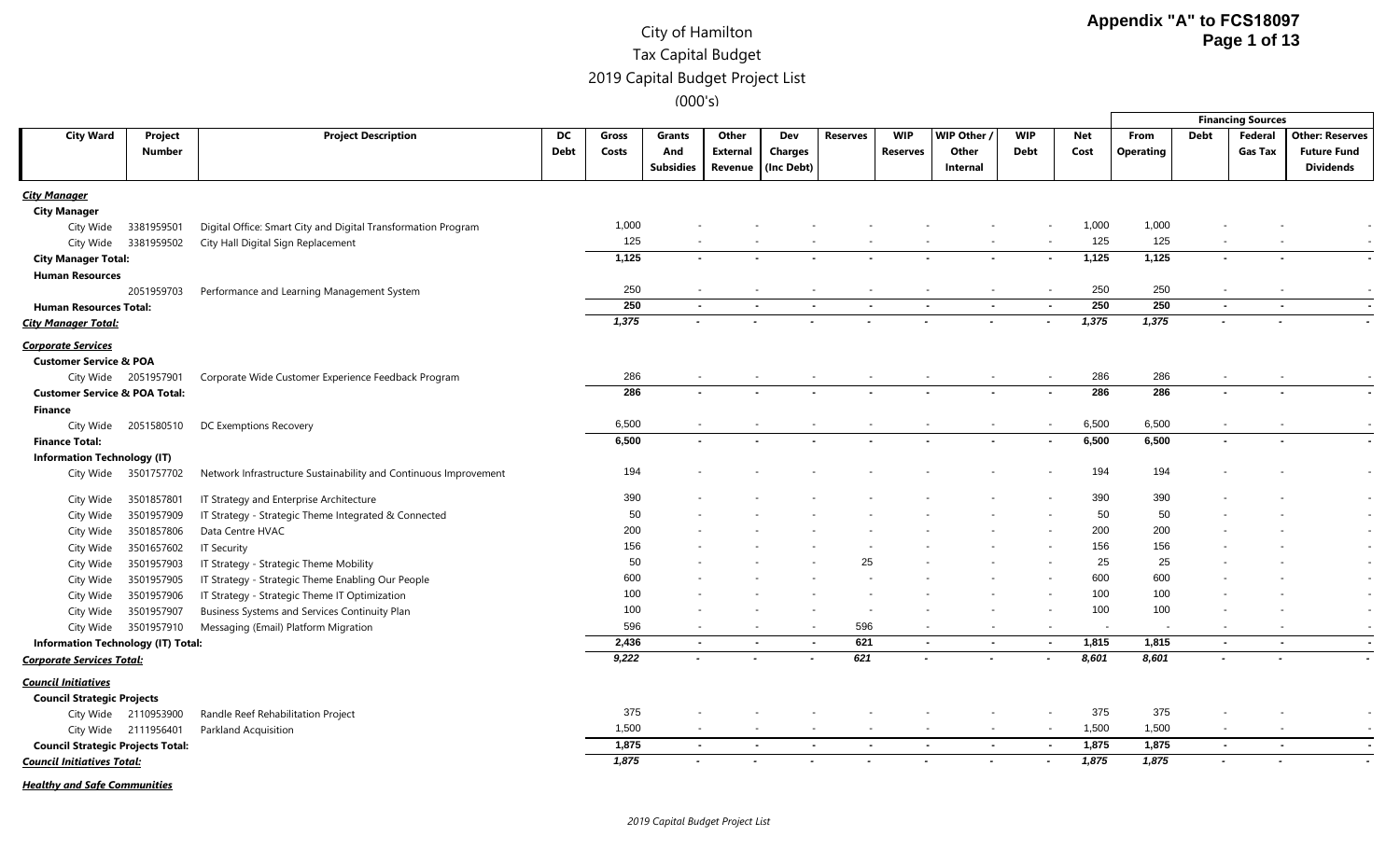|                                                      |                      |                                                                             |             |       |           |                 |            |                 |                |           |             |       |                  |             | <b>Financing Sources</b> |                        |
|------------------------------------------------------|----------------------|-----------------------------------------------------------------------------|-------------|-------|-----------|-----------------|------------|-----------------|----------------|-----------|-------------|-------|------------------|-------------|--------------------------|------------------------|
| <b>City Ward</b>                                     | Project              | <b>Project Description</b>                                                  | DC          | Gross | Grants    | Other           | Dev        | <b>Reserves</b> | <b>WIP</b>     | WIP Other | <b>WIP</b>  | Net   | From             | <b>Debt</b> | Federal                  | <b>Other: Reserves</b> |
|                                                      | <b>Number</b>        |                                                                             | <b>Debt</b> | Costs | And       | <b>External</b> | Charges    |                 | Reserves       | Other     | <b>Debt</b> | Cost  | <b>Operating</b> |             | <b>Gas Tax</b>           | <b>Future Fund</b>     |
|                                                      |                      |                                                                             |             |       | Subsidies | Revenue         | (Inc Debt) |                 |                | Internal  |             |       |                  |             |                          | <b>Dividends</b>       |
| <b>Hamilton Fire Department</b>                      |                      |                                                                             |             |       |           |                 |            |                 |                |           |             |       |                  |             |                          |                        |
| City Wide                                            | 7401941603           | Multi Agency Training Centre - Facility Upgrades                            |             | 250   |           |                 |            |                 |                |           |             | 250   | 250              |             |                          |                        |
| 2                                                    | 7401941606           | Station 13 Renovation                                                       |             | 100   |           |                 |            |                 |                |           |             | 100   | 100              |             |                          |                        |
| City Wide                                            | 7401951600           | Annual Fire Equipment Replacement                                           |             | 1,268 |           |                 |            | 1,268           |                |           |             |       |                  |             |                          |                        |
| City Wide                                            | 7401951602           | Ice Water Rescue                                                            |             | 200   |           |                 |            |                 |                |           |             | 200   | 200              |             |                          |                        |
| 15                                                   | 7401841801           | Flamborough/Carlisle/Waterdown Fire&Paramedic Station (DC DEBT)<br>$\star$  |             | 1,500 |           |                 | 1,500      |                 |                |           |             |       |                  |             |                          |                        |
| City Wide                                            | 7401951601           | Annual Fire Vehicle Replacement                                             |             | 5,405 |           |                 |            | 5,405           |                |           |             |       |                  |             |                          |                        |
| <b>Hamilton Fire Department Total:</b>               |                      |                                                                             |             | 8,723 | ٠         | $\sim$          | 1,500      | 6,673           | $\overline{a}$ |           |             | 550   | 550              | $\sim$      |                          |                        |
| <b>Hamilton Paramedic Service</b>                    |                      |                                                                             |             |       |           |                 |            |                 |                |           |             |       |                  |             |                          |                        |
|                                                      | City Wide 7641951101 | Annual Paramedic Service Equipment Replacement                              |             | 265   |           |                 |            | 265             |                |           |             |       |                  |             |                          |                        |
| City Wide                                            | 7641951102           | Paramedic Helmet Replacement                                                |             | 172   |           |                 |            |                 |                |           |             | 172   | 172              |             |                          |                        |
| City Wide                                            | 7641951100           | Annual Paramedic Service Vehicle Replacement                                |             | 1,269 |           |                 |            | 1,269           |                |           |             |       |                  |             |                          |                        |
|                                                      | City Wide 7641951103 | Ambulance Enhancement                                                       |             | 260   |           |                 |            |                 |                |           |             | 260   | 260              |             |                          |                        |
| <b>Hamilton Paramedic Service Total:</b>             |                      |                                                                             |             | 1,966 |           |                 |            | 1,534           |                |           |             | 432   | 432              |             |                          |                        |
| <b>Healthy and Safe Communities- Other Divisions</b> |                      |                                                                             |             |       |           |                 |            |                 |                |           |             |       |                  |             |                          |                        |
|                                                      | 2051255204           | Neighbourhood Strategy                                                      |             | 235   |           |                 |            |                 |                | 235       |             |       |                  |             |                          |                        |
| City Wide                                            | 6501941100           | Human Services Integration - Continuous Improvement Projects                |             | 160   |           |                 |            |                 |                |           |             | 160   | 160              |             |                          |                        |
|                                                      | City Wide 6731641601 | Hamilton's Community Bed Bug Strategy                                       |             | 158   |           |                 |            |                 |                |           |             | 158   | 158              |             |                          |                        |
|                                                      |                      | Healthy and Safe Communities- Other Divisions Total:                        |             | 553   |           |                 |            |                 |                | 235       |             | 318   | 318              |             |                          |                        |
| <b>Housing Services</b>                              |                      |                                                                             |             |       |           |                 |            |                 |                |           |             |       |                  |             |                          |                        |
| City Wide                                            | 6731741609           | Poverty Reduction Investment (PRI) - Affordable Rental Housing Construction |             | 4,000 |           |                 |            |                 |                |           |             | 4,000 |                  |             |                          | 4,000                  |
| City Wide                                            | 6731841610           | Poverty Reduction Investment (PRI) - Indigenous Poverty Reduction           |             | 1,000 |           |                 |            |                 |                |           |             | 1,000 |                  |             |                          | 1,000                  |
| City Wide                                            | 6731841611           | Poverty Reduction Investment (PRI) - Social Housing Repairs & Renovations   |             | 2,000 |           |                 |            |                 |                |           |             | 2,000 |                  |             |                          | 2,000                  |
| City Wide                                            | 6731941302           | Social Housing Capital Repairs and Regeneration                             |             | 500   |           |                 |            |                 |                |           |             | 500   | 500              |             | $\overline{\phantom{a}}$ |                        |
| <b>Housing Services Total:</b>                       |                      |                                                                             |             | 7,500 |           |                 |            |                 |                |           |             | 7,500 | 500              |             |                          | 7,000                  |
| <b>Long Term Care Homes</b>                          |                      |                                                                             |             |       |           |                 |            |                 |                |           |             |       |                  |             |                          |                        |
| City Wide                                            | 6301841001           | ML - Roof Replacement                                                       |             | 753   |           |                 |            | 253             |                |           |             | 500   | 500              |             |                          |                        |
| City Wide                                            | 6301841801           | WL - 1989 Wing Roof Replacement                                             |             | 332   |           |                 |            | 332             |                |           |             |       |                  |             |                          |                        |
| City Wide                                            | 6301841802           | ML - D Wing- Refurbishment                                                  |             | 60    |           |                 |            | 60              |                |           |             |       |                  |             |                          |                        |
| City Wide                                            | 6301941001           | WL - Main Entrance Redesign                                                 |             | 50    |           |                 |            | 50              |                |           |             |       |                  |             |                          |                        |
| City Wide                                            | 6301941002           | WL - Dish Room/Physio & Salon Exhaust & Supply                              |             | 25    |           |                 |            | 25              |                |           |             |       |                  |             |                          |                        |
| City Wide                                            | 6301941003           | WL - Radient Heating Panel/Thermostat Controls                              |             | 25    |           |                 |            | 25              |                |           |             |       |                  |             |                          |                        |
| City Wide                                            | 6301941006           | WL - Servery Retrofit (Cabinet and Counter Replacement)                     |             | 30    |           |                 |            | 30              |                |           |             |       |                  |             |                          |                        |
| City Wide                                            | 6301951002           | ML & WL - Annual Resident Care Equipment Replacement                        |             | 80    |           |                 |            | 80              |                |           |             |       |                  |             |                          |                        |
| City Wide                                            | 6301951005           | ML - Rooftop Unit (HVAC) Replacement                                        |             | 80    |           |                 |            | 80              |                |           |             |       |                  |             |                          |                        |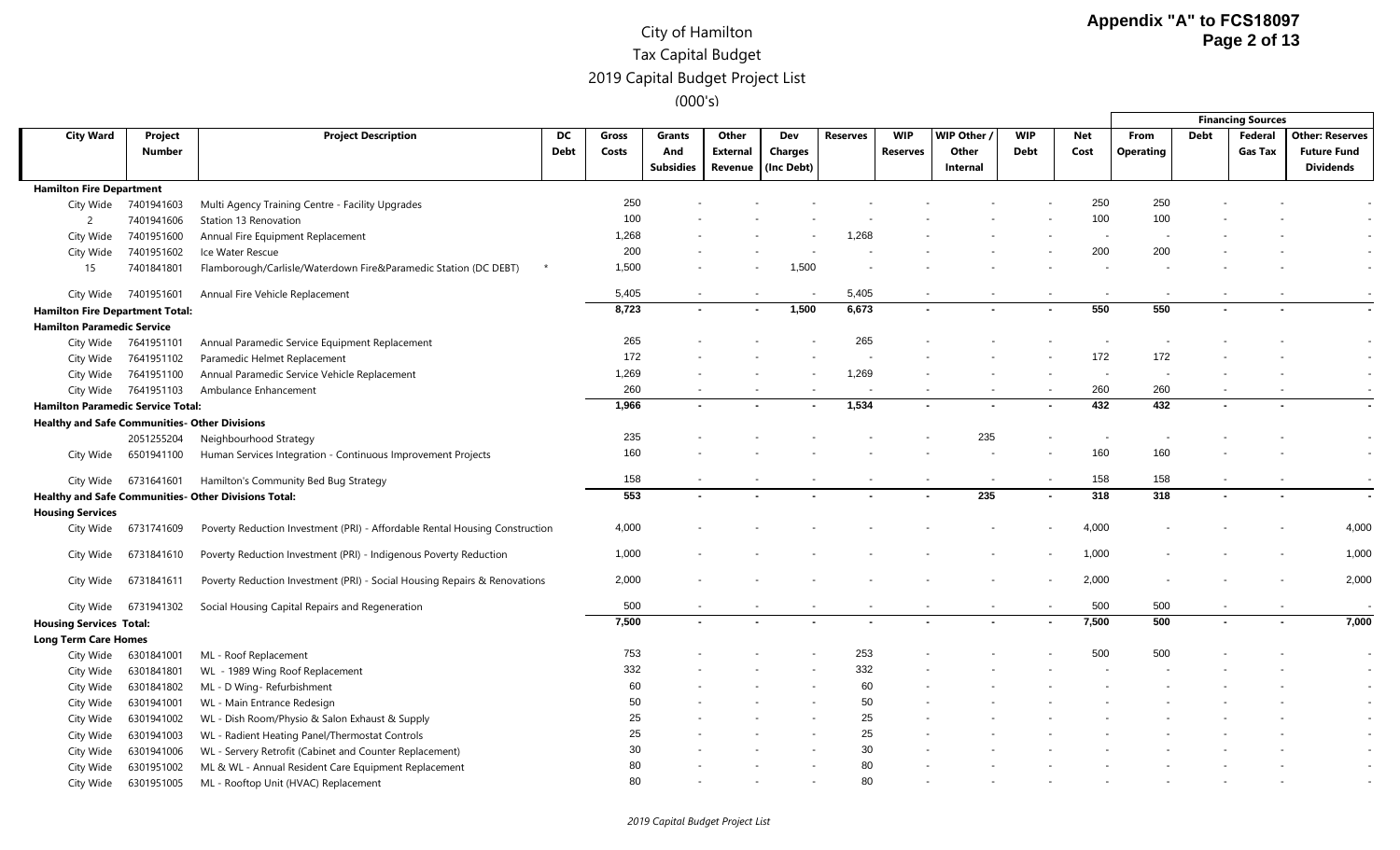|                                                                      |                      |                                                              |             |        |                          |                 |            |                 |                          |           |                          |       |                  |                          | <b>Financing Sources</b> |                        |
|----------------------------------------------------------------------|----------------------|--------------------------------------------------------------|-------------|--------|--------------------------|-----------------|------------|-----------------|--------------------------|-----------|--------------------------|-------|------------------|--------------------------|--------------------------|------------------------|
| <b>City Ward</b>                                                     | Project              | <b>Project Description</b>                                   | DC          | Gross  | <b>Grants</b>            | Other           | Dev        | <b>Reserves</b> | <b>WIP</b>               | WIP Other | <b>WIP</b>               | Net   | From             | <b>Debt</b>              | Federal                  | <b>Other: Reserves</b> |
|                                                                      | <b>Number</b>        |                                                              | <b>Debt</b> | Costs  | And                      | <b>External</b> | Charges    |                 | <b>Reserves</b>          | Other     | Debt                     | Cost  | <b>Operating</b> |                          | <b>Gas Tax</b>           | <b>Future Fund</b>     |
|                                                                      |                      |                                                              |             |        | <b>Subsidies</b>         | Revenue         | (Inc Debt) |                 |                          | Internal  |                          |       |                  |                          |                          | <b>Dividends</b>       |
| <b>Long Term Care Homes Total:</b>                                   |                      |                                                              |             | 1,435  |                          |                 |            | 935             |                          |           |                          | 500   | 500              |                          |                          |                        |
| <b>Healthy and Safe Communities Total:</b>                           |                      |                                                              |             | 20,177 |                          |                 | 1,500      | 9,142           |                          | 235       |                          | 9,300 | 2,300            |                          |                          | 7,000                  |
| <u> Outside Boards &amp; Agencies</u><br><b>CityHousing Hamilton</b> |                      |                                                              |             |        |                          |                 |            |                 |                          |           |                          |       |                  |                          |                          |                        |
|                                                                      | City Wide 6181941602 | <b>City Housing Contribution</b>                             |             | 500    | $\overline{\phantom{a}}$ |                 |            |                 | $\overline{\phantom{a}}$ |           | $\overline{\phantom{a}}$ | 500   | 500              |                          |                          |                        |
| <b>CityHousing Hamilton Total:</b>                                   |                      |                                                              |             | 500    |                          |                 |            |                 |                          |           |                          | 500   | 500              |                          |                          |                        |
| H.C.A. & Westfield Heritage Village                                  |                      |                                                              |             |        |                          |                 |            |                 |                          |           |                          |       |                  |                          |                          |                        |
|                                                                      | City Wide 3801956100 | Hamilton Conservation Authority Critical and Safety Projects |             | 1,850  |                          |                 |            |                 |                          |           |                          | 1,850 |                  |                          |                          | 1,850                  |
|                                                                      | City Wide 3801958902 | Westfield Heritage Village - Critical and/or Safety Projects |             | 150    |                          |                 |            |                 | $\overline{\phantom{a}}$ |           |                          | 150   |                  |                          | $\overline{\phantom{a}}$ | 150                    |
| H.C.A. & Westfield Heritage Village Total:                           |                      |                                                              |             | 2,000  |                          |                 |            |                 | $\blacksquare$           |           |                          | 2,000 | $\blacksquare$   |                          |                          | 2,000                  |
| <b>Hamilton Beach Rescue (HBRU)</b>                                  |                      |                                                              |             |        |                          |                 |            |                 |                          |           |                          |       |                  |                          |                          |                        |
|                                                                      | City Wide 2861951700 | HBRU Renovations & Equipment Purchases                       |             | 70     |                          |                 |            | 70              |                          |           |                          |       |                  |                          |                          |                        |
| Hamilton Beach Rescue (HBRU) Total:                                  |                      |                                                              |             | 70     |                          |                 |            | $\overline{70}$ | $\blacksquare$           |           |                          |       |                  |                          |                          |                        |
| <b>Hamilton Public Library</b>                                       |                      |                                                              |             |        |                          |                 |            |                 |                          |           |                          |       |                  |                          |                          |                        |
| 13                                                                   | 7501741610           | New Library - Greensville                                    |             | 625    |                          |                 | 250        | 95              |                          |           |                          | 280   | 280              |                          |                          |                        |
| 9                                                                    | 7501741601           | Valley Park Library Expansion (DC DEBT \$120)                |             | 1,100  |                          |                 | 440        | 220             |                          |           |                          | 440   | 440              |                          |                          |                        |
| <b>Hamilton Public Library Total:</b>                                |                      |                                                              |             | 1,725  | $\sim$                   | $\sim$          | 690        | 315             | $\sim$                   |           | $\sim$                   | 720   | 720              | $\blacksquare$           | $\sim$                   |                        |
| <b>Police Services</b>                                               |                      |                                                              |             |        |                          |                 |            |                 |                          |           |                          |       |                  |                          |                          |                        |
| 2, 5, 7                                                              | 3761951812           | Hamilton Police Stations- Roof Repairs and HVAC              |             | 850    |                          |                 |            |                 |                          |           |                          | 850   |                  | 850                      |                          |                        |
| City Wide                                                            | 3761957805           | Police Computer Aided Dispatch (CAD) Upgrade                 |             | 300    |                          |                 |            |                 |                          |           |                          | 300   | 300              |                          |                          |                        |
|                                                                      | City Wide 3761951811 | Conducted Energy Weapons (CEW)                               |             | 335    |                          |                 |            |                 |                          |           |                          | 335   | 335              | $\overline{\phantom{a}}$ |                          |                        |
| <b>Police Services Total:</b>                                        |                      |                                                              |             | 1,485  | $\blacksquare$           | $\sim$          |            |                 | $\sim$                   | $\sim$    |                          | 1,485 | 635              | 850                      |                          |                        |
| <u> Outside Boards &amp; Agencies Total:</u>                         |                      |                                                              |             | 5,780  |                          |                 | 690        | 385             |                          |           |                          | 4,705 | 1,855            | 850                      |                          | 2,000                  |
| Planning & Economic Development                                      |                      |                                                              |             |        |                          |                 |            |                 |                          |           |                          |       |                  |                          |                          |                        |
| <b>Economic Development</b>                                          |                      |                                                              |             |        |                          |                 |            |                 |                          |           |                          |       |                  |                          |                          |                        |
|                                                                      | City Wide 3621708900 | Economic Development Initiatives                             |             | 765    |                          |                 |            |                 |                          |           |                          | 765   | 765              |                          |                          |                        |
| <b>Economic Development Total:</b>                                   |                      |                                                              |             | 765    |                          |                 |            |                 |                          |           |                          | 765   | 765              |                          |                          |                        |
| <b>Growth Management</b>                                             |                      |                                                              |             |        |                          |                 |            |                 |                          |           |                          |       |                  |                          |                          |                        |
|                                                                      | City Wide 4141946100 | City Share of Servicing Costs under Subdivision Agreements   |             | 3,000  |                          |                 | 3,000      |                 |                          |           |                          |       |                  |                          |                          |                        |
| <b>Growth Management Total:</b>                                      |                      |                                                              |             | 3,000  |                          | $\sim$          | 3,000      |                 |                          |           |                          |       |                  |                          |                          |                        |
| <b>Licensing &amp; By-Law Services</b>                               |                      |                                                              |             |        |                          |                 |            |                 |                          |           |                          |       |                  |                          |                          |                        |
|                                                                      | City Wide 4501955900 | Digital Signage Strategy                                     |             | 90     |                          |                 |            |                 |                          |           |                          | 90    | 90               |                          |                          |                        |
|                                                                      | City Wide 4501957900 | Handheld Ticketing Device-System Integration                 |             | 200    |                          |                 |            |                 |                          | 100       |                          | 100   | 100              |                          |                          |                        |
|                                                                      | City Wide 4501951900 | Vehicle Purchases - Licensing                                |             | 90     |                          | 90              |            |                 |                          |           |                          |       |                  |                          |                          |                        |
| Licensing & By-Law Services Total:                                   |                      |                                                              |             | 380    |                          | 90              |            |                 |                          | 100       |                          | 190   | 190              |                          |                          |                        |
| <b>Parking Services</b>                                              |                      |                                                              |             |        |                          |                 |            |                 |                          |           |                          |       |                  |                          |                          |                        |
| City Wide                                                            | 4901957900           | Online Parking Permitting Module                             |             | 100    |                          |                 |            | 100             |                          |           |                          |       |                  |                          |                          |                        |
| City Wide                                                            | 4901445100           | Parking Lots - Surface Repairs                               |             | 100    |                          |                 |            | 100             |                          |           |                          |       |                  |                          |                          |                        |

*2019 Capital Budget Project List*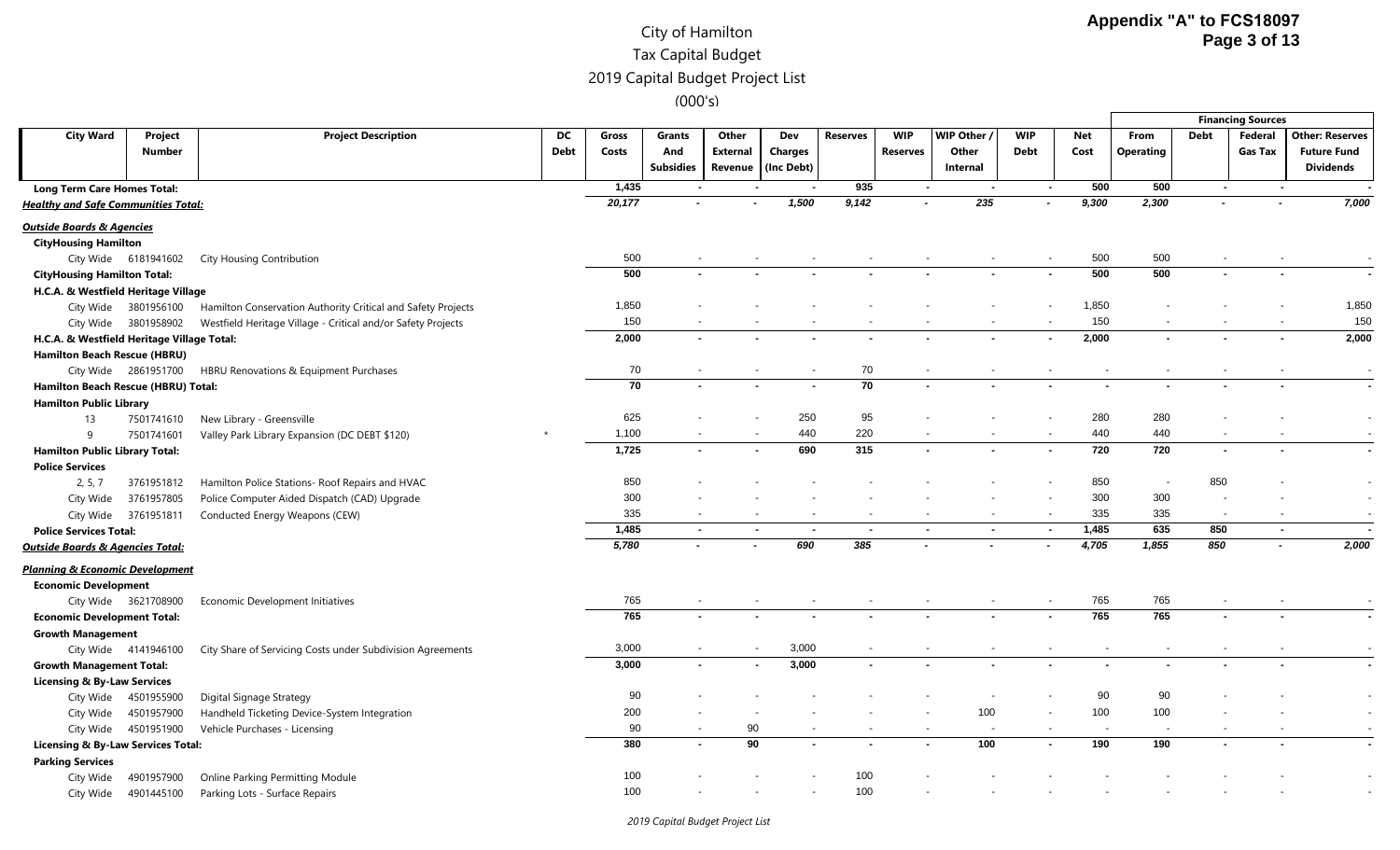|                                        |               |                                                                       |             |            |                          |          |                |                 |                          |                |             |            |                  |                          | <b>Financing Sources</b> |                        |
|----------------------------------------|---------------|-----------------------------------------------------------------------|-------------|------------|--------------------------|----------|----------------|-----------------|--------------------------|----------------|-------------|------------|------------------|--------------------------|--------------------------|------------------------|
| <b>City Ward</b>                       | Project       | <b>Project Description</b>                                            | DC          | Gross      | <b>Grants</b>            | Other    | Dev            | <b>Reserves</b> | <b>WIP</b>               | WIP Other      | <b>WIP</b>  | <b>Net</b> | From             | <b>Debt</b>              | Federal                  | <b>Other: Reserves</b> |
|                                        | <b>Number</b> |                                                                       | <b>Debt</b> | Costs      | And                      | External | <b>Charges</b> |                 | <b>Reserves</b>          | Other          | <b>Debt</b> | Cost       | <b>Operating</b> |                          | <b>Gas Tax</b>           | <b>Future Fund</b>     |
|                                        |               |                                                                       |             |            | <b>Subsidies</b>         | Revenue  | (Inc Debt)     |                 |                          | Internal       |             |            |                  |                          |                          | <b>Dividends</b>       |
| City Wide                              | 4901945900    | Waterproofing Membrane Replacement - Convention Centre Parking Garage |             | 50         |                          |          |                | 50              |                          |                |             |            |                  |                          |                          |                        |
| City Wide                              | 4901751700    | Parking Payment Equipment                                             |             | 100        |                          |          |                | 100             |                          |                |             |            |                  |                          |                          |                        |
| City Wide                              | 4901957901    | Pay-on-Foot System Replacement - York Blvd Parkade and Convention     |             | 550        |                          |          |                | 550             |                          |                |             |            |                  |                          |                          |                        |
|                                        |               | Contro Parking Garago                                                 |             |            |                          |          |                |                 |                          |                |             |            |                  |                          |                          |                        |
| $\overline{c}$                         | 4501941900    | Parking Control Squad Room                                            |             | 30         |                          |          |                | 30              |                          |                |             |            |                  |                          |                          |                        |
| City Wide                              | 4901955900    | Parking Master Plan Consultant                                        |             | 200        |                          |          | 135<br>135     | 65<br>995       | $\sim$                   |                |             |            |                  |                          |                          |                        |
| <b>Parking Services Total:</b>         |               |                                                                       |             | 1,130      |                          |          |                |                 |                          |                |             |            |                  |                          |                          |                        |
| <b>Planning Services</b>               |               |                                                                       |             |            |                          |          |                |                 |                          |                |             |            |                  |                          |                          |                        |
| City Wide                              | 8121957900    | 3D Model Development                                                  |             | 120<br>385 |                          |          | 108<br>135     |                 |                          |                |             | 12<br>250  | 12<br>250        |                          |                          |                        |
| City Wide                              | 8121957901    | <b>Digital Planning Applications</b>                                  |             | 100        |                          |          | 31             |                 |                          |                |             | 69         | 69               |                          |                          |                        |
| City Wide                              | 8120955900    | <b>Community Planning Studies</b>                                     |             | 31         |                          |          |                |                 |                          |                |             | 31         | 31               |                          |                          |                        |
| City Wide                              | 8121255620    | Part IV Designation of Properties under the Ontario Heritage Act      |             |            |                          |          |                |                 |                          |                |             |            |                  |                          |                          |                        |
| City Wide                              | 8121755700    | <b>Woodland Protection Strategy</b>                                   |             | 175        |                          |          | 157            |                 |                          |                |             | 18         | 18               |                          |                          |                        |
| City Wide                              | 8121755706    | Planning & Zoning Growth Area                                         |             | 525        |                          |          | 472            |                 |                          |                |             | 53         | 53               |                          |                          |                        |
| City Wide                              | 8141655600    | City Wide Employment Survey                                           |             | 100        |                          |          | 90             |                 |                          |                |             | 10         | 10               |                          |                          |                        |
| <b>Planning Services Total:</b>        |               |                                                                       |             | 1,436      | $\sim$                   |          | 993            |                 |                          |                |             | 443        | 443              |                          |                          |                        |
| <b>Tourism &amp; Culture</b>           |               |                                                                       |             |            |                          |          |                |                 |                          |                |             |            |                  |                          |                          |                        |
| $\overline{c}$                         | 7201841803    | St. Mark's Interior Restoration                                       |             | 1,000      |                          |          |                |                 |                          |                |             | 1,000      | 1,000            |                          |                          |                        |
| City Wide                              | 7201858802    | Art and Monuments                                                     |             | 55         |                          |          |                |                 |                          |                |             | 55         | 55               |                          |                          |                        |
| -5                                     | 7101741707    | Battlefield Barn Restoration                                          |             | 500        |                          |          |                | 500             |                          |                |             |            |                  |                          |                          |                        |
| City Wide                              | 7201658600    | Collections Registration Preservation Project                         |             | 55         |                          |          |                |                 |                          |                |             | 55         | 55               |                          |                          |                        |
| City Wide                              | 7201941903    | Gage House Porch and Exterior Cladding                                |             | 440        |                          |          |                |                 |                          |                |             | 440        | 440              |                          |                          |                        |
| City Wide                              | 7201941905    | Dundurn Coachouse Interior Improvements                               |             | 92         |                          |          |                |                 |                          |                | 92          |            |                  |                          |                          |                        |
| $\boldsymbol{\varLambda}$              | 7201958904    | Steam Museum Landscape Restoration                                    |             | 152        |                          |          |                |                 |                          |                |             | 152        | 152              |                          |                          |                        |
| Tourism & Culture Total:               |               |                                                                       |             | 2,294      |                          |          |                | 500             |                          |                | 92          | 1,702      | 1,702            |                          |                          |                        |
| <b>Urban Renewal</b>                   |               |                                                                       |             |            |                          |          |                |                 |                          |                |             |            |                  |                          |                          |                        |
| City Wide                              | 8201703706    | Community Downtowns and BIAs                                          |             | 224        |                          |          |                |                 |                          |                |             | 224        | 224              |                          |                          |                        |
| City Wide                              | 3621708002    | <b>Brownfield Development</b>                                         |             | 200        |                          |          |                |                 |                          |                |             | 200        | 200              |                          |                          |                        |
| City Wide                              | 8201641800    | Heritage Property Improvement Grants                                  |             | 870        |                          |          |                |                 |                          |                |             | 870        | 870              |                          |                          |                        |
| 2, 3, 4                                | 8201703700    | Barton/Kenilworth Commercial Corridor Building Grant Program          |             | 200        |                          |          |                |                 |                          |                |             | 200        | 200              |                          |                          |                        |
| 2, 3, 4                                | 8201703701    | Barton and Kenilworth Rebate of Planning and Building Fees            |             | 100        |                          |          |                |                 |                          |                |             | 100        | 100              |                          |                          |                        |
| City Wide                              | 8201703703    | (BIA) Commercial Property Improvement Grant Program                   |             | 406        |                          |          |                |                 |                          |                |             | 406        | 406              |                          |                          |                        |
| City Wide                              | 8201703704    | Commercial Property Improvement Grant Program                         |             | 210        |                          |          |                |                 | $\overline{\phantom{a}}$ |                |             | 210        | 210              |                          |                          |                        |
| <b>Urban Renewal Total:</b>            |               |                                                                       |             | 2,210      | $\overline{\phantom{a}}$ |          |                |                 | $\overline{a}$           | $\overline{a}$ |             | 2,210      | 2,210            | $\overline{\phantom{a}}$ | $\overline{\phantom{a}}$ |                        |
| Planning & Economic Development Total: |               |                                                                       |             | 11,215     | $\blacksquare$           | 90       | 4,128          | 1,495           | $\sim$                   | 100            | 92          | 5,310      | 5,310            |                          |                          |                        |

*Public Works Tax Funded*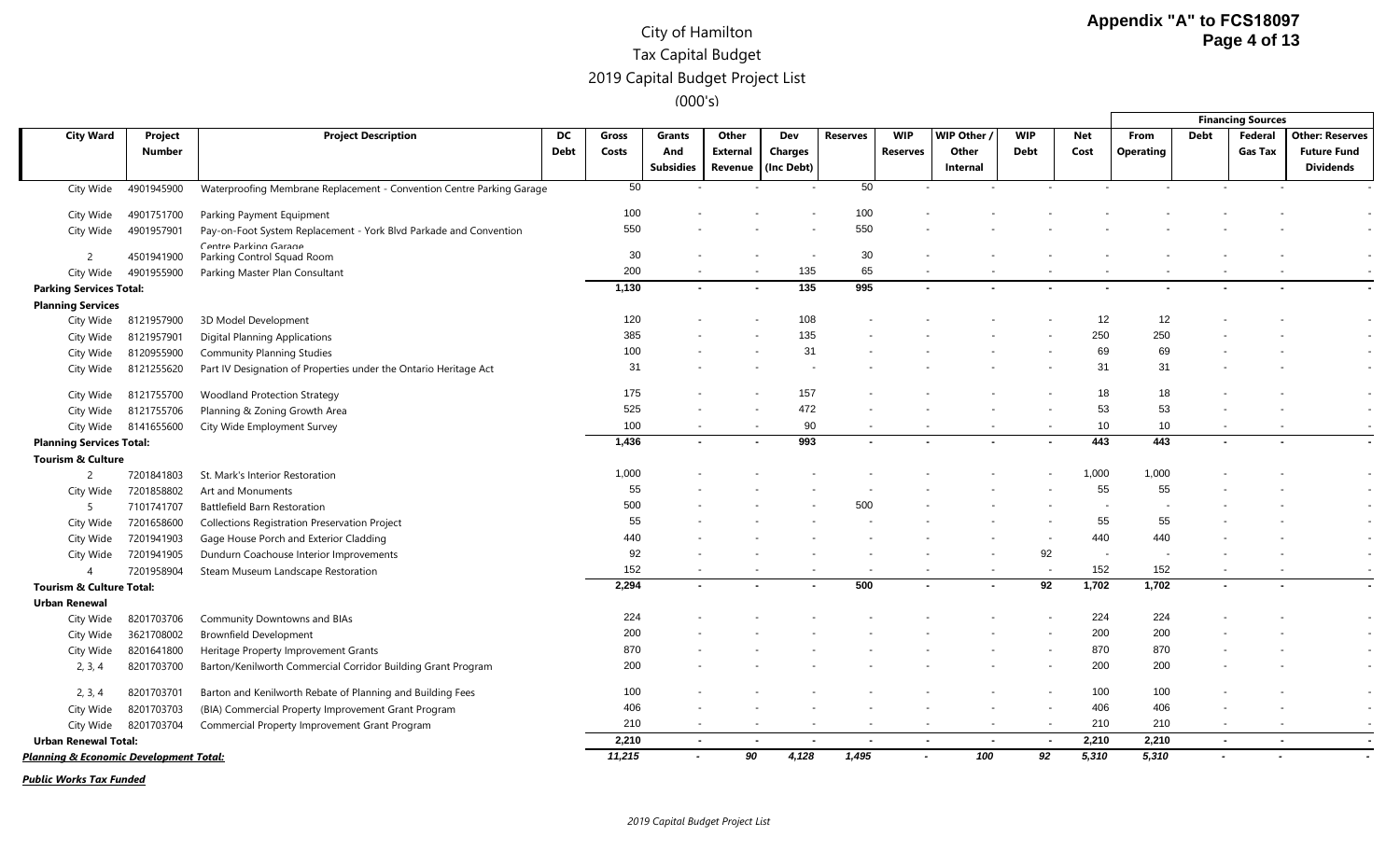|                                        |            |                                                                       |      |        |                  |          |                |          |            |             |            |            |                  |      | <b>Financing Sources</b> |                        |
|----------------------------------------|------------|-----------------------------------------------------------------------|------|--------|------------------|----------|----------------|----------|------------|-------------|------------|------------|------------------|------|--------------------------|------------------------|
| <b>City Ward</b>                       | Project    | <b>Project Description</b>                                            | DC   | Gross  | Grants           | Other    | Dev            | Reserves | <b>WIP</b> | WIP Other / | <b>WIP</b> | <b>Net</b> | From             | Debt | Federal                  | <b>Other: Reserves</b> |
|                                        | Number     |                                                                       | Debt | Costs  | And              | External | Charges        |          | Reserves   | Other       | Debt       | Cost       | <b>Operating</b> |      | <b>Gas Tax</b>           | <b>Future Fund</b>     |
|                                        |            |                                                                       |      |        | <b>Subsidies</b> | Revenue  | (Inc Debt)     |          |            | Internal    |            |            |                  |      |                          | <b>Dividends</b>       |
| <b>Corporate Facilities</b>            |            |                                                                       |      |        |                  |          |                |          |            |             |            |            |                  |      |                          |                        |
| City Wide                              | 3541849003 | <b>Backflow Prevention for Various Facilities</b>                     |      | 250    |                  |          |                |          |            |             |            | 250        | 250              |      |                          |                        |
| 2                                      | 3541941901 | Capital Lifecycle Renewal - Hamilton Farmer's Market                  |      | 550    |                  |          |                |          |            |             |            | 550        | 550              |      |                          |                        |
| 10                                     | 3541941910 | Stoney Creek City Hall -RCMP Lease Capital Replacement                |      | 210    |                  |          |                | 210      |            |             |            |            |                  |      |                          |                        |
| $\overline{c}$                         | 3541741603 | Central Library Window Replacement                                    |      | 1,200  |                  |          |                |          |            | 500         |            | 700        | 700              |      |                          |                        |
| City Wide                              | 3541941409 | Program - Facilities Code & Legislative Compliance                    |      | 650    |                  |          |                |          |            |             |            | 650        | 650              |      |                          |                        |
| City Wide                              | 3541941412 | Program - Roof Management                                             |      | 800    |                  |          |                |          |            |             |            | 800        | 800              |      |                          |                        |
| City Wide                              | 3541941532 | Program - Facility Capital Maintenance                                |      | 450    |                  |          |                |          |            |             |            | 450        | 450              |      |                          |                        |
| City Wide                              | 3541941631 | Program - Facilities Security                                         |      | 150    |                  |          |                |          |            |             |            | 150        | 150              |      |                          |                        |
| City Wide                              | 3541951900 | Generator Compliance Testing and Upgrades                             |      | 110    |                  |          |                |          |            |             |            | 110        | 110              |      |                          |                        |
| City Wide                              | 3541941013 | Program - Firestations Facility Upgrade                               |      | 300    |                  |          |                |          |            |             |            | 300        | 300              |      |                          |                        |
| City Wide                              | 3541941648 | Program - Parking Lot Rehabilitation                                  |      | 600    |                  |          |                |          |            |             |            | 600        | 600              |      |                          |                        |
| City Wide                              | 3541955001 | Program Yard Capital Renewal                                          |      | 300    |                  |          |                |          |            |             |            | 300        | 300              |      |                          |                        |
| <b>Corporate Facilities Total:</b>     |            |                                                                       |      | 5,570  |                  |          |                | 210      |            | 500         |            | 4,860      | 4,860            |      |                          |                        |
| <b>Energy Initiatives</b>              |            |                                                                       |      |        |                  |          |                |          |            |             |            |            |                  |      |                          |                        |
| City Wide                              | 7901941900 | Traffic Operations Centre - LED lighting Upgrade                      |      | 60     |                  |          |                | 60       |            |             |            |            |                  |      |                          |                        |
| City Wide                              | 7901941901 | Wentworth Operations Centre - LED Lighting Systems Upgrade (Interior) |      | 30     |                  |          |                | 30       |            |             |            |            |                  |      |                          |                        |
| City Wide                              | 7901941902 | Lister Block - LED Lighting Upgrade                                   |      | 125    |                  |          |                | 125      |            |             |            |            |                  |      |                          |                        |
| City Wide                              | 7901949000 | Solar Wall - Norman Pinky Lewis Recreation Centre                     |      | 117    |                  |          |                | 117      |            |             |            |            |                  |      |                          |                        |
| <b>Energy Initiatives Total:</b>       |            |                                                                       |      | 332    | $\blacksquare$   |          |                | 332      |            |             |            |            |                  |      |                          |                        |
| <b>Entertainment Facilities</b>        |            |                                                                       |      |        |                  |          |                |          |            |             |            |            |                  |      |                          |                        |
| 2                                      | 3721841801 | Program FirstOntario Concert Hall Replacements and Renovations        |      | 100    |                  | 100      |                |          |            |             |            |            |                  |      |                          |                        |
| -2                                     | 3721941805 | Program HCC, FOCH & FOC Lifecycle Renewal                             |      | 539    |                  |          |                |          |            |             |            | 539        | 539              |      |                          |                        |
| $\overline{c}$                         | 3721949902 | Expansion Joint Replacement Commonwealth Square                       |      | 250    | 83               |          |                | 83       |            |             |            | 84         | 84               |      |                          |                        |
| $\overline{c}$                         | 3721949901 | Summer's Lane Structural Rehab & Pedestrianization                    |      | 1,950  |                  |          |                | 350      |            | 1,423       |            | 177        | 177              |      |                          |                        |
| <b>Entertainment Facilities Total:</b> |            |                                                                       |      | 2,839  | 83               | 100      |                | 433      |            | 1,423       |            | 800        | 800              |      |                          |                        |
| <b>Fleet Services</b>                  |            |                                                                       |      |        |                  |          |                |          |            |             |            |            |                  |      |                          |                        |
| City Wide                              | 4941951001 | Shop Equipment Replacement                                            |      | 165    |                  |          |                | 165      |            |             |            |            |                  |      |                          |                        |
| City Wide                              | 4941951004 | <b>Street Sweeper Purchase</b>                                        |      | 730    |                  |          |                | 730      |            |             |            |            |                  |      |                          |                        |
| City Wide                              | 4941951100 | Fleet Vehicle&Equipment Replace Program                               |      | 9,230  |                  |          |                | 9,230    |            |             |            |            |                  |      |                          |                        |
| <b>Fleet Services Total:</b>           |            |                                                                       |      | 10,125 |                  |          |                | 10,125   |            |             |            |            |                  |      |                          |                        |
| <b>Forestry &amp; Horticulture</b>     |            |                                                                       |      |        |                  |          |                |          |            |             |            |            |                  |      |                          |                        |
| City Wide                              | 4451153001 | Emerald Ash Borer (EAB) Management Plan Council Cost (Option 3)       |      | 2,600  |                  |          |                |          |            |             |            | 2,600      | 2,600            |      |                          |                        |
| City Wide                              | 4451853701 | Gypsy Moth Monitoring and Management                                  |      | 550    |                  |          |                | 550      |            |             |            |            |                  |      |                          |                        |
| City Wide                              | 4451953444 | Tree Planting Program                                                 |      | 1,345  |                  |          |                |          |            |             |            | 1,345      | 1,345            |      |                          |                        |
| Forestry & Horticulture Total:         |            |                                                                       |      | 4,495  |                  |          | $\blacksquare$ | 550      |            |             |            | 3,945      | 3,945            |      |                          |                        |

#### *2019 Capital Budget Project List*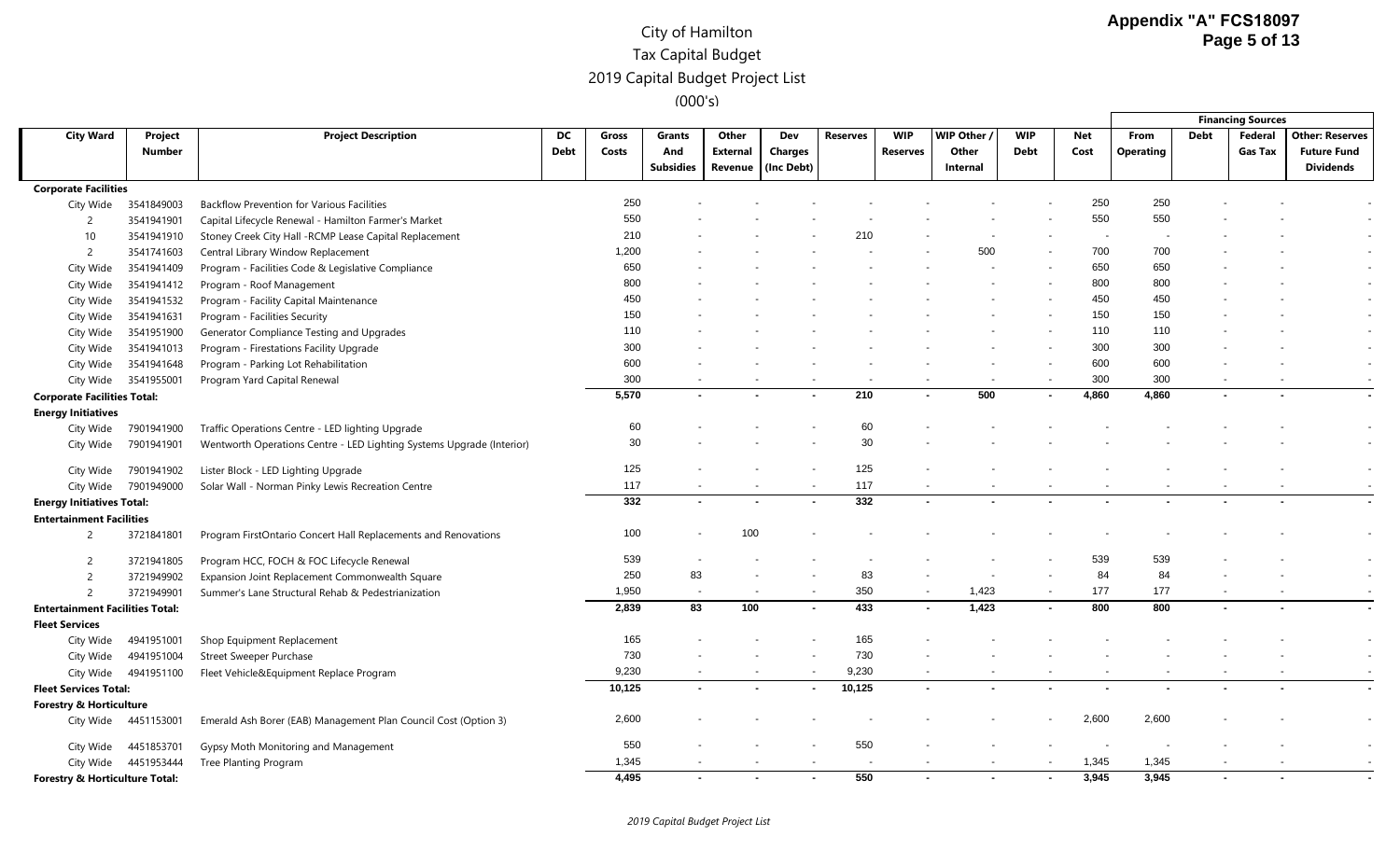|                                   |                   |                                                          |                   |                |                                   |                              |                              |                 |                        |                                |                           |             |                          |                          | <b>Financing Sources</b>  |                                                                  |
|-----------------------------------|-------------------|----------------------------------------------------------|-------------------|----------------|-----------------------------------|------------------------------|------------------------------|-----------------|------------------------|--------------------------------|---------------------------|-------------|--------------------------|--------------------------|---------------------------|------------------------------------------------------------------|
| <b>City Ward</b>                  | Project<br>Number | <b>Project Description</b>                               | DC<br><b>Debt</b> | Gross<br>Costs | Grants<br>And<br><b>Subsidies</b> | Other<br>External<br>Revenue | Dev<br>Charges<br>(Inc Debt) | <b>Reserves</b> | <b>WIP</b><br>Reserves | WIP Other<br>Other<br>Internal | <b>WIP</b><br><b>Debt</b> | Net<br>Cost | From<br><b>Operating</b> | Debt                     | Federal<br><b>Gas Tax</b> | <b>Other: Reserves</b><br><b>Future Fund</b><br><b>Dividends</b> |
| O & M - Parks & Cemeteries        |                   |                                                          |                   |                |                                   |                              |                              |                 |                        |                                |                           |             |                          |                          |                           |                                                                  |
| City Wide                         | 4401949007        | Cemetery Columbarium                                     |                   | 70             |                                   |                              |                              | 70              |                        |                                |                           |             |                          |                          |                           |                                                                  |
| City Wide                         | 4401941001        | <b>Cemetery Building Repairs</b>                         |                   | 115            |                                   |                              |                              |                 |                        |                                |                           | 115         | 115                      |                          |                           |                                                                  |
| City Wide                         | 4401949107        | Park Fencing Program                                     |                   | 118            |                                   |                              |                              |                 |                        |                                |                           | 118         | 118                      |                          |                           |                                                                  |
| City Wide                         | 4401949104        | Park Sports/Security Lighting Upgrade Program            |                   | 60             |                                   |                              |                              |                 |                        |                                |                           | 60          | 60                       |                          |                           |                                                                  |
| City Wide                         | 4401949510        | Spraypad Infrastructure Rehabilitation Program           |                   | 70             |                                   |                              |                              |                 |                        |                                |                           | 70          | 70                       |                          |                           |                                                                  |
| City Wide                         | 4401952600        | Playground Lifecycle Replacement Program                 |                   | 400            |                                   |                              |                              | 200             |                        |                                |                           | 200         | 200                      |                          |                           |                                                                  |
| City Wide                         | 4401956001        | Leash free Dog Park Program                              |                   | 80             |                                   |                              |                              | 80              |                        |                                |                           |             |                          |                          |                           |                                                                  |
| City Wide                         | 7201941902        | Battlefield Park Bridge Replacement                      |                   | 500            |                                   |                              |                              |                 |                        |                                |                           | 500         | 500                      |                          |                           |                                                                  |
| City Wide                         | 4401951601        | Equipment Acquisition (DC) Program                       |                   | 247            |                                   |                              | 247                          |                 |                        |                                |                           |             |                          |                          |                           |                                                                  |
| City Wide                         | 4401951700        | Small Equipment Replacement (Reserve) Program            |                   | 80             |                                   |                              |                              | 80              |                        |                                |                           |             |                          |                          |                           |                                                                  |
| 5                                 | 4401951903        | Confederation Beach Park - Capital Maintenance Program   |                   | 175            |                                   |                              |                              | 175             |                        |                                |                           |             |                          |                          |                           |                                                                  |
| City Wide                         | 4401949101        | Park Pathway Resurfacing Program                         |                   | 215            |                                   |                              |                              |                 |                        |                                |                           | 215         | 215                      |                          |                           |                                                                  |
| 15                                | 4401955901        | Memorial Park Storm Water Management Study               |                   | 90             |                                   |                              |                              | 90              |                        |                                |                           |             |                          |                          |                           |                                                                  |
| City Wide                         | 4401952100        | CSA Safety Material Replacement Program                  |                   | 175            |                                   |                              |                              | 25              |                        |                                |                           | 150         | 150                      |                          |                           |                                                                  |
| City Wide                         | 4401911601        | Cemetery Roads Rehabilitation Program                    |                   | 100            |                                   |                              |                              |                 |                        |                                |                           | 100         | 100                      |                          |                           |                                                                  |
| City Wide                         | 4401949504        | Parkland Identification and Way Finding Signage          |                   | 20             |                                   |                              |                              |                 |                        |                                |                           | 20          | 20                       |                          |                           |                                                                  |
| City Wide                         | 4401954699        | Tennis and Multi -use Court Rehabilitation Program       |                   | 100            |                                   |                              |                              |                 |                        |                                |                           | 100         | 100                      |                          |                           |                                                                  |
| City Wide                         | 4401955800        | QC/CA - Parks and Cemeteries Material Testing            |                   | 10             |                                   |                              |                              |                 |                        |                                | $\overline{\phantom{a}}$  | 10          | 10                       | $\overline{\phantom{a}}$ | $\overline{\phantom{a}}$  |                                                                  |
| O & M - Parks & Cemeteries Total: |                   |                                                          |                   | 2,625          |                                   |                              | 247                          | 720             |                        |                                |                           | 1,658       | 1,658                    |                          |                           |                                                                  |
| <b>Open Space Development</b>     |                   |                                                          |                   |                |                                   |                              |                              |                 |                        |                                |                           |             |                          |                          |                           |                                                                  |
| 6, 9                              | 4401056060        | Open Space Replacement Strategy-East Mtn Trail Loop      |                   | 300            |                                   |                              | 14                           |                 |                        |                                |                           | 286         | 286                      |                          |                           |                                                                  |
| .5                                | 4401356801        | Confederation Park Redevelopment (DC DEBT \$675)         |                   | 2,364          |                                   |                              | 2,127                        |                 |                        |                                |                           | 237         | 237                      |                          |                           |                                                                  |
| 12                                | 4401756718        | Ancaster Meadows Park (Proposed)                         |                   | 650            |                                   |                              | 585                          |                 |                        |                                |                           | 65          | 65                       |                          |                           |                                                                  |
| 12                                | 4401856806        | Bookjans West Proposed Park (25T 200725) - Ancaster Glen |                   | 500            |                                   |                              | 450                          |                 |                        |                                |                           | 50          | 50                       |                          |                           |                                                                  |
| City Wide                         | 4401955600        | Parks Testing and Reporting                              |                   | 80             |                                   |                              |                              |                 |                        |                                |                           | 80          | 80                       |                          |                           |                                                                  |
| 8                                 | 4401956600        | Olmstead Natural Open Space - Monitoring                 |                   | 50             |                                   |                              |                              |                 |                        |                                |                           | 50          | 50                       |                          |                           |                                                                  |
| -5                                | 4401956802        | Beach Park Development Program                           |                   | 100            |                                   |                              |                              |                 |                        |                                |                           | 100         | 100                      |                          |                           |                                                                  |
| 9                                 | 4401956902        | Red Hill Phase 3 and 4 Park                              |                   | 650            |                                   |                              | 585                          |                 |                        |                                |                           | 65          | 65                       |                          |                           |                                                                  |
| $\overline{4}$                    | 4401956904        | Andrew Warburton Memorial Park                           |                   | 150            |                                   |                              |                              |                 |                        |                                |                           | 150         | 150                      |                          |                           |                                                                  |
| 15                                | 4401956906        | Gatesbury Park                                           |                   | 89             |                                   |                              |                              |                 |                        |                                |                           | 89          | 89                       |                          |                           |                                                                  |
| 12                                | 4401956910        | Ancaster Soccer Improvements                             |                   | 350            |                                   |                              |                              |                 |                        |                                |                           | 350         | 350                      |                          |                           |                                                                  |
| 12                                | 4401956912        | Meadowlands Community Park                               |                   | 65             |                                   |                              | 58                           |                 |                        |                                |                           | -7          | 7                        |                          |                           |                                                                  |
| 13                                | 4401956921        | Johnson Tew Planting                                     |                   | 50             |                                   |                              |                              |                 |                        |                                |                           | 50          | 50                       |                          |                           |                                                                  |
|                                   | 4401956922        | Alexander Park Skate Park                                |                   | 532            |                                   |                              |                              |                 |                        | 118                            |                           | 414         | 414                      |                          |                           |                                                                  |
| $\overline{2}$                    | 4401956925        | City Hall Peace Garden                                   |                   | 90             |                                   |                              |                              |                 |                        |                                |                           | 90          | 90                       |                          |                           |                                                                  |
| $\mathbf{1}$                      | 4401956926        | HAAA - Implementation of Master Plan                     |                   | 171            |                                   |                              |                              |                 |                        |                                |                           | 171         | 171                      |                          |                           |                                                                  |
| City Wide                         | 4401858800        | Skatepark Facility - Recreation study implementation     |                   | 127            |                                   |                              |                              |                 |                        |                                |                           | 127         | 127                      |                          |                           |                                                                  |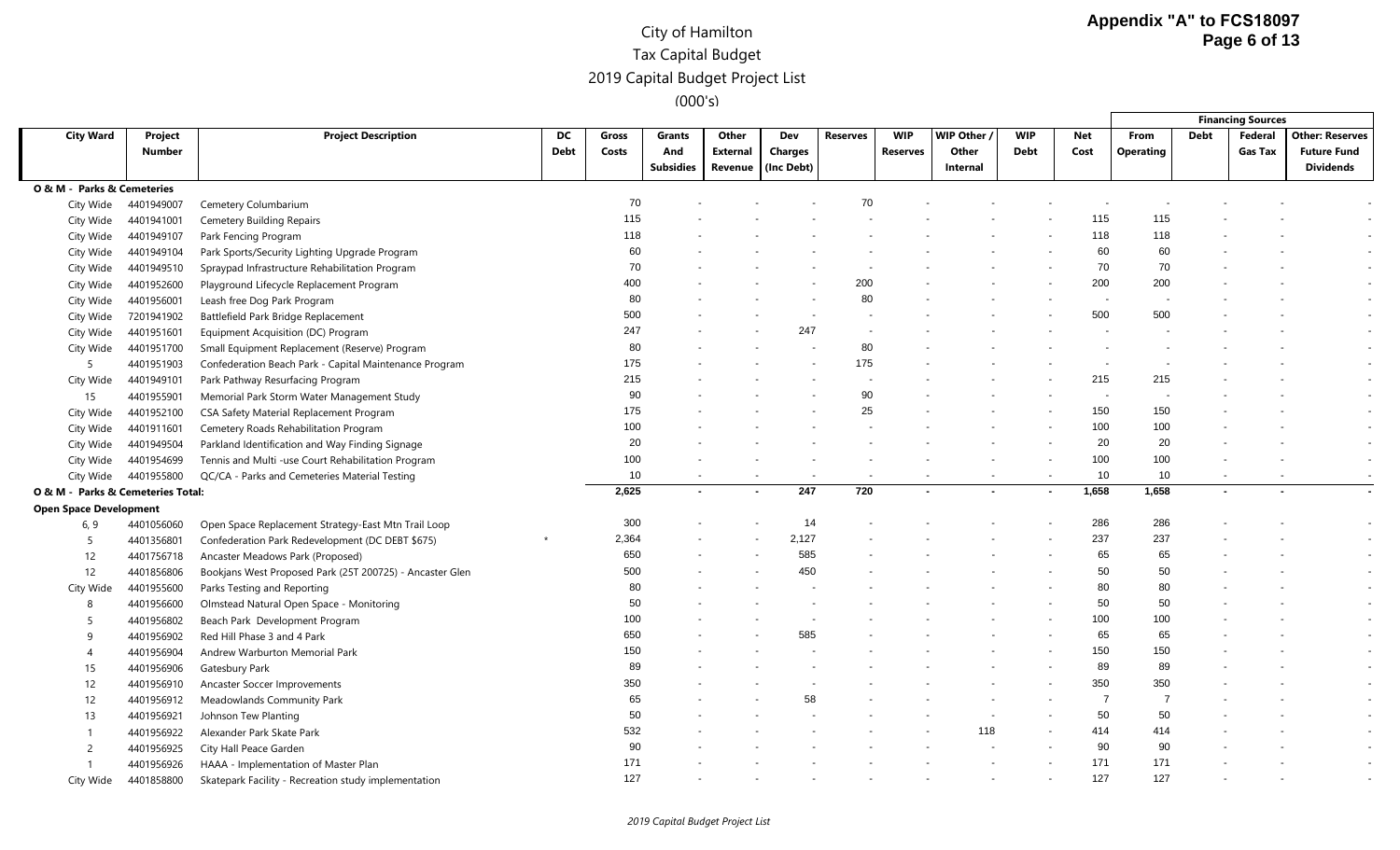|                                      |               |                                                                             |             |              |                  |                          |                          |                 |                |            |                          |              |                  |                          | <b>Financing Sources</b> |                          |
|--------------------------------------|---------------|-----------------------------------------------------------------------------|-------------|--------------|------------------|--------------------------|--------------------------|-----------------|----------------|------------|--------------------------|--------------|------------------|--------------------------|--------------------------|--------------------------|
| <b>City Ward</b>                     | Project       | <b>Project Description</b>                                                  | DC          | Gross        | <b>Grants</b>    | Other                    | Dev                      | <b>Reserves</b> | <b>WIP</b>     | WIP Other  | <b>WIP</b>               | <b>Net</b>   | <b>From</b>      | <b>Debt</b>              | Federal                  | <b>Other: Reserves</b>   |
|                                      | <b>Number</b> |                                                                             | <b>Debt</b> | Costs        | And              | <b>External</b>          | <b>Charges</b>           |                 | Reserves       | Other      | <b>Debt</b>              | Cost         | <b>Operating</b> |                          | <b>Gas Tax</b>           | <b>Future Fund</b>       |
|                                      |               |                                                                             |             |              | <b>Subsidies</b> | Revenue                  | (Inc Debt)               |                 |                | Internal   |                          |              |                  |                          |                          | <b>Dividends</b>         |
| 6, 7, 8, 9                           | 4401756703    | Mountain Brow Path                                                          |             | 80           |                  |                          |                          |                 |                |            |                          | 80           | 80               |                          |                          |                          |
| 6                                    | 4401956903    | Stonechurch Road Trail Link @ Dartnall                                      |             | 150          |                  |                          | 142                      |                 |                |            |                          | 8            | 8                |                          |                          |                          |
| $\overline{7}$                       | 4401956929    | HRTMP Initiative 7-1 - Limeridge Mall Hydro Corridor Trail                  |             | 138          |                  |                          | 131                      |                 |                |            |                          | -7           |                  |                          |                          |                          |
| 1, 2, 3, 4, 5, 10, 4401956930        |               | City wide Shoreline Protection Measures                                     |             | 150          |                  |                          |                          |                 |                |            |                          | 150          | 150              |                          |                          |                          |
| 13                                   |               |                                                                             |             | 43           |                  |                          | 4                        |                 |                |            |                          |              | 2                |                          |                          |                          |
| 15                                   | 4401956932    | HRTMP Iniatiative 15-12 Mountain Brow Road Link                             |             |              |                  |                          | 551                      |                 |                |            |                          | 62           | 62               |                          |                          |                          |
| 15                                   | 4401956933    | HRTMP Initiative 15-7: Highway 5 - Mountain Brow Link                       |             | 613<br>291   |                  |                          |                          |                 |                |            |                          |              |                  |                          |                          |                          |
| 1, 14                                | 4401956934    | Chedoke Falls Viewing Implementation                                        |             | 50           |                  |                          |                          |                 |                |            |                          | 291<br>50    | 291<br>50        |                          |                          |                          |
| City Wide                            | 4401856601    | Legislated Monitoring                                                       |             |              |                  |                          |                          |                 |                |            |                          |              |                  |                          |                          | $\overline{\phantom{a}}$ |
| 9                                    | 4401556503    | Heritage Green Community Sports Park Implementation                         |             | 500<br>8,333 |                  |                          | 4,684                    |                 |                | 133<br>251 | $\overline{\phantom{a}}$ | 367<br>3,398 | 367              |                          |                          |                          |
| <b>Open Space Development Total:</b> |               |                                                                             |             |              |                  |                          |                          |                 |                |            | $\sim$                   |              | 3,398            | $\blacksquare$           |                          |                          |
| <b>Recreation Facilities</b>         | 7101954536    | Program - Arena Retrofits                                                   |             | 300          |                  |                          |                          |                 |                |            |                          | 300          | 300              |                          |                          |                          |
| City Wide                            | 7101954904    |                                                                             |             | 250          |                  |                          |                          | 250             |                |            |                          |              |                  |                          |                          |                          |
| -6                                   | 7101954908    | Mohawk Quad Pad Arena Roof Investigation<br>Freon Upgrade at Parkdale Arena |             | 1,600        |                  |                          |                          |                 |                |            |                          | 1,600        | 1,600            |                          |                          |                          |
|                                      |               |                                                                             |             | 800          |                  |                          | 719                      |                 |                |            |                          | 81           | 81               |                          |                          |                          |
| 2                                    | 7101841800    | Parks North Yard at Bayfront Park                                           |             | 200          |                  |                          |                          |                 |                |            |                          | 200          | 200              |                          |                          |                          |
| 13                                   | 7101854807    | Dundas Valley Community Park Improvement & Pavillion Feasibility            |             |              |                  |                          |                          |                 |                |            |                          |              |                  |                          |                          |                          |
| 10                                   | 7101954907    | Winona Recreation Centre Feasibility (New)                                  |             | 150          |                  |                          | 135                      |                 |                |            |                          | 15           | 15               |                          |                          |                          |
| -9                                   | 7101754706    | Valley Park Community Centre Fit-up                                         |             | 1,500        |                  |                          | 1,215                    |                 |                |            |                          | 285          | 285              |                          |                          |                          |
| $\overline{7}$                       | 7101954905    | Sackville Hill Senior Expansion & Lifecycle Renewal                         |             | 500          |                  |                          |                          |                 |                | 500        |                          |              |                  |                          |                          |                          |
| City Wide                            | 7101941701    | Program - Community Halls Retrofits                                         |             | 100          |                  |                          |                          |                 |                |            |                          | 100          | 100              |                          |                          |                          |
| City Wide                            | 7101954105    | Program - Park & Fieldhouse Retrofits                                       |             | 100          |                  |                          |                          |                 |                |            |                          | 100          | 100              |                          |                          |                          |
| 4                                    | 7101558501    | Parkdale Outdoor Pool Redevelopment & Expansion                             |             | 2,000        |                  |                          | 150                      |                 |                |            |                          | 1,850        | 1,850            |                          |                          |                          |
| 13                                   | 7101654609    | Greensville Recreation Centre/School                                        |             | 343          |                  |                          | 303                      |                 |                |            |                          | 40           | 40               |                          |                          |                          |
| 11                                   | 7101954901    | <b>Binbrook Recreation Centre Feasibility</b>                               |             | 100          |                  |                          | 90                       |                 |                |            |                          | 10           | 10               |                          |                          |                          |
| -5                                   | 7101954903    | Riverdale Community Hub                                                     |             | 2,000        | 2,000            |                          | $\overline{\phantom{a}}$ |                 |                |            |                          |              |                  |                          |                          |                          |
| 11                                   | 7101954906    | Mt. Hope New Recreation Facility                                            |             | 350          |                  | $\overline{\phantom{a}}$ | 315                      |                 |                |            |                          | 35           | 35               |                          |                          |                          |
| <b>Recreation Facilities Total:</b>  |               |                                                                             |             | 10,293       | 2,000            | $\sim$                   | 2,927                    | 250             | $\blacksquare$ | 500        | $\blacksquare$           | 4,616        | 4,616            | $\sim$                   |                          |                          |
| Roads                                |               |                                                                             |             |              |                  |                          |                          |                 |                |            |                          |              |                  |                          |                          |                          |
| <b>Asset Preservation</b>            |               |                                                                             |             |              |                  |                          |                          |                 |                |            |                          |              |                  |                          |                          |                          |
| 8                                    | 4031911018    | Asset Preservation - Balfour Neighbourhood                                  |             | 2,400        |                  |                          |                          |                 |                |            |                          | 2,400        | 240              |                          | 2,160                    |                          |
| 8                                    | 4031911019    | Asset Preservation - Buchanan Neighbourhood                                 |             | 1,700        |                  |                          |                          |                 |                |            |                          | 1,700        | 170              |                          | 1,530                    |                          |
| 14                                   | 4031911020    | Asset Preservation - Mountview Neighbourhood (Southwest Section)            |             | 2,290        |                  |                          |                          |                 |                |            | 900                      | 1,390        | 139              | $\overline{\phantom{a}}$ | 1,251                    |                          |
|                                      |               |                                                                             |             | 2,517        |                  |                          |                          |                 |                | 2,517      |                          |              |                  |                          |                          |                          |
|                                      | 4031911021    | Asset Preservation - Westdale South Neighbourhood (North Section)           |             |              |                  |                          |                          |                 |                |            |                          |              |                  |                          |                          |                          |
|                                      | 4031919112    | Brucedale - Upper Wentworth to Upper Sherman (Eastmount Neighbourhood)      |             | 1,950        |                  |                          |                          |                 |                | 780        |                          | 1,170        | 117              |                          | 1,053                    |                          |
| $\overline{4}$                       | 4031919115    | Delena / Beland / Dunsmure                                                  |             | 100          |                  |                          |                          |                 |                |            |                          | 100          | 100              |                          |                          |                          |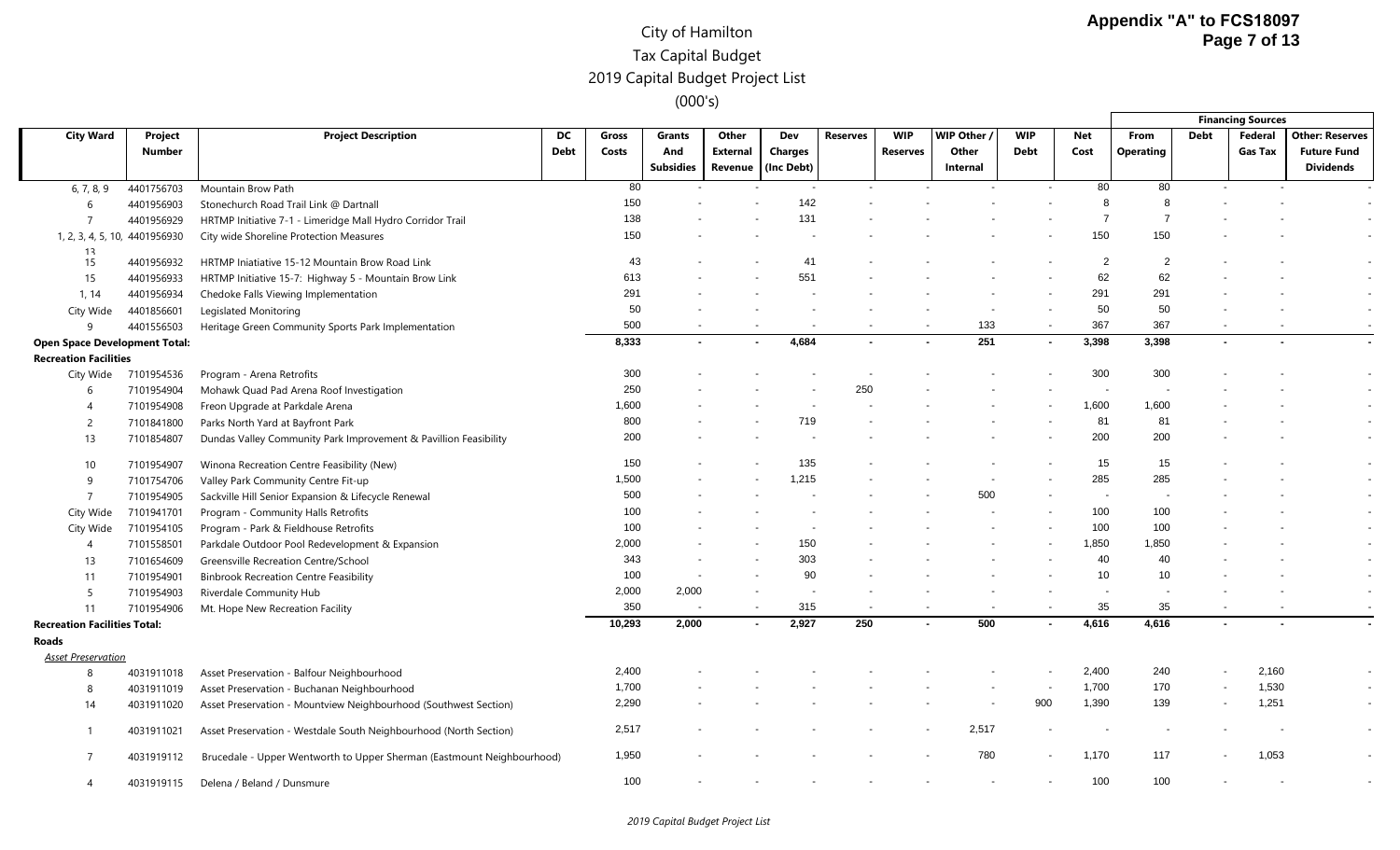|                                  |                          |                                                                 |                   |                |                          |                          |                |                          |                          |                          |                           |                    |                          |                          | <b>Financing Sources</b>  |                                              |
|----------------------------------|--------------------------|-----------------------------------------------------------------|-------------------|----------------|--------------------------|--------------------------|----------------|--------------------------|--------------------------|--------------------------|---------------------------|--------------------|--------------------------|--------------------------|---------------------------|----------------------------------------------|
| <b>City Ward</b>                 | Project<br><b>Number</b> | <b>Project Description</b>                                      | DC<br><b>Debt</b> | Gross<br>Costs | <b>Grants</b><br>And     | Other<br><b>External</b> | Dev<br>Charges | <b>Reserves</b>          | <b>WIP</b><br>Reserves   | WIP Other /<br>Other     | <b>WIP</b><br><b>Debt</b> | <b>Net</b><br>Cost | From<br><b>Operating</b> | <b>Debt</b>              | Federal<br><b>Gas Tax</b> | <b>Other: Reserves</b><br><b>Future Fund</b> |
|                                  |                          |                                                                 |                   |                | <b>Subsidies</b>         | Revenue                  | (Inc Debt)     |                          |                          | Internal                 |                           |                    |                          |                          |                           | <b>Dividends</b>                             |
| $\overline{4}$                   | 4031919118               | Roxborough - Kenilworth to Strathearne (Homeside Neighbourhood) |                   | 100            |                          |                          |                |                          |                          | $\overline{\phantom{a}}$ | $\blacksquare$            | 100                | 100                      | $\overline{\phantom{a}}$ |                           |                                              |
| 2                                | 4031919119               | Sheaffe / Park / Mulberry (Central Neighbourhood (North))       |                   | 2,710          | $\overline{\phantom{a}}$ |                          |                |                          |                          | 910                      | $\overline{\phantom{a}}$  | 1,800              | 180                      | $\overline{\phantom{a}}$ | 1,620                     |                                              |
| <b>Asset Preservation Total:</b> |                          |                                                                 |                   | 13,767         |                          |                          |                |                          |                          | 4,207                    | 900                       | 8,660              | 1,046                    | $\overline{\phantom{a}}$ | 7,614                     |                                              |
| <b>Bridges &amp; Structures</b>  |                          |                                                                 |                   |                |                          |                          |                |                          |                          |                          |                           |                    |                          |                          |                           |                                              |
| 11                               | 4031418437               | Bridge 417 - Harrison Rd, 310m n/o Hall Rd                      |                   | 500            |                          |                          |                |                          |                          |                          |                           | 500                | 50                       |                          | 450                       |                                              |
| 11                               | 4031518360               | Bridge 360 - Blackheath Rd, 360m n/o Haldibrook                 |                   | 580            |                          |                          |                |                          |                          |                          |                           | 580                | 58                       |                          | 522                       |                                              |
| 11                               | 4031518405               | Bridge 405 - Blackheath Rd, 225m n/o Haldibrook Rd              |                   | 550            |                          |                          |                |                          |                          |                          |                           | 550                | 55                       |                          | 495                       |                                              |
| 13                               | 4031618385               | Bridge 385 - Westover Rd, 170m n/o Concession 4W                |                   | 500            |                          |                          |                |                          |                          |                          |                           | 500                | 50                       |                          | 450                       |                                              |
| 2, 7                             | 4031817644               | Claremont Access - Bin Wall Removal                             |                   | 280            |                          |                          |                |                          |                          |                          |                           | 280                | 280                      |                          |                           |                                              |
| 11                               | 4031818159               | Bridge 159 - Regional Rd 56 to 615m s/o Hall Rd                 |                   | 170            |                          |                          |                |                          |                          |                          |                           | 170                | 170                      |                          |                           |                                              |
| 11                               | 4031818189               | Bridge 189 - Regional Rd 56, 565 m s/o Kirk Rd                  |                   | 170            |                          |                          |                |                          |                          |                          |                           | 170                | 170                      |                          | $\overline{\phantom{a}}$  |                                              |
| 9                                | 4031818366               | Bridge 366 - Mud St W, 320m e/o Paramount Dr                    |                   | 1,000          |                          |                          |                |                          |                          |                          |                           | 1,000              | 100                      |                          | 900                       |                                              |
| 11                               | 4031818441               | Bridge 441 - Harrison Rd - 665m n/o Hall Rd                     |                   | 580            |                          |                          |                |                          |                          |                          |                           | 580                | 58                       |                          | 522                       |                                              |
| $\overline{3}$                   | 4031917943               | Sherman Access East Retaining Wall Replacement                  |                   | 170            |                          |                          |                |                          |                          |                          |                           | 170                | 170                      |                          |                           |                                              |
| 5                                | 4031918048               | Bridge 048 - Jones St, 110m w/o King St E                       |                   | 30             |                          |                          |                |                          |                          |                          |                           | 30                 | 30                       |                          |                           | $\overline{\phantom{a}}$                     |
| 11                               | 4031918126               | Bridge 126 - Regional Rd 56, 605m n/o Guyatt Rd                 |                   | 170            |                          |                          |                |                          |                          |                          |                           | 170                | 170                      |                          |                           |                                              |
| City Wide                        | 4031918217               | <b>Bridge and Culvert Maintenance</b>                           |                   | 2,000          |                          |                          |                |                          |                          |                          |                           | 2,000              | $\overline{\phantom{a}}$ |                          |                           | 2,000                                        |
| 13                               | 4031918342               | Bridge 342 - Westover Rd, 245m n/o Highway No. 8                |                   | 170            |                          |                          |                |                          |                          |                          |                           | 170                | 170                      |                          |                           |                                              |
| 11                               | 4031918433               | Bridge 433 - Westbrook Road, 135m n/o Regional Rd 9A            |                   | 40             |                          |                          |                |                          |                          |                          |                           | 40                 | 40                       |                          |                           | $\overline{\phantom{a}}$                     |
| 5, 10                            | 4031918975               | MTO/City Cost Shared Service Rd Culverts                        |                   | 2,000          |                          |                          |                |                          |                          |                          |                           | 2,000              | 2,000                    |                          |                           |                                              |
| Bridges & Structures Total:      |                          |                                                                 |                   | 8,910          |                          |                          |                |                          |                          |                          | $\overline{\phantom{a}}$  | 8,910              | 3,571                    | $\sim$                   | 3,339                     | 2,000                                        |
| <b>Computer Technology</b>       |                          |                                                                 |                   |                |                          |                          |                |                          |                          |                          |                           |                    |                          |                          |                           |                                              |
| City Wide                        | 4031957944               | 18-055 PW Asset Management (PW-AM) System Evaluation            |                   | 750            | $\overline{\phantom{a}}$ | $\overline{\phantom{a}}$ | $\sim$         | $\overline{\phantom{0}}$ | $\overline{\phantom{a}}$ |                          | $\overline{\phantom{a}}$  | 750                | 750                      | $\overline{\phantom{a}}$ | $\overline{\phantom{a}}$  | $\overline{\phantom{a}}$                     |
| Computer Technology Total:       |                          |                                                                 |                   | 750            |                          |                          |                |                          |                          |                          |                           | 750                | 750                      |                          |                           |                                              |
| <b>Council Priority</b>          |                          |                                                                 |                   |                |                          |                          |                |                          |                          |                          |                           |                    |                          |                          |                           |                                              |
| $\overline{1}$                   | 4031911601               | Council Priority - Ward 1 Minor Rehabilitation                  |                   | 200            |                          |                          |                |                          |                          |                          |                           | 200                |                          |                          |                           | 200                                          |
| $\overline{2}$                   | 4031911602               | Council Priority - Ward 2 Minor Rehabilitation                  |                   | 200            |                          |                          |                |                          |                          |                          |                           | 200                |                          |                          |                           | 200                                          |
| $\overline{3}$                   | 4031911603               | Council Priority - Ward 3 Minor Rehabilitation                  |                   | 200            |                          |                          |                |                          |                          |                          |                           | 200                |                          |                          |                           | 200                                          |
| 4                                | 4031911604               | Council Priority - Ward 4 Minor Rehabilitation                  |                   | 200            |                          |                          |                |                          |                          |                          |                           | 200                |                          |                          |                           | 200                                          |
| 5                                | 4031911605               | Council Priority - Ward 5 Minor Rehabilitation                  |                   | 200            |                          |                          |                |                          |                          |                          |                           | 200                |                          |                          |                           | 200                                          |
| 6                                | 4031911606               | Council Priority - Ward 6 Minor Rehabilitation                  |                   | 200            |                          |                          |                |                          |                          |                          |                           | 200                |                          |                          |                           | 200                                          |
| $\overline{7}$                   | 4031911607               | Council Priority - Ward 7 Minor Rehabilitation                  |                   | 200            |                          |                          |                |                          |                          |                          |                           | 200                |                          |                          |                           | 200                                          |
| 8                                | 4031911608               | Council Priority - Ward 8 Minor Rehabilitation                  |                   | 200            |                          |                          |                |                          |                          |                          |                           | 200                |                          |                          |                           | 200                                          |
| 9                                | 4031911609               | Council Priority - Ward 9 Minor Rehabilitation                  |                   | 200            |                          |                          |                |                          |                          |                          |                           | 200                |                          |                          |                           | 200                                          |
| 10                               | 4031911610               | Council Priority - Ward 10 Minor Rehabilitation                 |                   | 200            |                          |                          |                |                          |                          |                          |                           | 200                |                          |                          |                           | 200                                          |
| 11                               | 4031911611               | Council Priority - Ward 11 Minor Rehabilitation                 |                   | 200            |                          |                          |                |                          |                          |                          |                           | 200                |                          |                          |                           | 200                                          |
| 12                               | 4031911612               | Council Priority - Ward 12 Minor Rehabilitation                 |                   | 200            |                          |                          |                |                          |                          |                          |                           | 200                |                          |                          |                           | 200                                          |
| 13                               | 4031911613               | Council Priority - Ward 13 Minor Rehabilitation                 |                   | 200            |                          |                          |                |                          |                          |                          |                           | 200                |                          |                          |                           | 200                                          |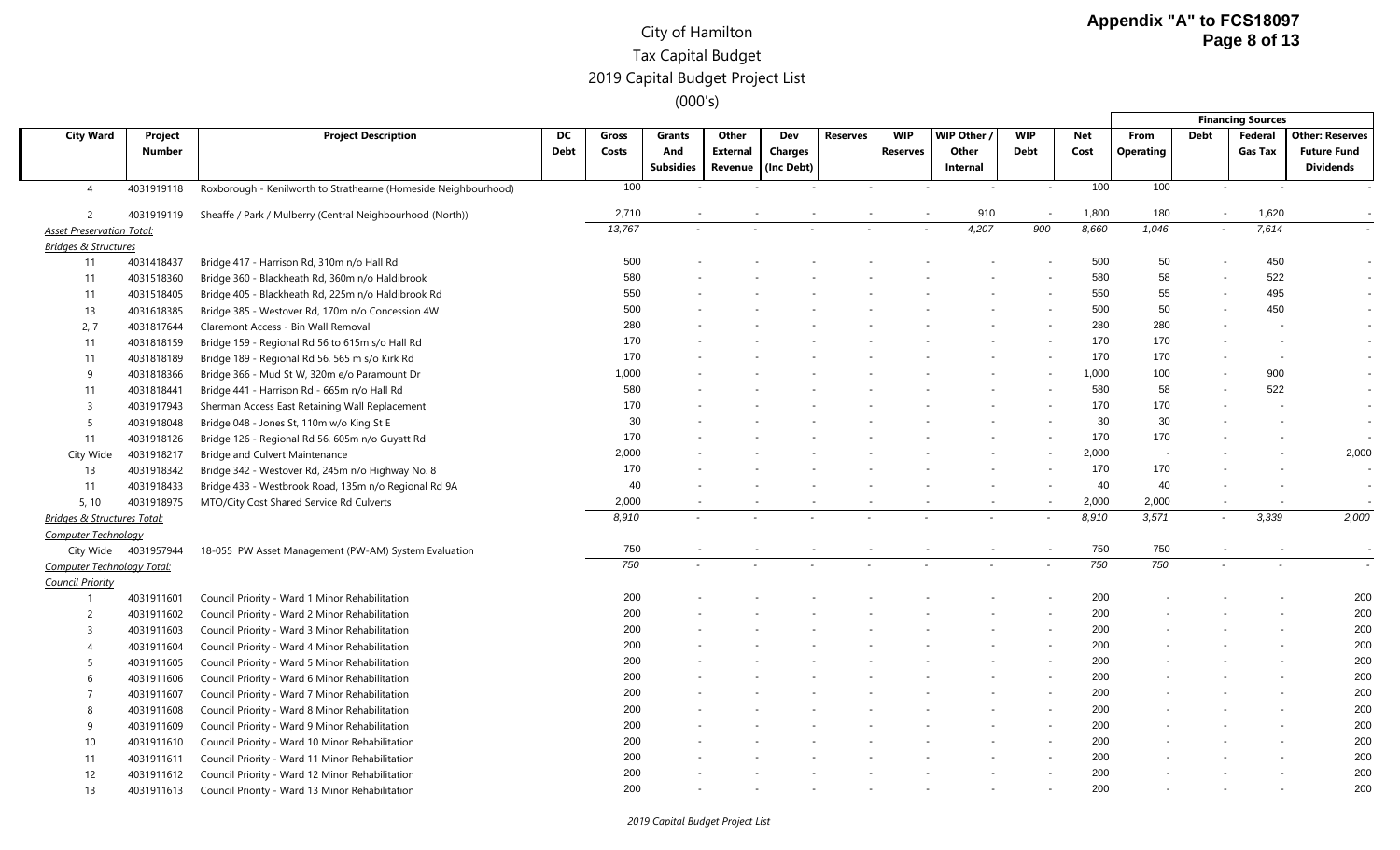|                                |               |                                                                  |             |        |                  |          |                |                 |                 |           |                          |        |                          |                | <b>Financing Sources</b> |                        |
|--------------------------------|---------------|------------------------------------------------------------------|-------------|--------|------------------|----------|----------------|-----------------|-----------------|-----------|--------------------------|--------|--------------------------|----------------|--------------------------|------------------------|
| <b>City Ward</b>               | Project       | <b>Project Description</b>                                       | DC.         | Gross  | Grants           | Other    | Dev            | <b>Reserves</b> | <b>WIP</b>      | WIP Other | <b>WIP</b>               | Net    | From                     | <b>Debt</b>    | Federal                  | <b>Other: Reserves</b> |
|                                | <b>Number</b> |                                                                  | <b>Debt</b> | Costs  | And              | External | <b>Charges</b> |                 | <b>Reserves</b> | Other     | <b>Debt</b>              | Cost   | <b>Operating</b>         |                | <b>Gas Tax</b>           | <b>Future Fund</b>     |
|                                |               |                                                                  |             |        | <b>Subsidies</b> | Revenue  | (Inc Debt)     |                 |                 | Internal  |                          |        |                          |                |                          | <b>Dividends</b>       |
| 14                             | 4031911614    | Council Priority - Ward 14 Minor Rehabilitation                  |             | 200    |                  |          |                |                 |                 |           |                          | 200    | $\overline{\phantom{a}}$ |                |                          | 200                    |
| 15                             | 4031911615    | Council Priority - Ward 15 Minor Rehabilitation                  |             | 200    |                  |          |                |                 |                 |           |                          | 200    |                          |                |                          | 200                    |
| <b>Council Priority Total:</b> |               |                                                                  |             | 3,000  |                  |          |                |                 |                 |           |                          | 3,000  |                          |                |                          | 3,000                  |
| Development Engineering        |               |                                                                  |             |        |                  |          |                |                 |                 |           |                          |        |                          |                |                          |                        |
| 15                             | 4031380360    | Waterdown - Burlington Road Upgrades (DC DEBT)                   |             | 5,380  |                  |          | 5,380          |                 |                 |           |                          |        |                          |                |                          |                        |
| 11                             | 4031480481    | Barton Street Improvements Class EA (Stoney Creek)               |             | 220    |                  |          | 44             |                 |                 |           |                          | 176    | 176                      |                |                          |                        |
| 6, 11                          | 4031580584    | RHBP - Nebo - Rymal to Twenty (DC DEBT)                          |             | 150    |                  |          | 128            |                 |                 |           |                          | 22     | 22                       |                |                          |                        |
| 11                             | 4031580585    | Twenty Road Extension, Schedule C EA                             |             | 120    |                  |          | 120            |                 |                 |           |                          |        |                          |                |                          |                        |
| 9                              | 4031580594    | First Road West - Green Mountain to Mud                          |             | 4,160  |                  |          | 3,536          |                 |                 |           |                          | 624    | 624                      |                |                          |                        |
| 10, 11                         | 4031780781    | Highway 8 Improvements Class EA (Stoney Creek)                   |             | 220    |                  |          | 130            |                 |                 |           |                          | 90     | 90                       |                |                          |                        |
| 11                             | 4031880883    | Dickenson Road Class EA (Upper James to Southcote) (AEGD)        |             | 250    |                  |          | 210            |                 |                 |           |                          | 40     | 40                       |                |                          |                        |
| 11, 12, 14                     | 4031980783    | Glancaster Road Class EA (Garner to Dickenson) (AEGD)            |             | 690    |                  |          | 587            |                 |                 |           |                          | 103    | 103                      |                |                          |                        |
| 12                             | 4031980951    | Springbrook Ave (Phase 2) - Regan to Garner                      |             | 1,500  |                  |          | 1,275          |                 |                 |           |                          | 225    | 225                      |                |                          |                        |
| 12                             | 4031980985    | Miller Drive urbanization - Anson to Garden                      |             | 570    |                  |          | 540            |                 |                 |           |                          | 30     | 30                       |                |                          |                        |
| 10 <sup>°</sup>                | 4031980988    | Fruitland Road By-pass - Barton to Hwy 8 (DC DEBT)               |             | 5,280  |                  |          | 4,488          |                 |                 |           |                          | 792    | 792                      |                |                          |                        |
| Development Engineering Total: |               |                                                                  |             | 18,540 |                  |          | 16,438         |                 |                 |           |                          | 2,102  | 2,102                    |                |                          |                        |
| Replacement Program            |               |                                                                  |             |        |                  |          |                |                 |                 |           |                          |        |                          |                |                          |                        |
| 13                             | 4031819101    | Baldwin / Court - West St. to Dundas St.                         |             | 620    |                  |          |                |                 |                 | 180       |                          | 440    | 44                       |                | 396                      |                        |
| $\overline{1}$                 | 4031819101    | Locke - Herkimer to Main                                         |             | 4,400  |                  |          |                |                 |                 | 800       |                          | 3,600  | 360                      |                | 3,240                    |                        |
| 10                             | 4031819104    | Hewitson - Dupont to Barton and Dupont                           |             | 690    |                  |          |                |                 |                 | 690       |                          |        |                          |                |                          |                        |
| City Wide                      | 4031910006    | Minor Construction Program                                       |             | 300    |                  |          |                |                 |                 |           |                          | 300    | 300                      |                |                          |                        |
| $\overline{2}$                 | 4031911028    | Strachan - James to east end                                     |             | 100    |                  |          |                |                 |                 |           |                          | 100    | 100                      |                |                          |                        |
| City Wide                      | 4031911225    | Geotechnical Investigation Program                               |             | 700    |                  |          |                |                 |                 |           |                          | 700    | 700                      |                |                          |                        |
| City Wide                      | 4031914405    | Contaminated Soil & Rock Disposal Program                        |             | 240    |                  |          |                |                 |                 |           |                          | 240    | 240                      |                |                          |                        |
| $\overline{4}$                 | 4031919110    | Barton - Parkdale to Talbot                                      |             | 100    |                  |          |                |                 |                 |           |                          | 100    | 100                      |                |                          |                        |
| $\overline{4}$                 | 4031919111    | Brampton - Parkdale to Strathearne                               |             | 1,900  |                  |          |                |                 |                 | 740       | $\blacksquare$           | 1,160  | 116                      | $\blacksquare$ | 1,044                    |                        |
| -3                             | 4031919114    | Cheever - Barton to Birge and Birge - Cheever to Wentworth       |             | 620    |                  |          |                |                 |                 | 240       |                          | 380    | 38                       |                | 342                      |                        |
| -1                             | 4031919116    | Haddon - Sterling to Marion                                      |             | 840    |                  |          |                |                 |                 | 310       | $\overline{\phantom{a}}$ | 530    | 53                       |                | 477                      |                        |
| $\boldsymbol{\varDelta}$       | 4031919117    | Parkdale - Burlington to north end & Steel City Court            |             | 3,500  |                  |          |                |                 |                 | 1,050     |                          | 2,450  | 245                      |                | 2,205                    |                        |
| City Wide                      | 4031921960    | Fleet Additions - Engineering Services - Construction            |             | 50     |                  |          |                |                 |                 |           |                          | 50     | 50                       |                |                          |                        |
| City Wide                      | 4031949555    | QA-QC Service Contract Program                                   |             | 150    |                  |          |                |                 |                 |           |                          | 150    | 150                      |                |                          |                        |
| $\overline{2}$                 | 4241709201    | Area Rating - Ferguson - Simcoe to Burlington                    |             | 1,100  |                  |          |                |                 |                 | 1,100     |                          |        |                          |                |                          |                        |
| Replacement Program Total:     |               |                                                                  |             | 15,310 |                  |          |                |                 |                 | 5,110     |                          | 10,200 | 2,496                    |                | 7,704                    |                        |
| Road Operations & Maintenance  |               |                                                                  |             |        |                  |          |                |                 |                 |           |                          |        |                          |                |                          |                        |
| City Wide                      | 4031910005    | Major Road Maintenance Program                                   |             | 1,000  |                  |          |                |                 |                 |           |                          | 1,000  |                          |                |                          | 1,000                  |
| City Wide                      | 4031910012    | Railway Roadway Crossings Rehabilitation Program                 |             | 150    |                  |          |                |                 |                 |           |                          | 150    | 150                      |                |                          |                        |
| City Wide                      | 4031911224    | Sidewalk Rehabilitation Program                                  |             | 750    |                  |          |                |                 |                 |           |                          | 750    | 750                      |                |                          |                        |
| City Wide                      | 4031917241    | Fencing/Sound Barrier Rehabilitation/Replacement within the Road |             | 150    |                  |          |                |                 |                 |           |                          | 150    | 150                      |                |                          |                        |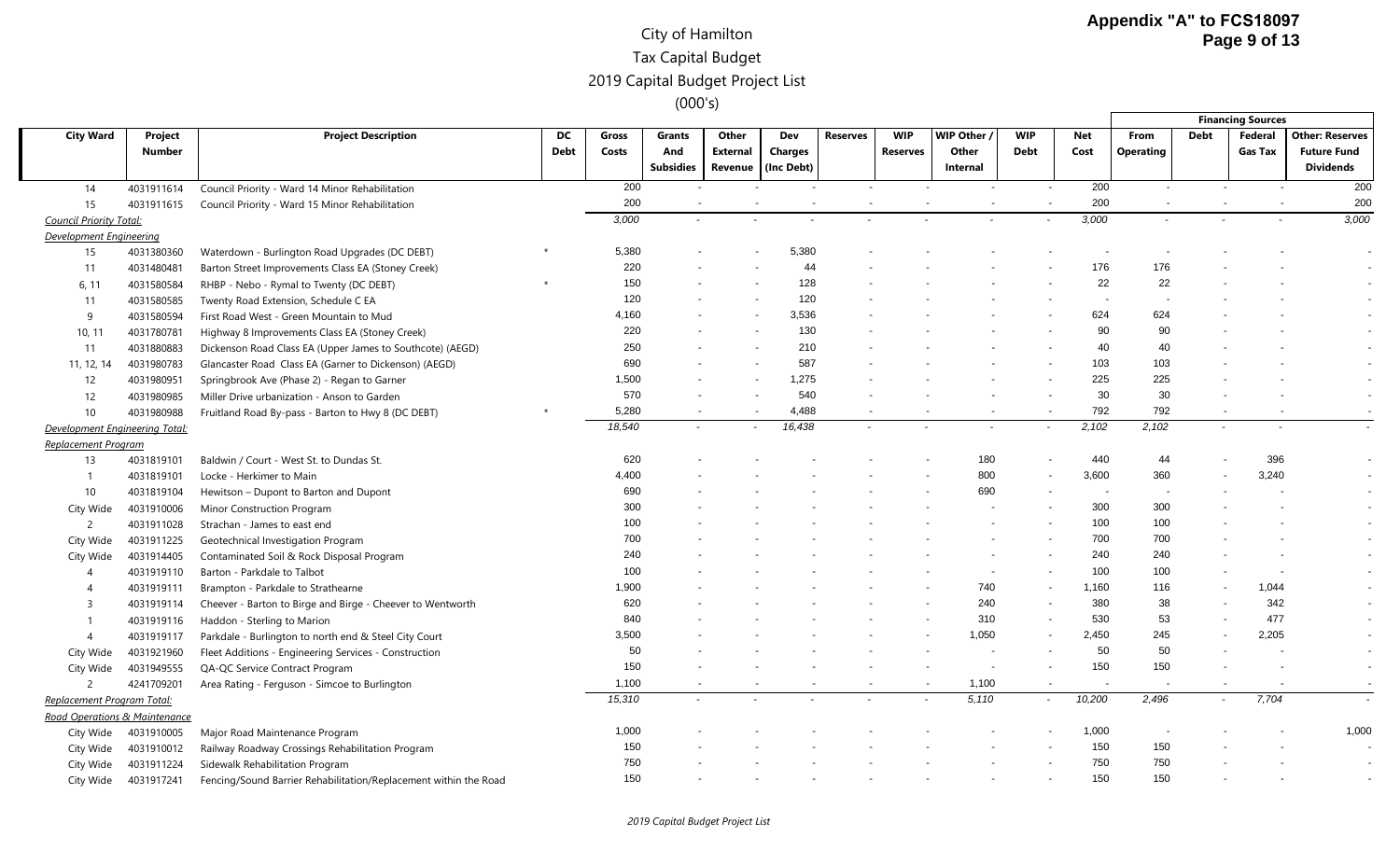|                                            |                          |                                                                       |                   |                |                                   |                                     |                                     |                 |                               |                                |                           |                    |                   |                          | <b>Financing Sources</b> |                                                                  |
|--------------------------------------------|--------------------------|-----------------------------------------------------------------------|-------------------|----------------|-----------------------------------|-------------------------------------|-------------------------------------|-----------------|-------------------------------|--------------------------------|---------------------------|--------------------|-------------------|--------------------------|--------------------------|------------------------------------------------------------------|
| <b>City Ward</b>                           | Project<br><b>Number</b> | <b>Project Description</b>                                            | DC<br><b>Debt</b> | Gross<br>Costs | Grants<br>And<br><b>Subsidies</b> | Other<br><b>External</b><br>Revenue | Dev<br><b>Charges</b><br>(Inc Debt) | <b>Reserves</b> | <b>WIP</b><br><b>Reserves</b> | WIP Other<br>Other<br>Internal | <b>WIP</b><br><b>Debt</b> | <b>Net</b><br>Cost | From<br>Operating | <b>Debt</b>              | Federal<br>Gas Tax       | <b>Other: Reserves</b><br><b>Future Fund</b><br><b>Dividends</b> |
| City Wide                                  | 4031941762               | Yard Facility Maintenance and Improvement Program                     |                   | 200            |                                   |                                     |                                     |                 |                               |                                |                           | 200                | 200               |                          |                          |                                                                  |
| City Wide                                  | 4031951410               | Roads - Small Equipment Replacement                                   |                   | 50             |                                   |                                     |                                     | 50              |                               |                                |                           |                    |                   |                          |                          |                                                                  |
| City Wide                                  | 4041910004               | Escarpment Slope & Appurtenance Stabilization Program                 |                   | 1,000          |                                   |                                     |                                     |                 |                               |                                |                           | 1,000              | 454               |                          | 546                      |                                                                  |
| City Wide                                  | 4041910417               | Retaining Wall Rehabilitation Program                                 |                   | 850            |                                   |                                     |                                     |                 |                               |                                |                           | 850                |                   |                          |                          | 850                                                              |
| City Wide                                  | 4041917384               | Guide Rail Replacement Program                                        |                   | 400            |                                   |                                     |                                     |                 |                               |                                |                           | 400                |                   |                          |                          | 400                                                              |
| 13                                         | 4041941963               | Brock Rd and Rockton Yard Improvements                                |                   | 150            |                                   |                                     |                                     |                 |                               |                                |                           | 150                |                   |                          |                          | 150                                                              |
| City Wide                                  | 4041951960               | Road Operations Weigh Scales                                          |                   | 100            |                                   |                                     |                                     |                 |                               |                                |                           | 100                |                   |                          |                          | 100                                                              |
| Road Operations & Maintenance Total:       |                          |                                                                       |                   | 4,800          |                                   |                                     |                                     | 50              |                               |                                |                           | 4,750              | 1,704             | $\overline{\phantom{a}}$ | 546                      | 2,500                                                            |
| Road OPS Growth                            |                          |                                                                       |                   |                |                                   |                                     |                                     |                 |                               |                                |                           |                    |                   |                          |                          |                                                                  |
|                                            | City Wide 4031921350     | Fleet Additions - Roads O&M                                           |                   | 200            |                                   |                                     | 129                                 |                 |                               |                                |                           | 71                 | 71                |                          |                          |                                                                  |
| Road OPS Growth Total:                     |                          |                                                                       |                   | 200            |                                   |                                     | $\overline{129}$                    |                 |                               |                                |                           | $\overline{71}$    | $\overline{71}$   |                          |                          |                                                                  |
| <b>Rural Rehabilitation Program</b>        |                          |                                                                       |                   |                |                                   |                                     |                                     |                 |                               |                                |                           |                    |                   |                          |                          |                                                                  |
|                                            | City Wide 4031917677     | Preventative Maintenance Program                                      |                   | 2,200          |                                   |                                     |                                     |                 |                               |                                |                           | 2,200              | 220               |                          | 1,980                    |                                                                  |
| <b>Rural Rehabilitation Program Total:</b> |                          |                                                                       |                   | 2,200          | $\tilde{\phantom{a}}$             |                                     |                                     |                 |                               |                                |                           | 2,200              | 220               | $\overline{\phantom{a}}$ | 1,980                    |                                                                  |
| <b>Street Lights</b>                       |                          |                                                                       |                   |                |                                   |                                     |                                     |                 |                               |                                |                           |                    |                   |                          |                          |                                                                  |
| City Wide                                  | 4031955963               | IoT & Smart Cities Street Lighting Strategy Development               |                   | 150            |                                   |                                     |                                     |                 |                               |                                |                           | 150                | 150               |                          |                          |                                                                  |
| City Wide                                  | 4041610018               | Low-Wattage Street Lighting LED Replacement                           |                   | 500            | 500                               |                                     |                                     |                 |                               |                                |                           |                    |                   |                          |                          |                                                                  |
| City Wide                                  | 4041910017               | Street Lighting Capital Program                                       |                   | 500            |                                   |                                     |                                     |                 |                               |                                |                           | 500                | 500               |                          |                          |                                                                  |
| <b>Street Lights Total:</b>                |                          |                                                                       |                   | 1,150          | 500                               |                                     |                                     |                 |                               |                                |                           | 650                | 650               |                          |                          |                                                                  |
| <b>Technical Studies &amp; Reporting</b>   |                          |                                                                       |                   |                |                                   |                                     |                                     |                 |                               |                                |                           |                    |                   |                          |                          |                                                                  |
| City Wide                                  | 4031918218               | OSIM Bridge and Culvert Inspections                                   |                   | 340            |                                   |                                     |                                     |                 |                               |                                |                           | 340                | 340               |                          |                          |                                                                  |
| City Wide                                  | 4031918219               | Structural Investigations and Reports                                 |                   | 100            |                                   |                                     |                                     |                 |                               |                                |                           | 100                | 100               |                          |                          |                                                                  |
| City Wide                                  | 4031955556               | Mapping Update Program                                                |                   | 40             |                                   |                                     |                                     |                 |                               |                                |                           | 40                 | 40                |                          |                          |                                                                  |
| City Wide                                  | 4031955622               | Active Transportation Benchmarking                                    |                   | 30             |                                   |                                     |                                     |                 |                               |                                |                           | 30                 | 30                |                          |                          |                                                                  |
| City Wide                                  | 4031955744               | TMP Modelling & Monitoring                                            |                   | 80             |                                   |                                     |                                     |                 |                               |                                |                           | 80                 | 80                |                          |                          |                                                                  |
| City Wide                                  | 4031955878               | Hamilton Public Bike Share Expansion Planning                         |                   | 100            |                                   |                                     |                                     |                 |                               |                                |                           | 100                | 100               |                          |                          |                                                                  |
| City Wide                                  | 4031955916               | Complete Liveable Better Streets Manual                               |                   | 250            |                                   |                                     |                                     |                 |                               |                                |                           | 250                | 250               |                          |                          |                                                                  |
| City Wide                                  | 4031955962               | Road Network Pavement Inspection                                      |                   | 450            |                                   |                                     |                                     |                 |                               |                                |                           | 450                | 450               |                          |                          |                                                                  |
| City Wide                                  | 4031955985               | Highway 403 Connections Study                                         |                   | 30             |                                   |                                     |                                     |                 |                               |                                |                           | 30                 | 30                |                          |                          |                                                                  |
| City Wide                                  | 4031955986               | Multi-modal Level-of-Service (MMLOS) Policy and Transportation Impact |                   | 130            |                                   |                                     |                                     |                 |                               |                                |                           | 130                | 130               |                          |                          |                                                                  |
| City Wide                                  | 4031955987               | Road Classification Harmonization Study and R-O-W Review              |                   | 80             |                                   |                                     |                                     |                 |                               |                                |                           | 80                 | 80                |                          |                          |                                                                  |
| Technical Studies & Reporting Total:       |                          |                                                                       |                   | 1,630          |                                   |                                     |                                     |                 |                               |                                |                           | 1,630              | 1,630             |                          |                          |                                                                  |
| <b>Traffic</b>                             |                          |                                                                       |                   |                |                                   |                                     |                                     |                 |                               |                                |                           |                    |                   |                          |                          |                                                                  |
| City Wide                                  | 4031710715               | Railway Crossings - Review and Upgrades                               |                   | 500            |                                   |                                     |                                     |                 |                               |                                |                           | 500                | 500               |                          |                          |                                                                  |
| $\overline{4}$                             | 4031955946               | Kenilworth - Barton to Main - Detailed Design                         |                   | 150            |                                   |                                     |                                     | 150             |                               |                                |                           |                    |                   |                          |                          |                                                                  |
| 3                                          | 4241809305               | Pedestrian Crossing - Victoria Ave N at Copeland                      |                   | 75             |                                   |                                     |                                     | 75              |                               |                                |                           |                    |                   |                          |                          |                                                                  |
| City Wide                                  | 4661720721               | <b>Pedestrian Crossovers</b>                                          |                   | 300            |                                   |                                     |                                     | 300             |                               |                                |                           |                    |                   |                          |                          |                                                                  |
| City Wide                                  | 4661720722               | Overhead Sign Structure                                               |                   | 200            |                                   |                                     |                                     |                 |                               |                                |                           | 200                | 200               |                          |                          |                                                                  |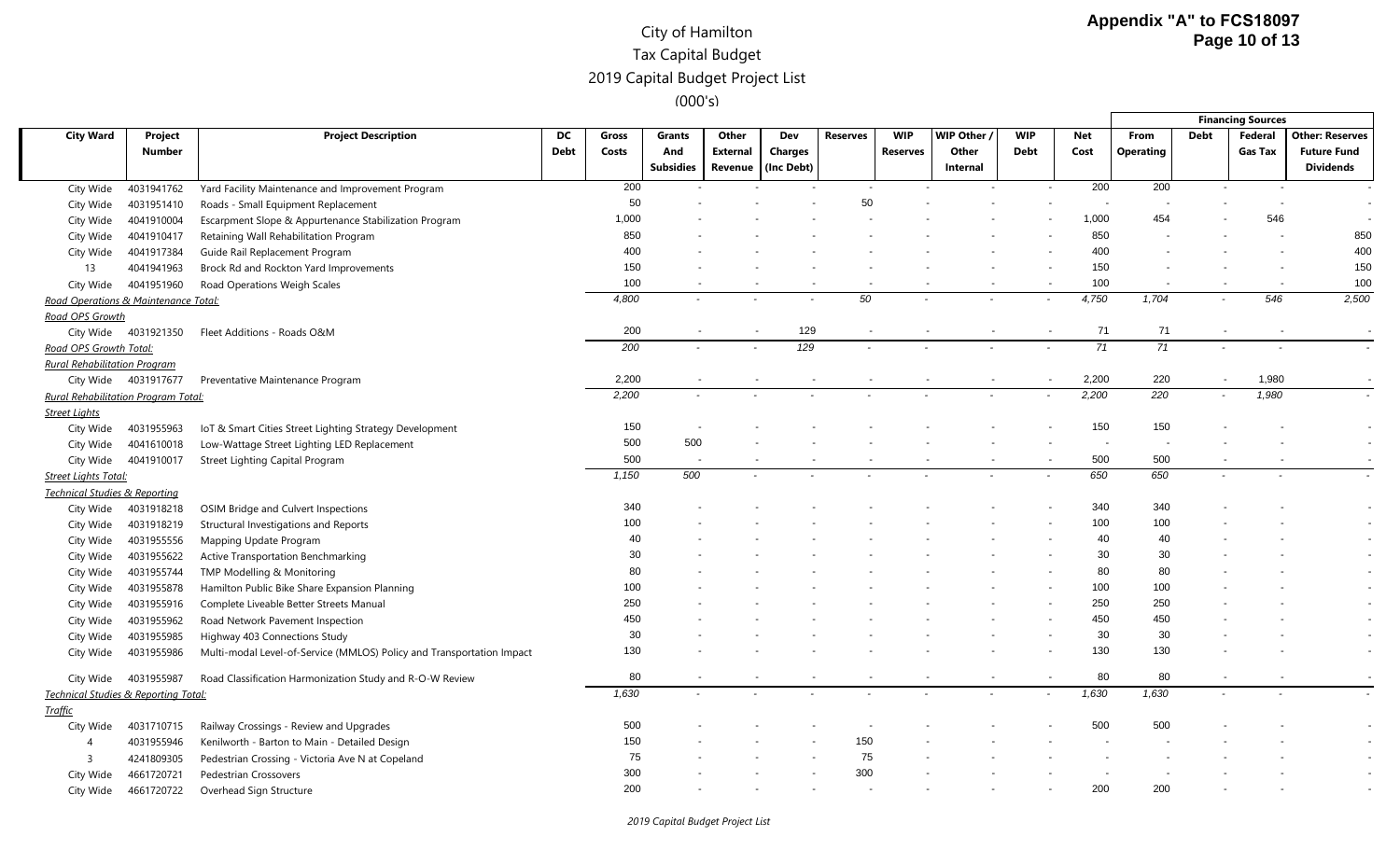|                                             |                          |                                                                  |                   |                |                                   |                              |                                     |          |                               |                                |                           |                          |                          |                          | <b>Financing Sources</b> |                                                                  |
|---------------------------------------------|--------------------------|------------------------------------------------------------------|-------------------|----------------|-----------------------------------|------------------------------|-------------------------------------|----------|-------------------------------|--------------------------------|---------------------------|--------------------------|--------------------------|--------------------------|--------------------------|------------------------------------------------------------------|
| <b>City Ward</b>                            | Project<br><b>Number</b> | <b>Project Description</b>                                       | DC<br><b>Debt</b> | Gross<br>Costs | Grants<br>And<br><b>Subsidies</b> | Other<br>External<br>Revenue | Dev<br><b>Charges</b><br>(Inc Debt) | Reserves | <b>WIP</b><br><b>Reserves</b> | WIP Other<br>Other<br>Internal | <b>WIP</b><br><b>Debt</b> | <b>Net</b><br>Cost       | From<br><b>Operating</b> | <b>Debt</b>              | Federal<br>Gas Tax       | <b>Other: Reserves</b><br><b>Future Fund</b><br><b>Dividends</b> |
| City Wide                                   | 4661915820               | <b>Traffic Counts Program</b>                                    |                   | 300            |                                   |                              |                                     |          |                               |                                |                           | 300                      | 300                      |                          |                          |                                                                  |
| City Wide                                   | 4661916102               | <b>Traffic Calming</b>                                           |                   | 350            |                                   |                              |                                     |          |                               |                                |                           | 350                      | 350                      |                          |                          |                                                                  |
| City Wide                                   | 4661920001               | ATMS - Advanced Traffic Management System                        |                   | 2,250          |                                   |                              |                                     |          |                               | 2.250                          |                           |                          |                          |                          |                          |                                                                  |
| City Wide                                   | 4661920019               | Traffic Controller Replacement Program                           |                   | 720            |                                   |                              |                                     |          |                               | 290                            |                           | 430                      | 430                      |                          |                          |                                                                  |
| City Wide                                   | 4661920720               | Plastic Pavement Marking Rehabilitation                          |                   | 200            |                                   |                              |                                     | 200      |                               |                                |                           |                          |                          |                          |                          |                                                                  |
| City Wide                                   | 4661920930               | Neighbourhood Speed Reduction Initiative                         |                   | 400            |                                   |                              |                                     |          |                               |                                |                           | 400                      | 400                      |                          |                          |                                                                  |
| City Wide                                   | 4661920945               | Fibre Optics Communication Cable                                 |                   | 450            |                                   |                              |                                     |          |                               |                                |                           | 450                      | 450                      |                          |                          |                                                                  |
| City Wide                                   | 4661920988               | Signal Controller Wrapping Project                               |                   | 150            |                                   | 150                          |                                     |          |                               |                                |                           |                          |                          |                          |                          |                                                                  |
| 3                                           | 4661955942               | Victoria Ave N - One-way to Two-way Traffic Conversion - Phase 2 |                   | 450            |                                   |                              |                                     |          |                               |                                |                           | 450                      | 45                       |                          | 405                      |                                                                  |
| City Wide                                   | 4661955946               | Autonomous/Connected Vehicles                                    |                   | 300            |                                   |                              |                                     |          |                               |                                |                           | 300                      | 300                      |                          |                          |                                                                  |
| <b>Traffic Total:</b>                       |                          |                                                                  |                   | 6,795          | $\overline{\phantom{a}}$          | 150                          |                                     | 725      | $\overline{\phantom{a}}$      | 2,540                          | $\overline{\phantom{a}}$  | 3,380                    | 2,975                    | $\sim$                   | 405                      |                                                                  |
| Traffic - APS<br>7, 8, City Wide 4661920531 |                          | APS - Accessible Pedestrian Signals                              |                   | 150            |                                   |                              |                                     |          |                               | 150                            |                           |                          |                          |                          |                          |                                                                  |
| Traffic - APS Total:                        |                          |                                                                  |                   | 150            |                                   |                              |                                     |          |                               | 150                            |                           |                          |                          |                          |                          |                                                                  |
| Traffic - Growth                            |                          |                                                                  |                   |                |                                   |                              |                                     |          |                               |                                |                           |                          |                          |                          |                          |                                                                  |
| 10                                          | 4661820821               | New Traffic Signal - Drakes @ North Service Rd                   |                   | 270            |                                   |                              | 257                                 |          |                               |                                |                           | 13                       | 13                       |                          |                          |                                                                  |
| 15                                          | 4661920921               | New Traffic Signal - Waterdown Rd/Mill St @ Mountain             |                   | 250            |                                   | 250                          |                                     |          |                               |                                |                           |                          |                          |                          |                          |                                                                  |
| 9                                           | 4661920922               | New Traffic Signal - Rymal Rd west of Walmart Access             |                   | 100            |                                   | 100                          |                                     |          |                               |                                |                           |                          |                          |                          |                          |                                                                  |
| 11                                          | 4661920923               | New Traffic Signal - RR 56 at Dalgliesh Rd                       |                   | 250            |                                   | 250                          |                                     |          |                               |                                |                           |                          |                          |                          |                          |                                                                  |
| 9                                           | 4661920925               | Traffic Signal Modifications - First Rd at Mud St                |                   | 150            |                                   | 150                          |                                     |          |                               |                                |                           |                          |                          |                          |                          |                                                                  |
| 9                                           | 4661920926               | New Traffic Signal - Rymal at Canadian Tire Access               |                   | 200            |                                   | 200                          |                                     |          |                               |                                |                           |                          |                          |                          |                          |                                                                  |
| 9                                           | 4661920927               | New Traffic Signal - Rymal (opposite Celestial Crescent)         |                   | 100            |                                   | 100                          |                                     |          |                               |                                |                           |                          |                          |                          |                          |                                                                  |
| Traffic - Growth Total:                     |                          |                                                                  |                   | 1,320          | $\overline{\phantom{a}}$          | 1,050                        | 257                                 |          |                               |                                |                           | 13                       | 13                       |                          |                          |                                                                  |
| <u> Traffic - IPS</u>                       |                          |                                                                  |                   |                |                                   |                              |                                     |          |                               |                                |                           |                          |                          |                          |                          |                                                                  |
| $\overline{4}$                              | 4661920525               | IPS - Intersection Pedestrian Signal                             |                   | 100            |                                   |                              |                                     |          |                               | 100                            |                           |                          |                          |                          |                          |                                                                  |
| Traffic - IPS Total:                        |                          |                                                                  |                   | 100            |                                   |                              |                                     |          |                               | 100                            |                           |                          |                          |                          |                          |                                                                  |
| <b>Traffic Signals</b>                      |                          |                                                                  |                   |                |                                   |                              |                                     |          |                               |                                |                           |                          |                          |                          |                          |                                                                  |
| 12                                          | 4031980940               | New Traffic Signal - Garner @ Hwy 6                              |                   | 400            |                                   |                              | 380                                 |          |                               |                                |                           | 20                       | 20                       |                          |                          |                                                                  |
| 15                                          | 4031980941               | New Traffic Signal - Dundas at Pamela/Riverwalk                  |                   | 230            |                                   |                              | 220                                 |          |                               |                                |                           | 10                       | 10                       |                          |                          |                                                                  |
| 15                                          | 4031980942               | New Traffic Signal - Dundas at Mallard Trail/Springcreek         |                   | 230            |                                   |                              | 220                                 |          |                               |                                |                           | 10                       | 10                       |                          |                          |                                                                  |
| 8, 9, 11                                    | 4661920008               | New Traffic Signal Installation Program                          |                   | 850            |                                   |                              |                                     |          |                               | 735                            |                           | 115                      | 115                      |                          |                          |                                                                  |
| City Wide                                   | 4661920010               | Traffic Signal Modernization & Upgrades Program                  |                   | 800            |                                   |                              |                                     |          |                               | 800                            |                           |                          |                          |                          |                          |                                                                  |
| City Wide                                   | 4661920017               | Traffic Signal LED Lighting Upgrade Program                      |                   | 150            |                                   |                              |                                     |          |                               | 150                            |                           | $\overline{\phantom{a}}$ |                          |                          |                          |                                                                  |
| City Wide                                   | 4661920522               | Traffic Engineering - Signal Design                              |                   | 200            |                                   |                              |                                     |          |                               | 115                            |                           | 85                       | 85                       |                          |                          |                                                                  |
| City Wide                                   | 4661920540               | Traffic Signal Modernization Coordinated with Construction       |                   | 1,100          |                                   |                              |                                     |          |                               | 415                            |                           | 685                      | 68                       |                          | 617                      |                                                                  |
| $\overline{2}$                              | 4661920924               | New Traffic Signal - Hughson at Hunter                           |                   | 100            |                                   |                              |                                     |          |                               |                                |                           | 100                      | 100                      |                          |                          |                                                                  |
| Traffic Signals Total:                      |                          |                                                                  |                   | 4,060          |                                   |                              | 820                                 |          |                               | 2,215                          |                           | 1,025                    | 408                      | $\overline{\phantom{a}}$ | 617                      |                                                                  |

*2019 Capital Budget Project List*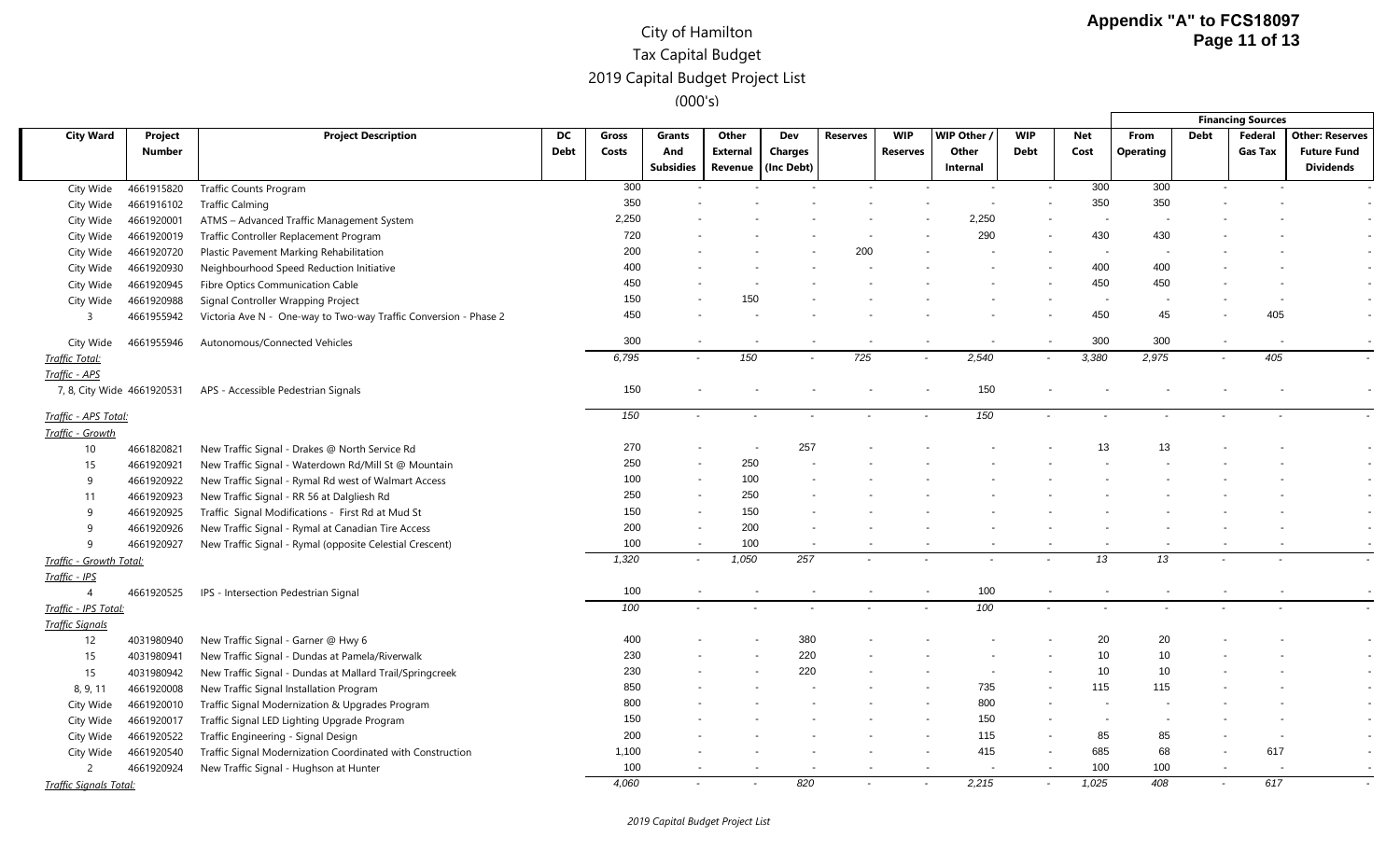|                                      |               |                                                                    |      |        |                  |                          |            |                 |                          |                  |                          |            |            |                          | <b>Financing Sources</b> |                          |
|--------------------------------------|---------------|--------------------------------------------------------------------|------|--------|------------------|--------------------------|------------|-----------------|--------------------------|------------------|--------------------------|------------|------------|--------------------------|--------------------------|--------------------------|
| <b>City Ward</b>                     | Project       | <b>Project Description</b>                                         | DC   | Gross  | Grants           | Other                    | Dev        | <b>Reserves</b> | <b>WIP</b>               | <b>WIP Other</b> | <b>WIP</b>               | <b>Net</b> | From       | <b>Debt</b>              | Federal                  | <b>Other: Reserves</b>   |
|                                      | <b>Number</b> |                                                                    | Debt | Costs  | And              | External                 | Charges    |                 | Reserves                 | Other            | <b>Debt</b>              | Cost       | Operating  |                          | <b>Gas Tax</b>           | <b>Future Fund</b>       |
|                                      |               |                                                                    |      |        | <b>Subsidies</b> | Revenue                  | (Inc Debt) |                 |                          | Internal         |                          |            |            |                          |                          | <b>Dividends</b>         |
| <b>Traffic Study/Master Plan</b>     |               |                                                                    |      |        |                  |                          |            |                 |                          |                  |                          |            |            |                          |                          |                          |
| $\overline{2}$                       | 4031720722    | North End Traffic Management Plan (NETMP) Study                    |      | 50     |                  |                          |            | 50              |                          |                  |                          |            |            |                          |                          |                          |
| City Wide                            | 4031755820    | Transportation Demand Management & Smart Commute                   |      | 350    | 130              |                          |            |                 |                          |                  |                          | 220        | 220        |                          |                          |                          |
| City Wide                            | 4031955940    | <b>Transportation Tomorrow Survey</b>                              |      | 40     |                  |                          |            |                 |                          |                  |                          | 40         | 40         |                          |                          |                          |
| 11                                   | 4031955944    | Transportation EA - Hwy 56 - Rymal to Binbrook                     |      | 150    |                  |                          |            |                 |                          |                  |                          | 150        | 150        |                          |                          |                          |
| Traffic Study/Master Plan Total:     |               |                                                                    |      | 590    | 130              |                          |            | 50              |                          |                  |                          | 410        | 410        |                          |                          |                          |
| <b>Transportation Systems</b>        |               |                                                                    |      |        |                  |                          |            |                 |                          |                  |                          |            |            |                          |                          |                          |
| City Wide                            | 4031911222    | New Sidewalk Program                                               |      | 500    |                  |                          | 476        |                 |                          |                  | $\overline{\phantom{a}}$ | 24         | 24         |                          |                          | $\overline{\phantom{a}}$ |
| City Wide                            | 4661817124    | On Street Bike Facilities                                          |      | 300    |                  |                          |            |                 |                          | 200              | $\overline{\phantom{a}}$ | 100        | 100        |                          |                          |                          |
| <b>Transportation Systems Total:</b> |               |                                                                    |      | 800    |                  | $\overline{\phantom{a}}$ | 476        |                 | $\overline{\phantom{a}}$ | 200              | $\overline{\phantom{a}}$ | 124        | 124        | $\overline{\phantom{a}}$ |                          |                          |
| <b>Urban Rehabilitation Program</b>  |               |                                                                    |      |        |                  |                          |            |                 |                          |                  |                          |            |            |                          |                          |                          |
| 12                                   | 4031711015    | Southcote - Calder to Garner                                       |      | 150    |                  |                          |            |                 |                          |                  |                          | 150        | 150        |                          |                          |                          |
| 4, 5, 6, 9                           | 4031811015    | <b>RHVP Rehabilitation</b>                                         |      | 8,750  |                  |                          |            | 250             |                          | 2,140            | $\overline{\phantom{a}}$ | 6,360      | 636        |                          | 5,724                    |                          |
| 15                                   | 4031911023    | Braeheid - Parkside to Riley                                       |      | 900    |                  |                          |            |                 |                          | 900              |                          |            |            |                          |                          |                          |
| $\overline{A}$                       | 4031911024    | Britannia & Cannon - Kenilworth to Strathearne / Garside / Cameron |      | 930    |                  |                          |            |                 |                          |                  |                          | 930        | 93         |                          | 837                      |                          |
| 10                                   | 4031911025    | Dewitt - Highway 8 to Barton                                       |      | 900    |                  |                          |            |                 |                          | 900              |                          |            |            |                          | $\overline{\phantom{a}}$ |                          |
| 5, 10                                | 4031911026    | North Service Rd - Centennial Pkwy to Drakes                       |      | 900    |                  |                          |            |                 |                          |                  |                          | 900        | 90         |                          | 810                      | $\overline{\phantom{a}}$ |
| 1, 2                                 | 4031911029    | York - Caroline to Dundurn & Cannon - James to York (LRT Enabling) |      | 90     | 90               |                          |            |                 |                          |                  |                          |            |            |                          |                          |                          |
| Urban Rehabilitation Program Total:  |               |                                                                    |      | 12,620 | 90               | $\tilde{\phantom{a}}$    |            | 250             | $\overline{\phantom{a}}$ | 3,940            | $\overline{\phantom{a}}$ | 8,340      | 969        | $\sim$                   | 7,371                    |                          |
| <b>Roads Total:</b>                  |               |                                                                    |      | 96,692 | 720              | 1,200                    | 18,120     | 1,075           |                          | 18,462           | 900                      | 56,215     | 19,139     | $\sim$                   | 29,576                   | 7,500                    |
| <b>Transit Services</b>              |               |                                                                    |      |        |                  |                          |            |                 |                          |                  |                          |            |            |                          |                          |                          |
| City Wide                            | 5301583501    | Transit Hybrid Bus Battery Replacement                             |      | 240    |                  |                          |            | 240             |                          |                  |                          |            |            |                          |                          |                          |
| City Wide                            | 5301785702    | Express Bus (L-A-S-T Lines) Enhanced Passenger Amenities           |      | 740    | 543              |                          |            |                 |                          |                  |                          | 197        |            | 197                      |                          |                          |
| City Wide                            | 5301984901    | <b>Corridor Capacity</b>                                           |      | 610    | 447              |                          |            |                 |                          |                  |                          | 163        |            | 163                      |                          |                          |
| City Wide                            | 5301985803    | Terminal and End of Line Rehabilitation                            |      | 75     |                  |                          |            |                 |                          |                  |                          | 75         | 75         | $\overline{\phantom{a}}$ |                          |                          |
| City Wide                            | 5301985804    | <b>Bus Stop Shelter Rehabilitation</b>                             |      | 125    |                  |                          |            |                 |                          |                  |                          | 125        | 125        |                          |                          |                          |
| City Wide                            | 5301985901    | <b>Transit Terminal Development</b>                                |      | 3,190  | 2,339            |                          |            |                 |                          |                  |                          | 851        |            | 851                      |                          |                          |
| City Wide                            | 5301985902    | Transit Shelter Expansion Program                                  |      | 150    |                  |                          |            | 150             |                          |                  |                          |            |            |                          |                          |                          |
| City Wide                            | 5301983002    | Fund Transit Reserve Shortfall- Re Cancellation of Ontario Bus     |      | 3,700  |                  |                          |            |                 |                          |                  |                          | 3,700      | 700        | $\overline{\phantom{a}}$ | 3,000                    |                          |
|                                      |               | Renlacement Program                                                |      |        |                  |                          |            |                 |                          |                  |                          |            |            |                          |                          |                          |
| City Wide                            | 5301983100    | HSR Bus Replacement Program                                        |      | 15,250 |                  |                          |            | 15,250          |                          |                  |                          |            |            |                          |                          | $\overline{\phantom{a}}$ |
| City Wide                            | 5301983503    | Nonrevenue Vehicle Replace Program                                 |      | 170    |                  | $\overline{\phantom{a}}$ |            | 170             |                          |                  |                          |            |            |                          |                          |                          |
| <b>Transit Services Total:</b>       |               |                                                                    |      | 24,250 | 3,329            | $\sim$                   |            | 15,810          | $\sim$                   |                  | ٠                        | 5,111      | 900        | 1,211                    | 3,000                    |                          |
| <b>Waste Management</b>              |               |                                                                    |      | 200    |                  |                          |            |                 |                          |                  |                          | 200        |            |                          |                          |                          |
| City Wide                            | 5121655610    | 2020 Waste System Planning                                         |      | 500    |                  |                          |            |                 |                          |                  |                          | 500        | 200<br>500 |                          |                          |                          |
| City Wide                            | 5121949003    | CCF Lifecycle Replacement                                          |      | 50     |                  |                          |            |                 |                          |                  |                          | 50         | 50         |                          |                          |                          |
| 2, 3                                 | 5121990901    | Cigarette Butt Receptacle                                          |      |        |                  |                          |            |                 |                          |                  |                          |            |            |                          |                          |                          |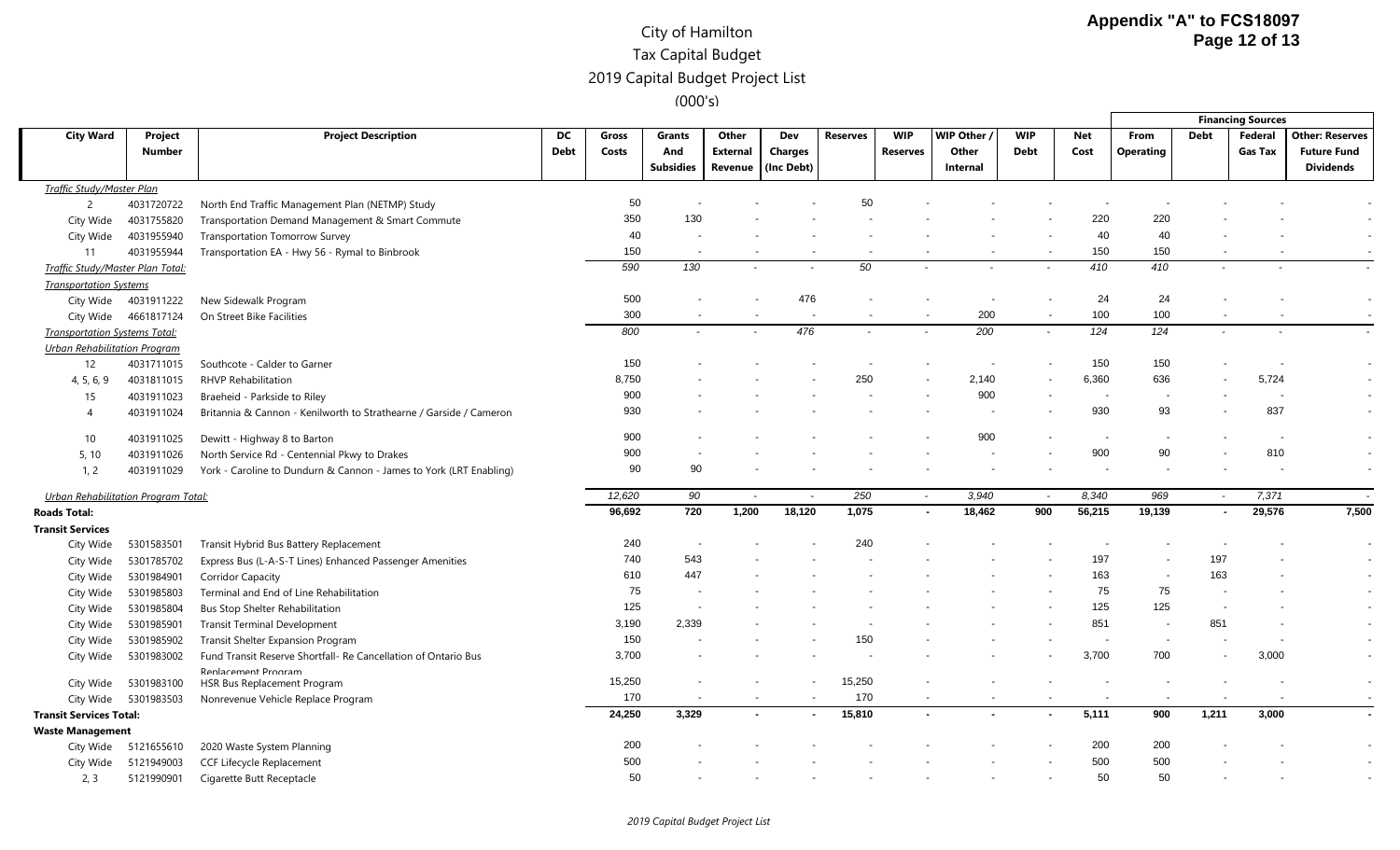|                                                 |               |                                                                    |             |         |                  |                 |                    |                 |                 |                          |                |         |                          |                          | <b>Financing Sources</b> |                        |
|-------------------------------------------------|---------------|--------------------------------------------------------------------|-------------|---------|------------------|-----------------|--------------------|-----------------|-----------------|--------------------------|----------------|---------|--------------------------|--------------------------|--------------------------|------------------------|
| <b>City Ward</b>                                | Project       | <b>Project Description</b>                                         | DC          | Gross   | Grants           | Other           | Dev                | <b>Reserves</b> | <b>WIP</b>      | WIP Other                | <b>WIP</b>     | Net     | From                     | <b>Debt</b>              | Federal                  | <b>Other: Reserves</b> |
|                                                 | <b>Number</b> |                                                                    | <b>Debt</b> | Costs   | And              | <b>External</b> | Charges            |                 | <b>Reserves</b> | Other                    | <b>Debt</b>    | Cost    | <b>Operating</b>         |                          | <b>Gas Tax</b>           | <b>Future Fund</b>     |
|                                                 |               |                                                                    |             |         | <b>Subsidies</b> |                 | Revenue (Inc Debt) |                 |                 | Internal                 |                |         |                          |                          |                          | <b>Dividends</b>       |
| City Wide                                       | 5121991000    | Glanbrook Landfill Capital Improvement Program                     |             | 418     |                  |                 |                    |                 |                 |                          |                | 418     | 418                      |                          |                          |                        |
| City Wide                                       | 5121992000    | Closed Landfill Maintenance & Capital Improvement Program          |             | 308     |                  |                 |                    |                 |                 |                          |                | 308     | 308                      |                          |                          |                        |
| City Wide                                       | 5121955137    | Waste Management R & D Program                                     |             | 125     |                  |                 |                    |                 |                 |                          |                | 125     | 125                      |                          |                          |                        |
| City Wide                                       | 5121994920    | Environmental Services Legislative Compliance Program              |             | 185     |                  |                 |                    |                 |                 |                          |                | 185     | 185                      |                          |                          |                        |
| City Wide                                       | 5121594511    | Transfer Station/CRC Expansion & Capital Replacement               |             | 150     |                  |                 | 27                 |                 |                 |                          |                | 123     | 123                      |                          |                          |                        |
| City Wide                                       | 5121993000    | Maintenance & Capital Improvements to the Resource Recovery Centre |             | 278     |                  |                 | 43                 |                 |                 |                          |                | 235     | 235                      |                          |                          |                        |
| City Wide                                       | 5121994000    | Transfer Station/CRC Maintenance & Capital Improvement Program     |             | 268     |                  |                 |                    |                 |                 |                          |                | 268     | 268                      |                          |                          |                        |
| 1, 2, 3, 4, 5                                   | 5121951900    | Waste Collection Equipment - Downtown/BIA                          |             | 165     |                  |                 |                    |                 |                 |                          |                | 165     | 165                      |                          |                          |                        |
| City Wide                                       | 5121990200    | Diversion Container Replacement Program                            |             | 880     |                  |                 | 39                 |                 |                 |                          |                | 841     | 841                      |                          |                          |                        |
| City Wide                                       | 5121990700    | Public Space & Special Event Containers                            |             | 120     |                  |                 |                    | 70              |                 |                          |                | 50      | 50                       |                          |                          |                        |
| City Wide                                       | 5121990900    | Cigarette Litter Prevention Program                                |             | 65      |                  |                 |                    | 65              |                 |                          | $\sim$         |         | $\overline{\phantom{a}}$ |                          |                          |                        |
| <b>Waste Management Total:</b>                  |               |                                                                    |             | 3,712   | $\sim$           |                 | 109                | 135             | $\blacksquare$  |                          | $\blacksquare$ | 3,468   | 3,468                    |                          |                          |                        |
| West Harbour & Waterfront Strategic Initiatives |               |                                                                    |             |         |                  |                 |                    |                 |                 |                          |                |         |                          |                          |                          |                        |
| City Wide                                       | 4411806105    | Police Marine Facility Temporary Relocation                        |             | 300     |                  |                 |                    |                 |                 |                          |                | 300     | 300                      |                          |                          |                        |
|                                                 | 4411506106    | Marina Services & Gas Dock                                         |             | 500     |                  |                 |                    |                 |                 |                          |                | 500     | 500                      |                          |                          |                        |
| $\overline{c}$                                  | 4411506107    | Pier 5-7 Marina Shoreline Rehab                                    |             | 810     |                  |                 |                    |                 |                 |                          |                | 810     | 810                      |                          |                          |                        |
| -2                                              | 4411606002    | Real Estate Disposition Process                                    |             | 250     |                  |                 |                    |                 |                 |                          |                | 250     | 250                      |                          |                          |                        |
| $\overline{2}$                                  | 4411606102    | Pier 5-7 Boardwalk                                                 |             | 2,190   |                  |                 |                    |                 |                 |                          |                | 2,190   | 418                      | 1,772                    |                          |                        |
|                                                 | 4411606105    | Pier 8 Shorewall                                                   |             | 3,400   |                  |                 |                    |                 |                 |                          |                | 3,400   | 3,400                    |                          |                          |                        |
| -2                                              | 4411806102    | Macassa Bay Shoreline Improvements                                 |             | 300     |                  |                 |                    |                 |                 |                          |                | 300     | 300                      |                          |                          |                        |
| $\overline{\phantom{0}}$                        | 4411806103    | Macassa Bay Boardwalk and Trail                                    |             | 200     |                  |                 |                    |                 |                 |                          |                | 200     | 200                      |                          |                          |                        |
| $\overline{\phantom{0}}$                        | 4411806104    | West Harbour Public Art                                            |             | 260     |                  |                 |                    |                 |                 | $\overline{\phantom{0}}$ |                | 260     | 260                      | $\overline{\phantom{a}}$ |                          |                        |
|                                                 |               | West Harbour & Waterfront Strategic Initiatives Total:             |             | 8,210   | $\sim$           | $\sim$          | $\sim$             | $\sim$          |                 | $\sim$<br>$\sim$         | $\blacksquare$ | 8,210   | 6,438                    | 1,772                    | $\sim$                   |                        |
| <b>Public Works Tax Funded Total:</b>           |               |                                                                    |             | 177,476 | 6,132            | 1,300           | 26,087             | 29,640          | $\sim$          | 21,136                   | 900            | 92,281  | 49,222                   | 2,983                    | 32,576                   | 7,500                  |
| <b>Total All Projects:</b>                      |               |                                                                    |             | 227,120 | 6,132            | 1,390           | 32,405             | 41,283          |                 | 21,471                   | 992            | 123,447 | 70,538                   | 3,833                    | 32,576                   | 16,500                 |
|                                                 |               |                                                                    | * DC Debt   |         |                  |                 | 12,291             |                 |                 |                          |                |         |                          |                          |                          |                        |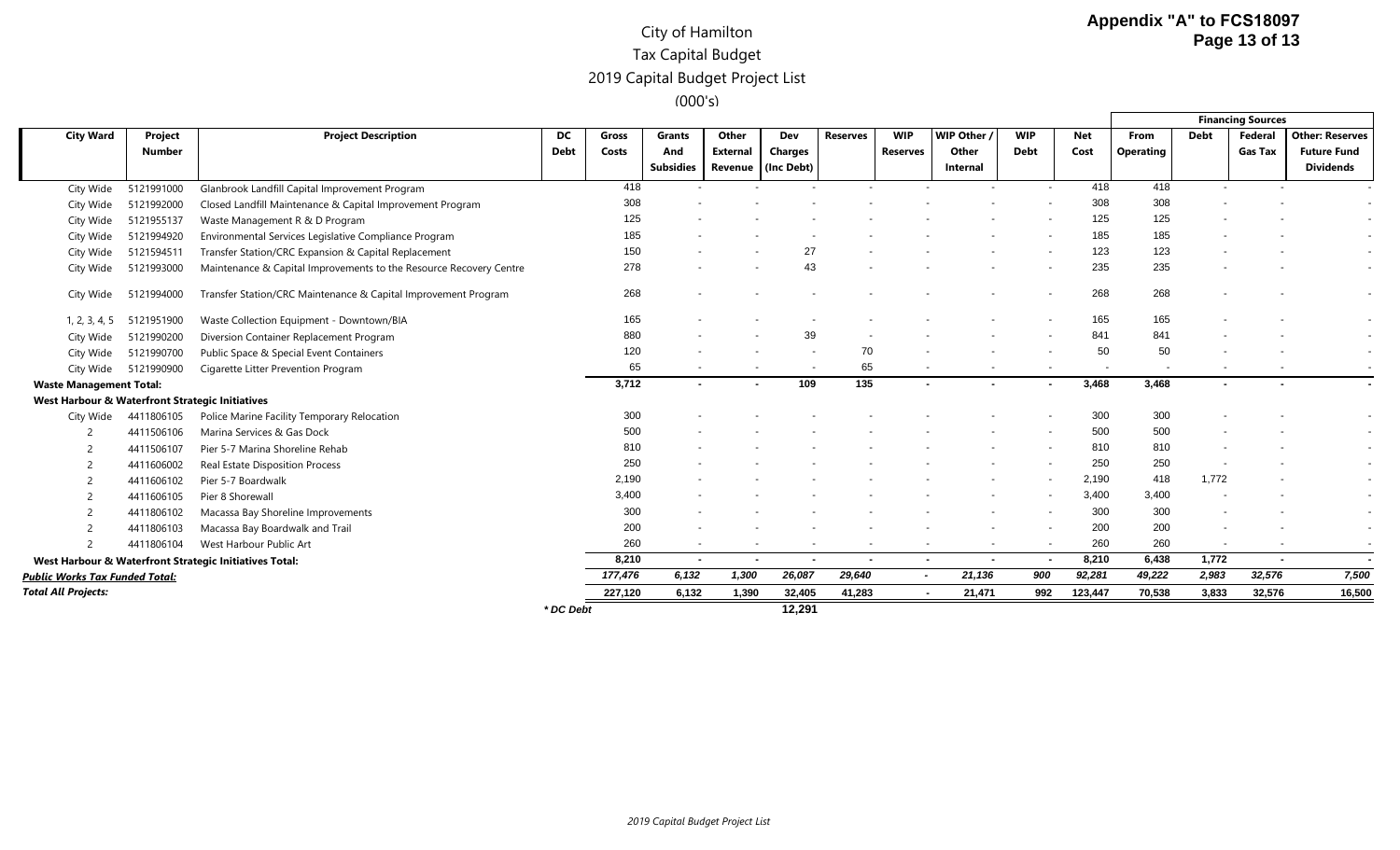# **Discretionary Tax Supported Net Capital Funding**

#### **2019 - 2028 Forecast** Assumptions: **0.5% (\$4.2 M) + Debt Levy Increase for Capital 2019 - 2028**

**5.0% Cost of Borrowing on External Debt for 15 Year Term**

| <b>Sources of Funding (Net)</b>             | 2019           | 2020         | 2021           | 2022           | 2023           | 2024                     | 2025           | 2026           | 2027           | 2028                 | <b>Totals</b>  |
|---------------------------------------------|----------------|--------------|----------------|----------------|----------------|--------------------------|----------------|----------------|----------------|----------------------|----------------|
| (\$000's)                                   | Proposed       | Forecast     | Forecast       | Forecast       | Forecast       | Forecast                 | Forecast       | Forecast       | Forecast       | Forecast             | 2019-2028      |
|                                             |                |              |                |                |                |                          |                |                |                |                      |                |
| <b>Sustainable</b>                          |                |              |                |                |                |                          |                |                |                |                      |                |
| Contribution from Operating                 | 70,945         | 75,355       | 79,908         | 86,059         | 92,985         | 98,798                   | 104,797        | 110,913        | 115,199        | 117,083              | 952,042        |
| <b>Hydro Dividends</b>                      | 2,000          | 2,000        | 2,000          | 2,000          | 2,000          | 2,000                    | 2,000          | 2,000          | 2,000          | 2,000                | 20,000         |
| Hydro Dividends - Poverty reduction         | 3,000          | 3,000        | 3,000          | 3,000          | 3,000          | 3,000                    | 3,000          | 3,000          | 3,000          | 3,000                | 30,000         |
|                                             |                |              |                |                |                |                          |                |                |                |                      |                |
| Future Fund - Poverty Reduction             | 4,000          | 4,000        | 4,000          |                |                |                          |                |                |                |                      | 12,000         |
| Federal Gas Tax                             | 32,576         | 32,576       | 34,057         | 34,057         | 35,537         | 35,537                   | 35,537         | 35,537         | 35,537         | 35,537               | 346,488        |
| Previous Yrs. Capital Financing Surplus     | 5,000          | 2,000        | 2,000          | 2,000          | 2,000          | 2,000                    | 2,000          | 2,000          | 2,000          | 2,000                | 23,000         |
| Sub-total                                   | 117,521        | 118,931      | 124,965        | 127,116        | 135,522        | 141,335                  | 147,334        | 153,450        | 157,736        | 159,620              | 1,383,530      |
|                                             |                |              |                |                |                |                          |                |                |                |                      |                |
| Non-Sustainable                             |                |              |                |                |                |                          |                |                |                |                      |                |
| Unallocated / Other Capital Reserve         | 2,500          | 2,500        |                |                |                |                          |                |                |                |                      | 5,000          |
| <b>HRPI Dividend</b>                        |                | $\mathbf{r}$ | $\blacksquare$ | $\blacksquare$ | $\blacksquare$ | $\blacksquare$           | $\blacksquare$ | $\blacksquare$ | $\sim$         | $\mathbf{r}$         | $\blacksquare$ |
| WIP Funding Interest                        | $\blacksquare$ | $\mathbf{r}$ | $\blacksquare$ | $\blacksquare$ | $\blacksquare$ | $\blacksquare$           | $\frac{1}{2}$  | $\blacksquare$ | $\sim$         | $\blacksquare$       | $\blacksquare$ |
| Sale of Assets                              | $\blacksquare$ |              |                |                |                |                          |                |                |                |                      |                |
| Roads WIP / Tender Surplus Funding          | $\blacksquare$ |              |                |                |                |                          |                |                |                |                      |                |
| Sub-total                                   | 2,500          | 2,500        | $\blacksquare$ | $\blacksquare$ | $\blacksquare$ | $\blacksquare$           | $\blacksquare$ | $\blacksquare$ | $\blacksquare$ | ٠                    | 5,000          |
|                                             |                |              |                |                |                |                          |                |                |                |                      |                |
| <b>External Debt</b>                        | 3,833          | 33,642       | 46,156         | 43,813         | 5,235          |                          | 34,960         | 30,000         | 34,600         | 37,000               | 269,239        |
| <b>Total Funding (Net)</b>                  | 123,854        | 155,073      | 171,121        | 170,929        | 140,757        | 141,335                  | 182,294        | 183,450        | 192,336        | 196,620              | 1,657,769      |
|                                             |                |              |                |                |                |                          |                |                |                |                      |                |
| <b>Net Capital Funding</b>                  | 2019           | 2020         | 2021           | 2022           | 2023           | 2024                     | 2025           | 2026           | 2027           | 2028                 | <b>Totals</b>  |
| (\$000's)                                   | Proposed       | Forecast     | Forecast       | Forecast       | Forecast       | Forecast                 | Forecast       | Forecast       | Forecast       | Forecast             | 2019-2028      |
| Roads / Bridges / Sidewalk / Street         |                |              |                |                |                |                          |                |                |                |                      |                |
| Lights / Traffic                            | 56,215         | 58,464       | 60,883         | 63,319         | 65,852         | 68,486                   | 71,226         | 74,075         | 77,038         | 80,119               | 675.678        |
| <b>Corporate Facilities</b>                 | 4,860          | 4,583        | 4,583          | 4,583          | 4,583          | 4,583                    | 4,583          | 4,583          | 4,583          | 4,584                | 46,108         |
| <b>Recreation Facilities</b>                | 4,616          | 4,580        | 4,580          | 4,580          | 4,580          | 4,580                    | 4,580          | 4,580          | 5,100          | 5,100                | 46,876         |
| <b>Entertainment Facilities</b>             | 800            | 800          | 800            | 800            | 800            | 800                      | 800            | 800            | 800            | 800                  | 8,000          |
| <b>Park Development (New/Expansion)</b>     | 3,398          | 3,241        | 3,241          | 3,241          | 3,241          | 3,241                    | 3,241          | 3,241          | 3,241          | 3,241                | 32,567         |
| <b>Park's Operations</b>                    | 1,658          | 1,138        | 1,138          | 1,138          | 1,138          | 1,138                    | 1,138          | 1,138          | 1,138          | 1,138                | 11,900         |
| <b>Forestry &amp; Horticulture</b>          | 1,345          | 1,345        | 1,345          | 1,345          | 1,345          | 1,345                    | 1,345          | 1,345          | 1,345          | 1,345                | 13,450         |
| <b>Waste Management</b>                     | 3,468          | 7,495        | 12,025         | 24,085         | 2,879          | 3,694                    | 3,180          | 100,517        | 102,087        | 59,245               | 318,675        |
| <b>Downtowns &amp; Commercial Districts</b> | 2,210          | 2,210        | 2,210          | 2,210          | 2,210          | 2,210                    | 2,210          | 2,210          | 2,210          | 2,210                | 22,100         |
| <b>Cultural Facilities</b>                  | 1,702          | 1,702        | 1,702          | 1,702          | 1,702          | 1,702                    | 1,702          | 1,702          | 1,702          | 1,702                | 17,020         |
| <b>Long Term Care Facilities</b>            | 500            | 500          | 500            | 500            | 500            | 500                      | 500            | 500            | 500            | 500                  | 5,000          |
| <b>Housing Services</b>                     | 7,500          | 7,500        | 7,500          | 3,500          | 3,500          | 3,500                    | 3,500          | 3,500          | 3,500          | 3,500                | 47,000         |
| <b>Block Funding Total</b>                  | 88,272         | 93,558       | 100,507        | 111,003        | 92,330         | 95,779                   | 98,005         | 198,191        | 203,244        | 163,484              | 1,244,374      |
| <b>Major Capital Initiatives</b>            |                |              |                |                |                |                          |                |                |                |                      |                |
| West Harbour Development                    | 8,210          | 15,850       | 15,020         | 3,790          | 5,235          | $\overline{\phantom{a}}$ | 22,460         | $\blacksquare$ |                | $\ddot{\phantom{1}}$ | 70,565         |
| Ash Borer                                   | 2,600          | 2,600        | 2,600          | 2,600          |                |                          |                |                |                |                      | 10,400         |
| <b>Randle Reef</b>                          | 375            | 375          | 375            |                |                |                          |                |                |                |                      | 1,125          |
| Fire / Paramedic Services                   | 982            | 1,000        | 1,000          | 1,000          | 1,000          | 1,000                    | 1,000          | 1,000          | 1,000          | 1,000                | 9,982          |
| Health and Safe Communities - Other Div     | 318            | 160          | 160            | 160            | 160            | 160                      | 160            | 160            | 160            | 160                  | 1,758          |
| <b>Corporate Services</b>                   | 286            | 90           | 90             | 90             | 90             | 90                       | 90             | 90             | 90             | 90                   | 1,096          |
| City Manager/Human Resources                | 1,375          |              |                |                |                |                          |                |                |                |                      | 1,375          |
| <b>Information Technology</b>               | 1,815          | 500          | 500            | 500            | 500            | 500                      | 500            | 500            | 500            | 500                  | 6,315          |
| Planning / Development                      | 633            | 130          | 130            | 130            | 130            | 130                      | 130            | 130            | 130            | 130                  | 1,803          |
| Economic Development Initiatives            | 765            | 2,000        | 2,000          | 2,000          | 2,000          | 2,000                    | 2,000          | 2,000          | 2,000          | 2,000                | 18,765         |
| Parkland Acquisition                        | 1,500          | 1,500        | 1,500          | 1,500          | 1,500          | 1,500                    | 1,500          | 1,500          | 1,500          | 1,500                | 15,000         |
| Transit                                     | 5,111          | 22,158       | 38,646         | 36,743         | 15,051         | 9,970                    | 10,770         | 10,770         | 10,770         | 10,770               | 170,759        |
| DC exemptions                               | 6,500          | 6,500        | 6,500          | 6,500          | 6,500          | 6,500                    | 6,500          | 6,500          | 6,500          | 6,500                | 65,000         |
|                                             |                |              |                |                |                |                          |                |                |                |                      |                |
| <b>Boards &amp; Agencies</b>                |                |              |                |                |                |                          |                |                |                |                      |                |
| CityHousing Hamilton                        | 500            | 500          | 500            | 500            | 500            | 500                      | 500            | 500            | 500            | 500                  | 5,000          |
| Hamilton Conservation Authority             | 2,000          | 2,000        | 2,000          | 2,000          | 2,000          | 2,000                    | 2,000          | 2,000          | 2,000          | 2,000                | 20,000         |
| Library                                     | 720            | 1,100        |                | 2,950          |                | 2,900                    | 450            |                | 4,600          | 7,000                | 19,720         |
| <b>Police Services</b>                      | 1,485          | 1,330        |                |                |                |                          | 12,500         |                |                |                      | 15,315         |
| Subtotal - Boards & Agencies                | 4,705          | 4,930        | 2,500          | 5,450          | 2,500          | 5,400                    | 15,450         | 2,500          | 7,100          | 9,500                | 60,035         |
| <b>Transfer to Reserve</b>                  | 407            |              |                |                |                |                          |                |                |                |                      | 407            |
| Unallocated - Surplus(Shortfall)            |                | 3,722        | (407)          | (537)          | 13,761         | 18,306                   | 23,730         | (39, 891)      | (40, 658)      | 986                  | (20, 989)      |
| <b>Total Expenditures (Net)</b>             | 123,854        | 155,073      | 171,121        | 170,929        | 140,757        | 141,335                  | 182,294        | 183,450        | 192,336        | 196,620              | 1,657,769      |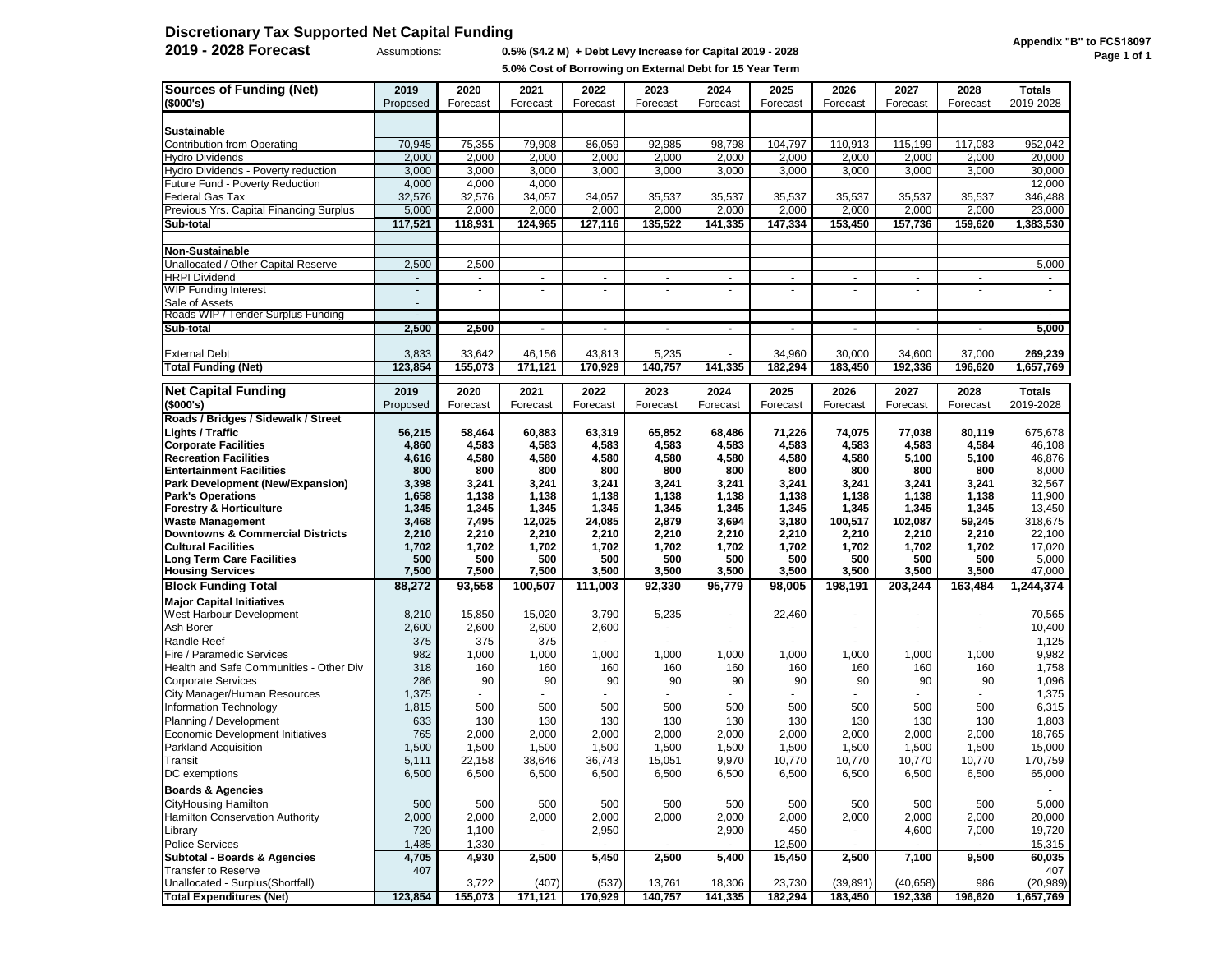| <b>RESERVE FUNDING</b>                           |                                                                                                                                                          | 2019<br><b>Funding</b>         |
|--------------------------------------------------|----------------------------------------------------------------------------------------------------------------------------------------------------------|--------------------------------|
| <b>Stabilization Reserves</b>                    |                                                                                                                                                          |                                |
| 110046<br>4451853701                             | <b>Tax Stabilization Reserve</b><br>Gypsy Moth Monitoring and Management                                                                                 | 550                            |
|                                                  | <b>Total Stabilization Reserves</b>                                                                                                                      | 550                            |
|                                                  | <b>VEHICLE &amp; EQUIPMENT REPLACEMENT RESERVES</b>                                                                                                      |                                |
| 100031<br>7401951600                             | <b>Fire Equip And Protective Gear</b><br>Annual Fire Equipment Replacement                                                                               | 1,268                          |
| 100033<br>7641951101                             | <b>Paramedic Services-Equipment Reserves</b><br>Annual Paramedic Service Equipment Replacement                                                           | 265                            |
| 100034<br>4401951700                             | <b>Small Equipment Environmental Services</b><br>Small Equipment Replacement (Reserve) Program                                                           | 80                             |
| 110005<br>2861951700                             | <b>Hamilton Beach Rescue</b><br><b>HBRU Renovations &amp; Equipment Purchases</b>                                                                        | 70                             |
| 110021<br>7401951601                             | <b>Vehicle Replacement Fire</b><br>Annual Fire Vehicle Replacement                                                                                       | 5,405                          |
| 110022<br>7641951100                             | <b>Vehicle Replacement Paramedics</b><br>Annual Paramedic Service Vehicle Replacement                                                                    | 1,269                          |
| 110025<br>4941951100<br>4941951004<br>4941951001 | <b>Vehicle Replace Central Garage</b><br>Fleet Vehicle&Equipment Replace Program<br><b>Street Sweeper Purchase</b><br>Shop Equipment Replacement         | 9,230<br>730<br>165<br>10,125  |
| 110015<br>3505719910                             | <b>Computer Replacement Program</b><br>Messaging (Email) Platform Migration                                                                              | 596                            |
| 108020<br>3501957903                             | <b>Unallocated Capital Levy</b><br>IT Strategy - Strategic Theme Mobility                                                                                | 25                             |
| 110030<br>5301983503<br>5301983100<br>5301583501 | <b>Vehicle Replacement Transit</b><br>Nonrevenue Vehicle Replace Program<br><b>HSR Bus Replacement Program</b><br>Transit Hybrid Bus Battery Replacement | 170<br>15,250<br>240<br>15,660 |
| 110040<br>4031951410                             | <b>Equipment Replace-Operations</b><br>Roads - Small Equipment Replacement                                                                               | 50                             |
|                                                  | <b>Total Vehicle &amp; Equipment Reserves</b>                                                                                                            | 34,813                         |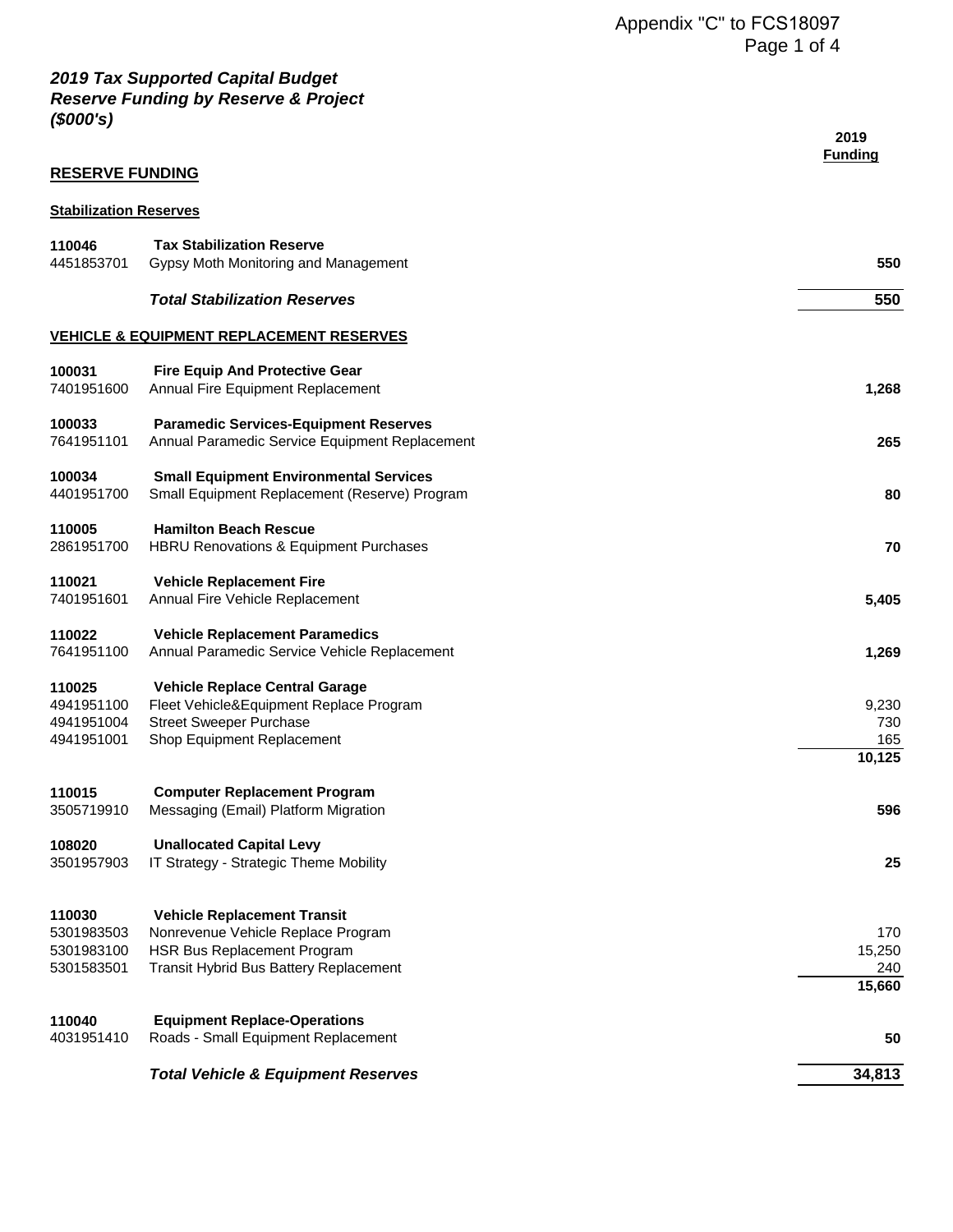|                                                                                                                        | <b>CAPITAL RESERVE TAX SUPPORTED</b>                                                                                                                                                                                                                                                                                                                                                            | 2019<br><b>Funding</b>                                |
|------------------------------------------------------------------------------------------------------------------------|-------------------------------------------------------------------------------------------------------------------------------------------------------------------------------------------------------------------------------------------------------------------------------------------------------------------------------------------------------------------------------------------------|-------------------------------------------------------|
| <b>Capital Reserves</b>                                                                                                |                                                                                                                                                                                                                                                                                                                                                                                                 |                                                       |
|                                                                                                                        | <b>Councillors' Infrastructure Program</b>                                                                                                                                                                                                                                                                                                                                                      |                                                       |
| 108052<br>3721949901                                                                                                   | <b>Ward 2-Capital Infrastructure</b><br>Summer's Lane Structural Rehab & Pedestrianization                                                                                                                                                                                                                                                                                                      | 250                                                   |
| 108053<br>4241809305                                                                                                   | <b>Ward 3-Capital Infrastructure</b><br>Pedestrian Crossing - Victoria Ave N at Copeland                                                                                                                                                                                                                                                                                                        | 75                                                    |
| 108054<br>4031955946                                                                                                   | <b>Ward 4-Capital Infrastructure</b><br>Kenilworth - Barton to Main - Detailed Design                                                                                                                                                                                                                                                                                                           | 150                                                   |
|                                                                                                                        | <b>Former Municipalities Capital Reserves</b>                                                                                                                                                                                                                                                                                                                                                   |                                                       |
| 108034<br>7101741707                                                                                                   | <b>Capital Projects- Stoney Creek</b><br><b>Battlefield Barn Restoration</b>                                                                                                                                                                                                                                                                                                                    | 500                                                   |
|                                                                                                                        | <b>Total Capital Reserves</b>                                                                                                                                                                                                                                                                                                                                                                   | 975                                                   |
|                                                                                                                        | <b>PROGRAM SPECIFIC RESERVES</b>                                                                                                                                                                                                                                                                                                                                                                |                                                       |
|                                                                                                                        | <b>HEALTHY AND SAFE COMMUNITIES</b>                                                                                                                                                                                                                                                                                                                                                             |                                                       |
| 110042<br>6301951002<br>6301941006<br>6301841001<br>6301941001<br>6301951005<br>6301941003<br>6301841801<br>6301941002 | <b>Lodges' Infrastructure Reserve</b><br>ML & WL - Annual Resident Care Equipment Replacement<br>WL - Servery Retrofit (Cabinet and Counter Replacement)<br>ML - Roof Replacement<br>WL - Main Entrance Redesign<br>ML - Rooftop Unit (HVAC) Replacement<br>WL - Radiant Heating Panel/Thermostat Controls<br>WL - 1989 Wing Roof Replacement<br>WL - Dish Room/Physio & Salon Exhaust & Supply | 80<br>30<br>253<br>50<br>80<br>25<br>332<br>25<br>875 |
| 108038<br>7101954904                                                                                                   | <b>Four Pad Arena Capital Reserve</b><br>Mohawk Quad Pad Arena Roof Investigation                                                                                                                                                                                                                                                                                                               | 250                                                   |
|                                                                                                                        | <b>Total Healthy and Safe Communities</b>                                                                                                                                                                                                                                                                                                                                                       | 1,125                                                 |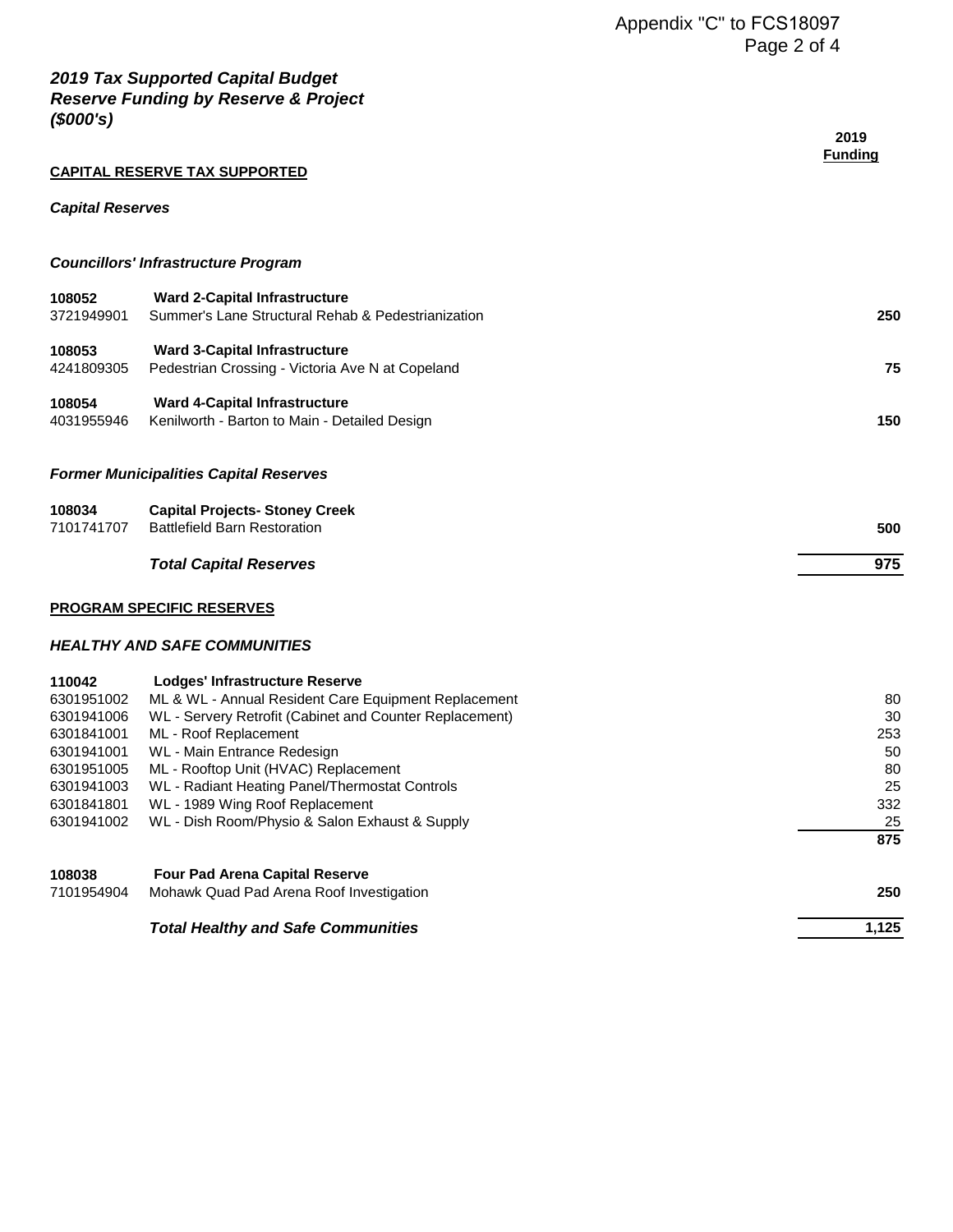| 2019           |
|----------------|
| <b>Funding</b> |
|                |

#### *PLANNING & DEVELOPMENT*

| 112221 | <b>Economic Development Investment Fund</b> |  |
|--------|---------------------------------------------|--|
|        |                                             |  |

| <b>Parking Capital Reserve</b>                                           |                                                                                                                                                 |
|--------------------------------------------------------------------------|-------------------------------------------------------------------------------------------------------------------------------------------------|
| Parking Master Plan Consultant                                           | 65                                                                                                                                              |
| Expansion Joint Replacement Commonwealth Square                          | 83                                                                                                                                              |
| Pay-on-Foot System Replacement - York Blvd Parkade and Convention Centre | 550                                                                                                                                             |
| Parking Control Squad Room                                               | 30                                                                                                                                              |
| <b>Online Parking Permitting Module</b>                                  | 100                                                                                                                                             |
| Parking Lots - Surface Repairs                                           | 100                                                                                                                                             |
| Waterproofing Membrane Replacement - Convention Centre Parking Garage    | 50                                                                                                                                              |
| Parking Payment Equipment                                                | 100                                                                                                                                             |
|                                                                          | 1,078                                                                                                                                           |
|                                                                          |                                                                                                                                                 |
|                                                                          | 100                                                                                                                                             |
| <b>Total Planning and Development</b>                                    | 1,178                                                                                                                                           |
|                                                                          |                                                                                                                                                 |
| <b>Library General Development</b>                                       |                                                                                                                                                 |
| New Library - Greensville                                                | 95                                                                                                                                              |
| <b>Library Major Capital Projects</b>                                    |                                                                                                                                                 |
| Valley Park Library Expansion                                            | 220                                                                                                                                             |
|                                                                          | 315                                                                                                                                             |
|                                                                          |                                                                                                                                                 |
| <b>PUBLIC WORKS</b>                                                      |                                                                                                                                                 |
| <b>Leash Free Park Reserve</b>                                           |                                                                                                                                                 |
| Leash free Dog Park Program                                              | 80                                                                                                                                              |
|                                                                          |                                                                                                                                                 |
| Cemetery Columbarium                                                     | 70                                                                                                                                              |
|                                                                          | <b>Downtown Public Art</b><br>Summer's Lane Structural Rehab & Pedestrianization<br><b>Total Library</b><br><b>Cemetery Bldg. Fund - Niches</b> |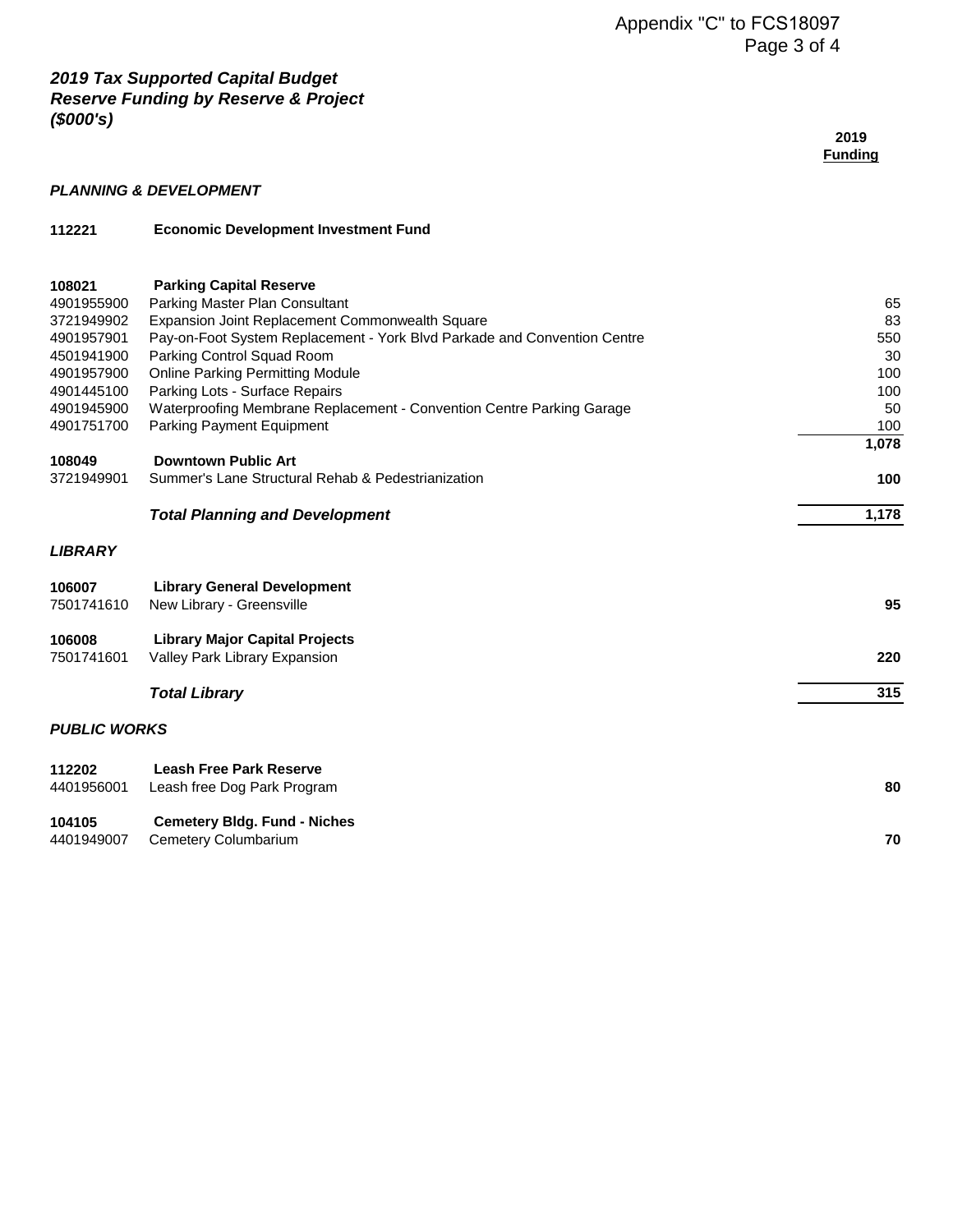|                               |                                                                                                 | 2019<br><b>Funding</b> |
|-------------------------------|-------------------------------------------------------------------------------------------------|------------------------|
| <b>Public Works Continued</b> |                                                                                                 |                        |
| 108046<br>3541941910          | <b>RCMP Lease-Capital Replacement</b><br>Stoney Creek City Hall -RCMP Lease Capital Replacement | 210                    |
| 112203<br>4031720722          | <b>Red Light Camera Project</b>                                                                 |                        |
| 4031811015                    | North End Traffic Management Plan (NETMP) Study<br><b>RHVP Rehabilitation</b>                   | 50<br>250              |
| 4661720721                    | <b>Pedestrian Crossovers</b>                                                                    | 300                    |
| 4661920720                    | <b>Plastic Pavement Marking Rehabilitation</b>                                                  | 200                    |
|                               |                                                                                                 | 800                    |
| 112272                        | <b>Energy Conservation Initiative Reserve</b>                                                   |                        |
| 7901941900                    | Traffic Operations Centre - LED lighting Upgrade                                                | 60                     |
| 7901941902                    | Lister Block - LED Lighting Upgrade                                                             | 125                    |
| 6301841802                    | ML - D Wing- Refurbishment                                                                      | 60                     |
| 7901949000<br>7901941901      | Solar Wall - Norman Pinky Lewis Recreation Centre                                               | 117                    |
|                               | Wentworth Operations Centre - LED Lighting Systems Upgrade (Interior)                           | 30<br>392              |
| 108010                        | <b>Storm Sewer Capital Reserve</b>                                                              |                        |
| 4401955901                    | Memorial Park Storm Water Management Study                                                      | 90                     |
| 112224                        | <b>Waterpark Operations Reserve</b>                                                             |                        |
| 4401951903                    | Confederation Beach Park - Capital Maintenance Program                                          | 175                    |
| 112201                        | <b>General Park, Marina and Waterfront Reserve</b>                                              |                        |
| 4401952600                    | Playground Lifecycle Replacement Program                                                        | 200                    |
| 4401952100                    | CSA Safety Material Replacement Program                                                         | 25<br>225              |
|                               |                                                                                                 |                        |
|                               | <b>Total Public Works</b>                                                                       | 2,042                  |
|                               | <b>Total Program Specific Reserves</b>                                                          | 4,660                  |
|                               |                                                                                                 |                        |

## **OBLIGATORY RESERVES**

#### *Planning & Development*

| 104051<br>5121990900<br>5121990700              | <b>Main Street Revitalization Reserve</b><br>Cigarette Litter Prevention Program<br>Public Space & Special Event Containers | 65<br>70<br>135 |
|-------------------------------------------------|-----------------------------------------------------------------------------------------------------------------------------|-----------------|
| <b>Gas Tax</b>                                  |                                                                                                                             |                 |
| 112204<br>5301985902                            | <b>Transit Gas Tax Reserve</b><br><b>Transit Shelter Expansion Program</b>                                                  | 150             |
|                                                 | <b>Total Obligatory Reserves</b>                                                                                            | 285             |
| <b>Total 2019 Capital Funding From Reserves</b> | 41,283                                                                                                                      |                 |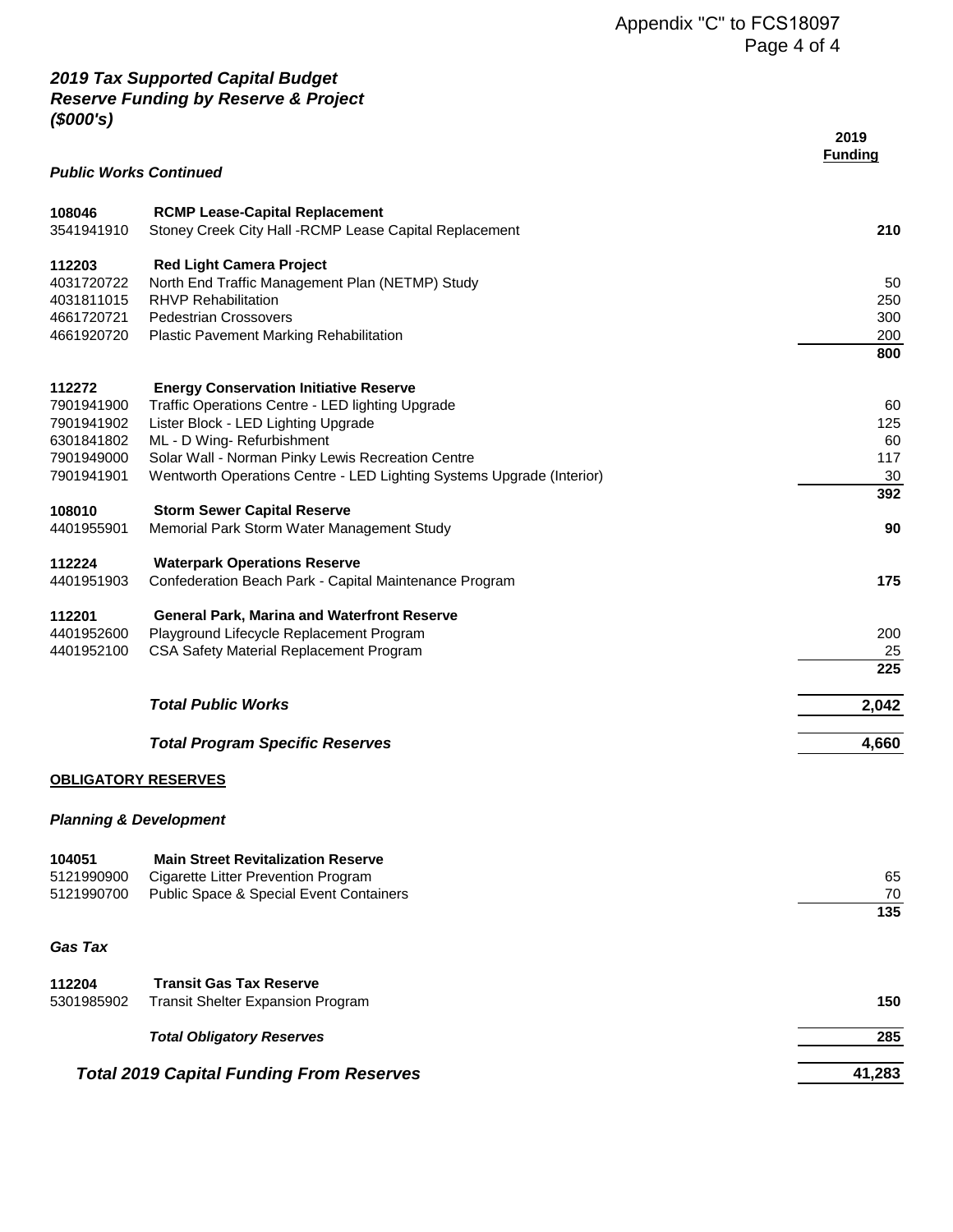#### **2019 Tax Capital Budget WIP Funding**

| From                                                                         | <u>To</u>                |                                                                                                          | \$000's    |
|------------------------------------------------------------------------------|--------------------------|----------------------------------------------------------------------------------------------------------|------------|
| <b>Corporate Facilities</b>                                                  |                          |                                                                                                          |            |
| 3541841010 - Facility Upgrades Libraries                                     | 3541741603               | Central Library Window Replacement                                                                       | 80         |
| 3541841409 - Facilities Code & Compliance                                    | 3541741603               | Central Library Window Replacement                                                                       | 420        |
|                                                                              |                          |                                                                                                          | 500        |
| <b>Entertainment Facilities</b>                                              |                          |                                                                                                          |            |
| 3721741600- Commonwealth Sq&Summers Lane                                     |                          |                                                                                                          |            |
| 4031611602 - CP Minor Maintenance Ward 2                                     | 3721949901<br>3721949901 | Summer's Lane Structural Rehab & Pedestrianization<br>Summer's Lane Structural Rehab & Pedestrianization | 573<br>250 |
| 4901841802 - Summers Lane Reconstruction                                     | 3721949901               | Summer's Lane Structural Rehab & Pedestrianization                                                       | 500        |
| 8201703706 - Annual Com Downtowns & BIA                                      | 3721949901               | Summer's Lane Structural Rehab & Pedestrianization                                                       | 100        |
|                                                                              |                          |                                                                                                          |            |
|                                                                              |                          |                                                                                                          | 1,423      |
| <b>Healthy and Safe Communities- Other Divisions</b>                         |                          |                                                                                                          |            |
| 6771241201 - Accommodations - Health Campus                                  | 2051255204               | Neighbourhood Strategy                                                                                   | 235        |
|                                                                              |                          |                                                                                                          | 235        |
| <b>Licensing &amp; By-Law Services</b>                                       |                          |                                                                                                          |            |
| 4661720531 - APS - Accessible PED Signals                                    | 4501957900               | Handheld Ticketing Device-System Integration                                                             | 100        |
|                                                                              |                          |                                                                                                          |            |
|                                                                              |                          |                                                                                                          | 100        |
| <b>Open Space Development</b>                                                |                          |                                                                                                          |            |
| 4401856815 Caterini Park (Binbrook)                                          | 4401556503               | Heritage Green Community Sports Park Implementation                                                      | 133        |
|                                                                              |                          |                                                                                                          |            |
| 7101758002 - Alexander Park Splashpad                                        | 4401956922               | Alexander Park Skate Park                                                                                | 118        |
|                                                                              |                          |                                                                                                          | 251        |
| <b>Recreation Facilities</b>                                                 |                          |                                                                                                          |            |
| 7101854605 - Sackville Hill Expansion                                        | 7101954905               | Sackville Hill Senior Expansion & Lifecycle Renewal                                                      | 500        |
|                                                                              |                          |                                                                                                          |            |
|                                                                              |                          |                                                                                                          | 500        |
| Roads                                                                        |                          |                                                                                                          |            |
| 4031611015 - Annual Resurfacing 2016<br>4031611015 - Annual Resurfacing 2016 | 4031811015               | <b>RHVP Rehabilitation</b>                                                                               | 130        |
| 4031619102 - Britannia - Oriole to Adair                                     | 4031811015               | <b>RHVP Rehabilitation</b><br><b>RHVP Rehabilitation</b>                                                 | 420<br>90  |
| 4031711015 - Annual Resurfacing 2017                                         | 4031811015<br>4031811015 | <b>RHVP Rehabilitation</b>                                                                               | 1,500      |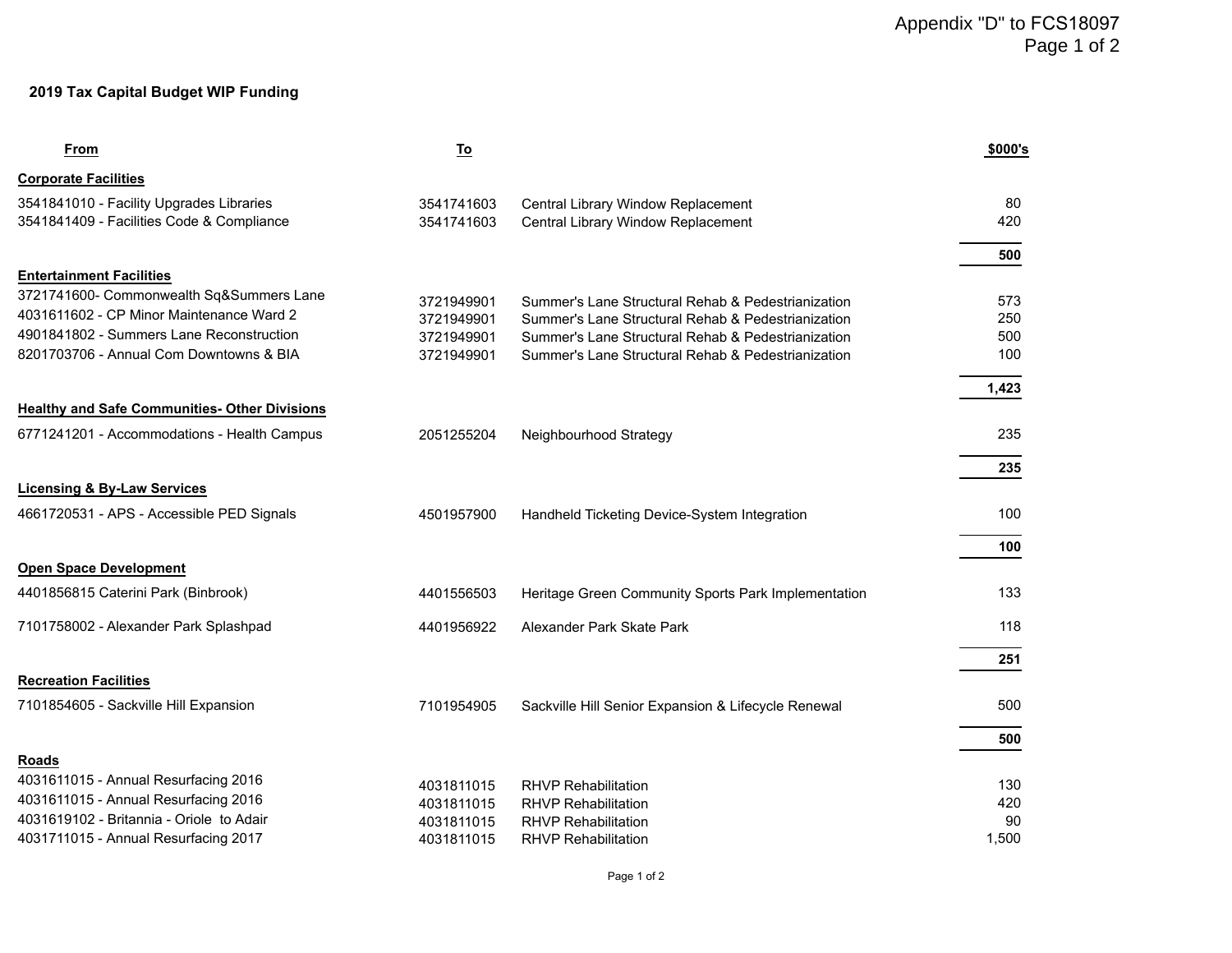#### **2019 Tax Capital Budget WIP Funding**

|                                                                                                                                                                                                                                                                            |                                                                                  |                                                                                                                                                                                                                                                                            | Appendix "D" to FCS18097<br>Page 2 of 2 |  |  |
|----------------------------------------------------------------------------------------------------------------------------------------------------------------------------------------------------------------------------------------------------------------------------|----------------------------------------------------------------------------------|----------------------------------------------------------------------------------------------------------------------------------------------------------------------------------------------------------------------------------------------------------------------------|-----------------------------------------|--|--|
| 2019 Tax Capital Budget WIP Funding                                                                                                                                                                                                                                        |                                                                                  |                                                                                                                                                                                                                                                                            |                                         |  |  |
| <b>From</b>                                                                                                                                                                                                                                                                | <u>To</u>                                                                        |                                                                                                                                                                                                                                                                            | 2019                                    |  |  |
| Roads                                                                                                                                                                                                                                                                      |                                                                                  |                                                                                                                                                                                                                                                                            |                                         |  |  |
| 4031611610 - CP Minor Maintenance Ward 10                                                                                                                                                                                                                                  | 4031819104                                                                       | Hewitson - Dupont to Barton and Dupont                                                                                                                                                                                                                                     | 460                                     |  |  |
| 4031811801 - NBHD RD Priorities W1<br>4241809101 - Ward 1 Road Repair & Rehab                                                                                                                                                                                              | 4031911021<br>4031911021                                                         | Asset Preservation - Westdale South Neighbourhood (North Section)<br>Asset Preservation - Westdale South Neighbourhood (North Section)                                                                                                                                     | 900<br>1,617                            |  |  |
| 4031811815 - NBHD RD Priorities W15                                                                                                                                                                                                                                        | 4031911023                                                                       | Braeheid - Parkside to Riley                                                                                                                                                                                                                                               | 900                                     |  |  |
| 4031811810 - NBHD RD Priorities W10                                                                                                                                                                                                                                        | 4031911025                                                                       | Dewitt - Highway 8 to Barton                                                                                                                                                                                                                                               | 900                                     |  |  |
| 4031611602 - CP Minor Maintenance Ward 2                                                                                                                                                                                                                                   | 4241709201                                                                       | Area Rating - Ferguson - Simcoe to Burlington                                                                                                                                                                                                                              | 1,100                                   |  |  |
| 4661617725 - Claremont Access Bike Lanes                                                                                                                                                                                                                                   | 4661817124                                                                       | On Street Bike Facilities                                                                                                                                                                                                                                                  | 200                                     |  |  |
| 4041420017 - Traffic Signal LED Upgrades<br>4661620017 - Traffic Signal LED Upgrade<br>4661620550 - Hwy 6 Signal - Conc 5 & Hwy 6<br>4661720017 - Traffic Signal LED Upgrade<br>4661720525 - IPS - Intersection PED Signal<br>4661620008 - New Traffic Signal Installation | 4661920001<br>4661920001<br>4661920001<br>4661920001<br>4661920001<br>4661920001 | ATMS - Advanced Traffic Management System<br>ATMS - Advanced Traffic Management System<br>ATMS - Advanced Traffic Management System<br>ATMS - Advanced Traffic Management System<br>ATMS - Advanced Traffic Management System<br>ATMS - Advanced Traffic Management System | 120<br>175<br>1,260<br>95<br>70<br>530  |  |  |
| 4661720008 - New Traffic Signal Installation<br>4661720723 - Wentworth Trail - IPS<br>4661620008 - New Traffic Signal Installation                                                                                                                                         | 4661920008<br>4661920008<br>4661920008                                           | New Traffic Signal Installation Program<br>New Traffic Signal Installation Program<br>New Traffic Signal Installation Program                                                                                                                                              | 45<br>90<br>600                         |  |  |
| 4031555215 - Highway 403 Ramp Studies<br>4661620550 - Hwy 6 Signal - Conc 5 & Hwy 6                                                                                                                                                                                        | 4661920010<br>4661920010                                                         | Traffic Signal Modernization & Upgrades Program<br>Traffic Signal Modernization & Upgrades Program                                                                                                                                                                         | 560<br>240                              |  |  |
| 4661620017 - Traffic Signal LED Upgrade                                                                                                                                                                                                                                    | 4661920017                                                                       | Traffic Signal LED Lighting Upgrade Program                                                                                                                                                                                                                                | 150                                     |  |  |
| 4031555215 - Highway 403 Ramp Studies                                                                                                                                                                                                                                      | 4661920019                                                                       | Traffic Controller Replacement Program                                                                                                                                                                                                                                     | 290                                     |  |  |
| 4661720522 - Traffic Eng - Signal Design                                                                                                                                                                                                                                   | 4661920522                                                                       | Traffic Engineering - Signal Design                                                                                                                                                                                                                                        | 115                                     |  |  |
| 4041520525 - IPS - Intersection PED Signal                                                                                                                                                                                                                                 | 4661920525                                                                       | IPS - Intersection Pedestrian Signal                                                                                                                                                                                                                                       | 100                                     |  |  |
| 4661620525 - IPS - Intersection PED Signal                                                                                                                                                                                                                                 | 4661920531                                                                       | APS - Accessible Pedestrian Signals                                                                                                                                                                                                                                        | 150                                     |  |  |
| 4041520540 - Traffic Signal Mod with Roads                                                                                                                                                                                                                                 | 4661920540                                                                       | Traffic Signal Modernization Coordinated with Construction                                                                                                                                                                                                                 | 415                                     |  |  |
|                                                                                                                                                                                                                                                                            |                                                                                  |                                                                                                                                                                                                                                                                            | 13,222                                  |  |  |
|                                                                                                                                                                                                                                                                            |                                                                                  | Page 2 of 2                                                                                                                                                                                                                                                                |                                         |  |  |

 **16,231**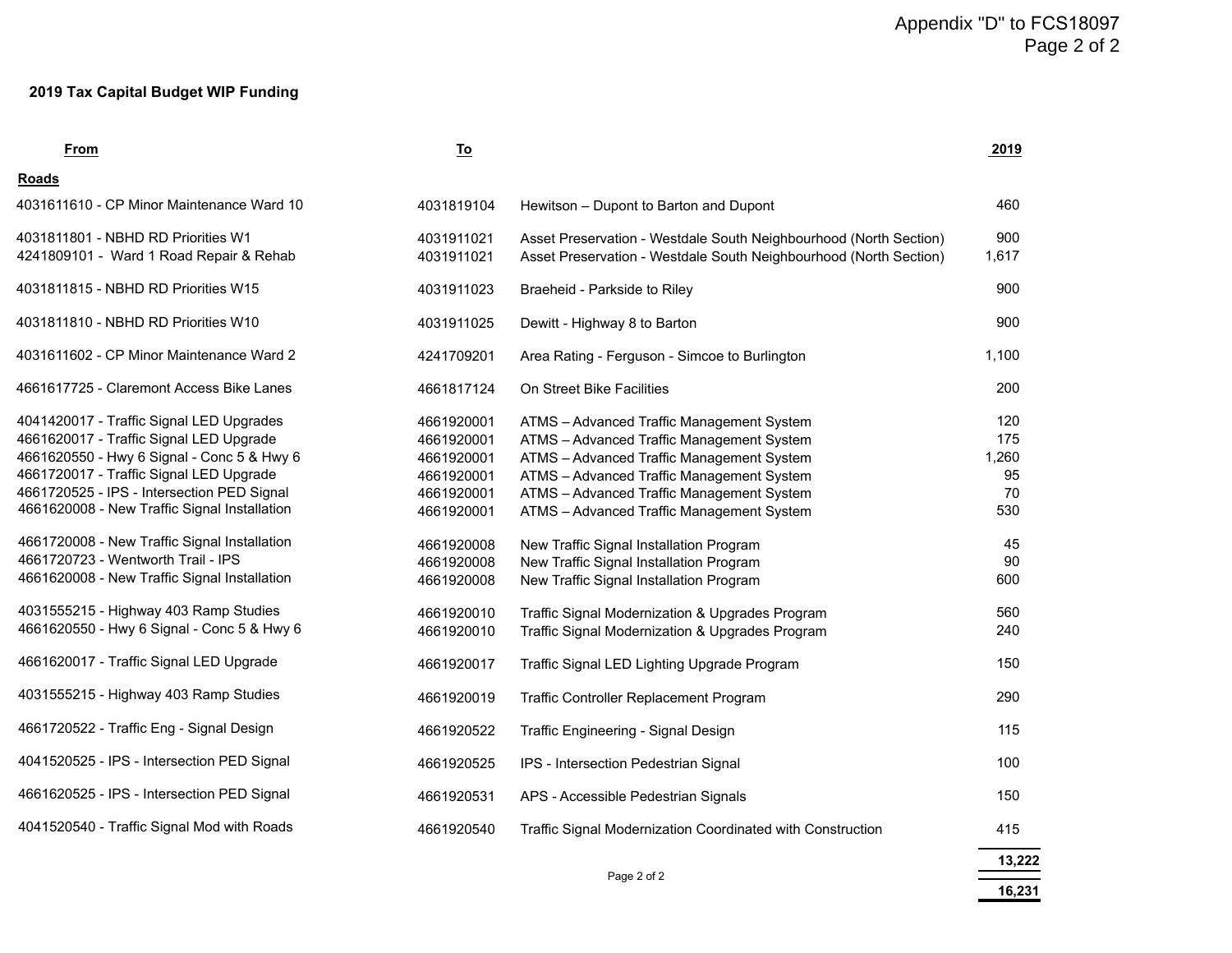| <b>City of Hamilton Debt Policy: Ratios</b>                                  |               |               |               |               |               |               |
|------------------------------------------------------------------------------|---------------|---------------|---------------|---------------|---------------|---------------|
|                                                                              | 2014          | 2015          | 2016          | 2017          | 2018 f        | 2019 f        |
| <b>Affordability:</b>                                                        |               |               |               |               |               |               |
| Debt Per Capita                                                              | \$803.33      | \$710.04      | \$850.86      | \$742.07      | \$833.40      | \$721.43      |
| Debt Per Capita Year Over Year (% Change)                                    | 14.5%         | $-11.6%$      | 19.8%         | $-12.8%$      | 12.3%         | $-13.4%$      |
| Debt Per Household                                                           | \$1,984.55    | \$1,747.00    | \$2,085.23    | \$1,812.52    | \$2,028.94    | \$1,750.80    |
| Debt Per Household Year Over Year (% Change)                                 | 14.0%         | $-12.0%$      | 19.4%         | $-13.1%$      | 11.9%         | $-13.7%$      |
| Debt Service Charges Per Capita                                              | \$97.50       | \$112.08      | \$109.93      | \$120.86      | \$113.77      | \$133.77      |
| Debt Service Charges Per Capita Year Over Year (% Change)                    | $-13.8%$      | 15.0%         | $-1.9%$       | 9.9%          | $-5.9%$       | 17.6%         |
| Sustainability:                                                              |               |               |               |               |               |               |
| Debt Service Charges(Net) As A % of City Own Source Revenue                  | 4.4%          | 4.8%          | 4.7%          | 5.1%          | 4.7%          | 5.5%          |
| Debt Service Charges(Net) As A % of the Municipal Levy                       | 7.0%          | 7.7%          | 7.4%          | 8.2%          | 7.6%          | 8.9%          |
| Debt to City Own-Source Revenue                                              | 36.0%         | 30.4%         | 36.0%         | 31.3%         | 34.7%         | 29.7%         |
| Debt to Operating Revenue (Standard & Poor's)                                | 31.0%         | 26.0%         | 31.0%         | 26.6%         | 29.3%         | 24.9%         |
| Debt to Total Reserves and Reserve Funds                                     | 0.50          | 0.42          | 0.52          | 0.42          | 0.58          | 0.56          |
| Cash & Liquid Assets to Debt Service Charges                                 | 1461%         | 1029%         | 1282%         | 1173%         | 1318%         | 1162%         |
| Cash & Liquid Assets minus Debt                                              | \$338,993,554 | \$243,877,069 | \$310,305,423 | \$380,434,530 | \$380,487,621 | \$482,347,890 |
|                                                                              | 2014          | 2015          | 2016          | 2017          | 2018 f        | 2019 f        |
| Goals:                                                                       |               |               |               |               |               |               |
| Tax & Rate Supported Debt as a % of City Own-Source Revenue<br>Maximum (60%) | 24.0%         | 20.1%         | 26.7%         | 23.2%         | 29.0%         | 24.1%         |
| DC Supported Debt as a % of Total DC Eligible Costs<br>Maximum (25%)         | 2.9%          | 2.6%          | 2.3%          | 2.0%          | 1.4%          | 2.0%          |
| <b>Statutory Limits:</b>                                                     |               |               |               |               |               |               |
| Debt Service Charges as a % of City Own-Source Revenue (ARL)<br>Limit (25%)  | 4.4%          | 4.8%          | 4.7%          | 5.1%          | 4.7%          | 5.5%          |
| Total Variable Rate Debt as a % of Outstanding Total Debt<br>Limit (15%)     | 9.5%          | 9.3%          | 6.5%          | 6.1%          | 4.8%          | 4.9%          |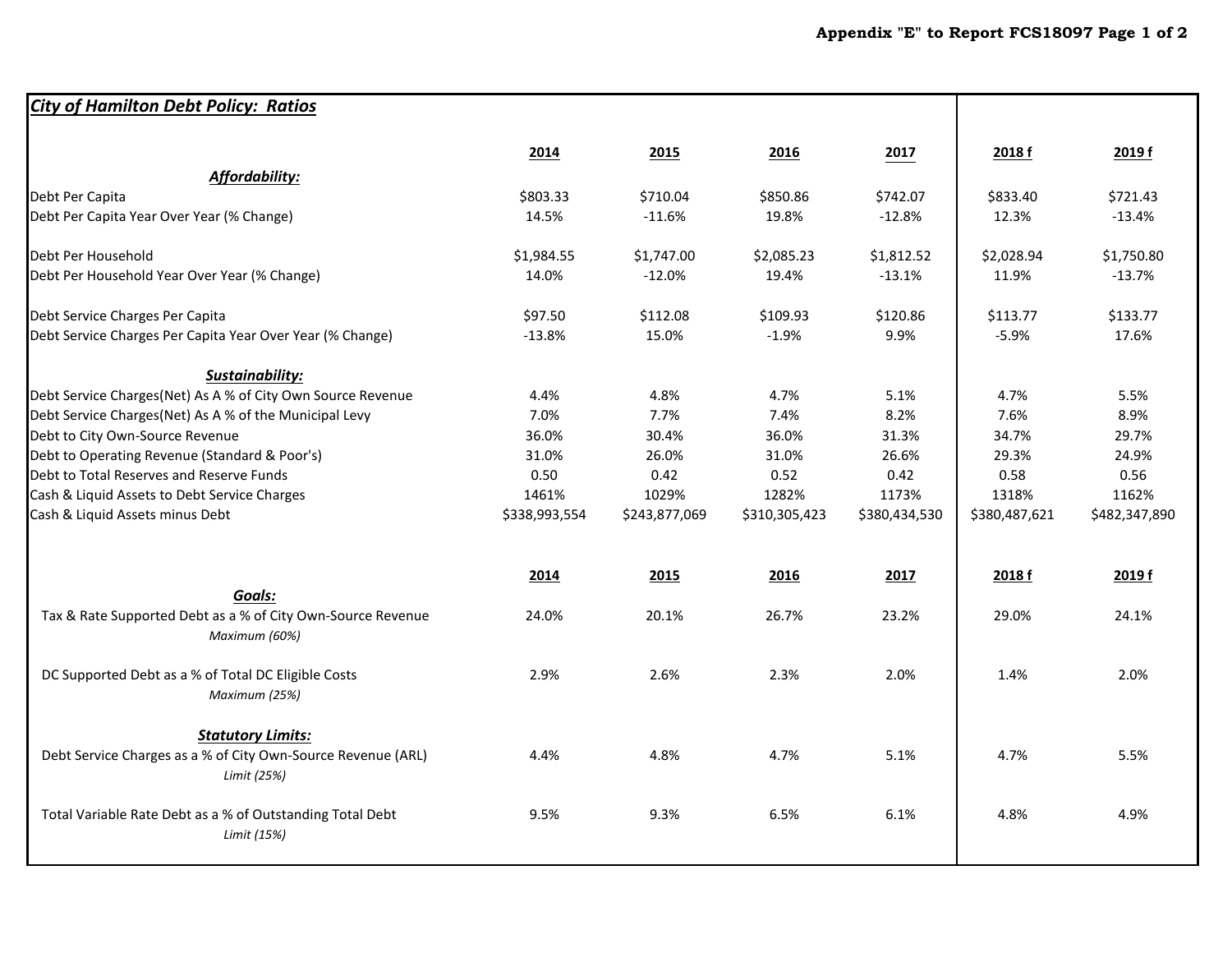| <b>City of Hamilton Treasurer's Updated 2018</b><br><b>Annual Repayment Limit</b>                                                                                               |                 |
|---------------------------------------------------------------------------------------------------------------------------------------------------------------------------------|-----------------|
| Annual Repayment Limit - effective January 1, 2018,<br>as calculated by the Ministry of Municipal Affairs,<br>based on 2016 Financial Information Return                        | \$267,321,748   |
| Annual debt service charges on total City Municipal<br>Debt approved in 2018 and prior years but not yet<br>issued $(\$529.0 M @ 5%$ and 15 year term)                          | -\$50,965,070   |
| Annual debt service charges on new City Housing<br>Hamilton debt approved but not yet issued and<br>guaranteed by City of Hamilton (\$24.539 M @ 5% for<br>30 year term)        | $-$1,596,297$   |
| Annual debt service charges in 2018 resulting from<br>2016 debenture issue of \$128.415 M;                                                                                      | $-$10,681,886$  |
| Annual debt service charges (average) resulting from<br>2018 debenture issue of \$110.820 M;                                                                                    | $-$9,286,470$   |
| Annual debt service charges on debentures that were<br>discharged in 2016 and 2017                                                                                              | \$18,816,338    |
| Adjustment for Annual debt service charges on<br>existing City Housing Hamilton mortgages                                                                                       | $-$ \$8,861,146 |
| Updated 2018 Annual Repayment Limit - a<br>calculation by the Treasurer representing an estimate<br>of the maximum amount available to commit to annual<br>debt service charges | \$204,747,217   |
| Debenture amount at 5% interest rate for 15 years<br>term (amortizer) corresponding to the annual debt<br>service charges of \$204,747,217                                      | \$2,125,206,093 |